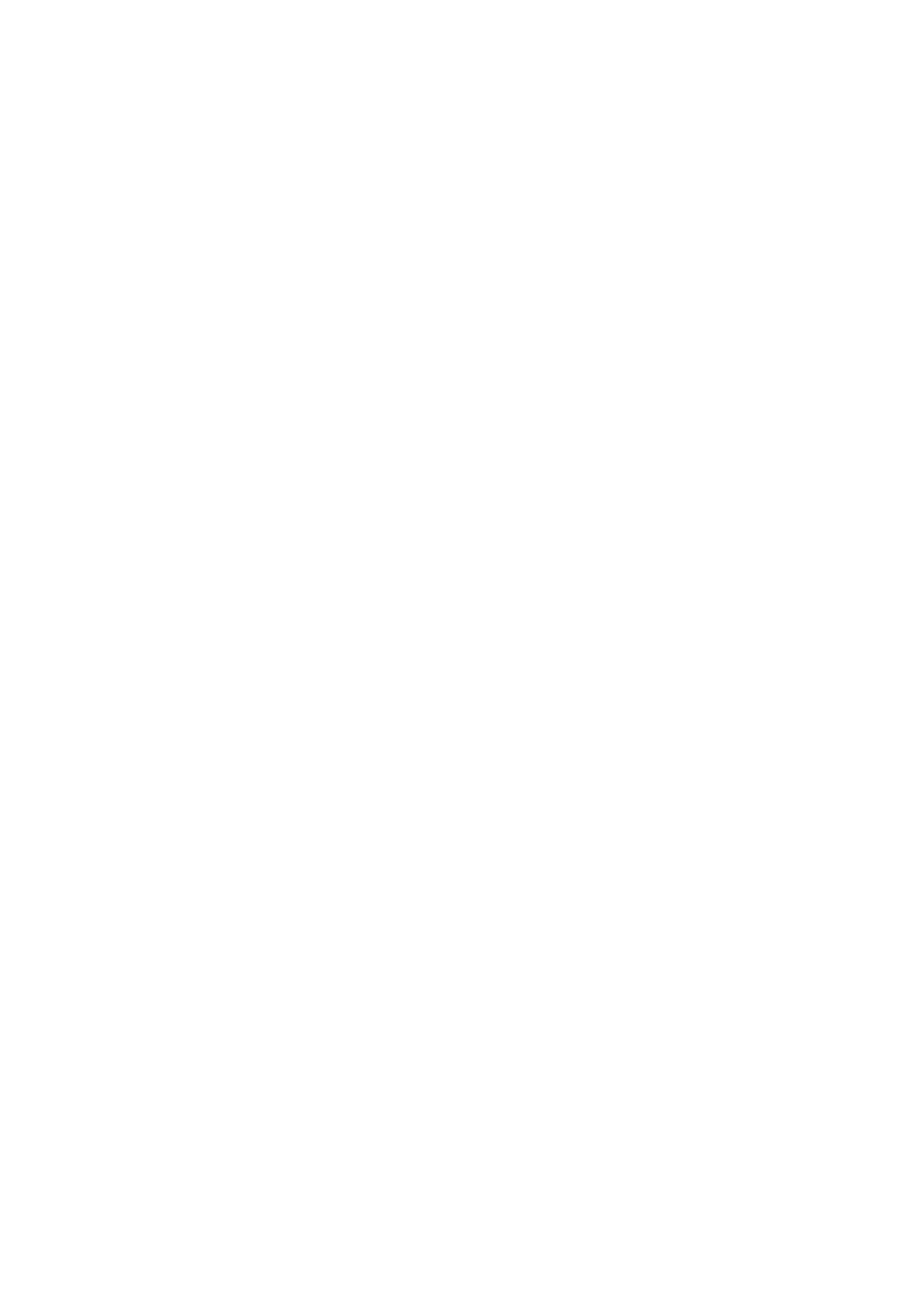### Filmmakers' interpretation of Environmental Science fiction – An exploration of how movies can be used for change making

#### Sara Gustavsson

| Supervisor:      | Sofie Joosse, Swedish University of Agricultural Sciences,<br>Department of Urban and Rural Development   |
|------------------|-----------------------------------------------------------------------------------------------------------|
| <b>Examiner:</b> | Ann Grubbström, Swedish University of Agricultural Sciences,<br>Department of Urban and Rural Development |

| <b>Credits:</b>                   | 30 credits                                                                                                                                                                                                                     |
|-----------------------------------|--------------------------------------------------------------------------------------------------------------------------------------------------------------------------------------------------------------------------------|
| Level:                            | Second cycle, A2E                                                                                                                                                                                                              |
| <b>Course title:</b>              | Master thesis in Environmental science, A2E                                                                                                                                                                                    |
| <b>Course code:</b>               | EX0897                                                                                                                                                                                                                         |
| <b>Programme/education:</b>       | Environmental Communication and Management - Master's<br>Programme                                                                                                                                                             |
| <b>Course coordinating dept:</b>  | Department of Aquatic Sciences and Assessment                                                                                                                                                                                  |
| <b>Place of publication: Year</b> | Uppsala                                                                                                                                                                                                                        |
| of publication:                   | 2021                                                                                                                                                                                                                           |
| Cover picture:                    | Still photography from Sci-fi short film "UFO" (Working title) by<br>Erik Andersson                                                                                                                                            |
| Copyright:                        | All featured images are used with permission from copyright owner.                                                                                                                                                             |
| <b>Online publication:</b>        | https://stud.epsilon.slu.se                                                                                                                                                                                                    |
| Keywords:                         | communication, science<br>environmental<br>fiction.<br>cinematic<br>storytelling, storytelling, futuristic science fiction, environmental<br>science fiction, social cognitive theory of mass communication,<br>Albert Bandura |

#### **Swedish University of Agricultural Sciences**

Faculty of Natural Resources and Agricultural Sciences Department of Urban and Rural Development Division of Environmental Communication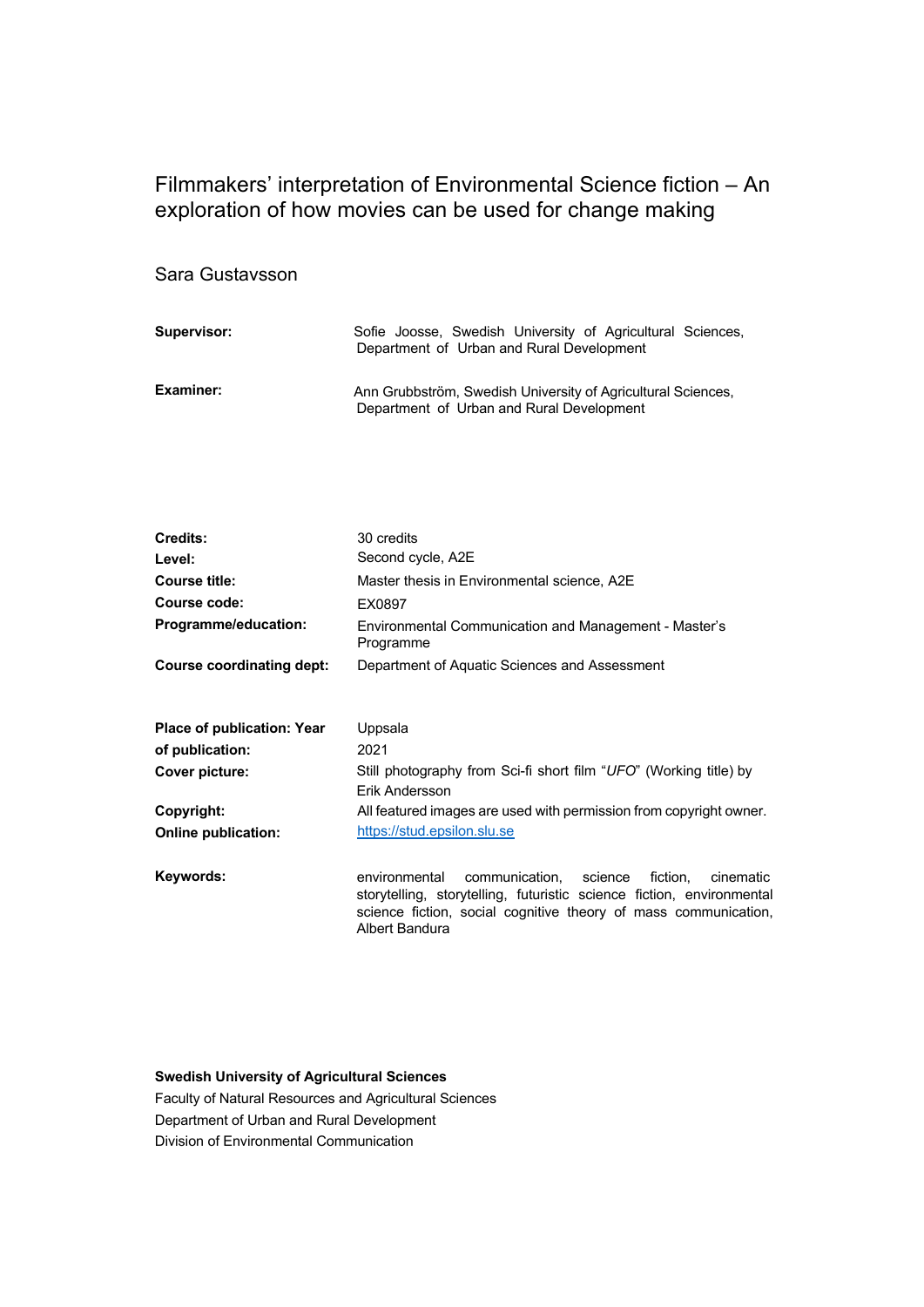### Publishing and archiving

Approved students' theses at SLU are published electronically. As a student, you have the copyright to your own work and need to approve the electronic publishing. If you check the box for **YES**, the full text (pdf file) and metadata will be visible and searchable online. If you check the box for **NO**, only the metadata and the abstract will be visible and searchable online. Nevertheless, when the document is uploaded it will still be archived as a digital file.

If you are more than one author you all need to agree on a decision. Read about SLU's publishing agreement here: https://www.slu.se/en/subweb/library/publishand-analyse/register-and-publish/agreement-for-publishing/.

 $\boxtimes$  YES, I/we hereby give permission to publish the present thesis in accordance with the SLU agreement regarding the transfer of the right to publish a work.

 $\Box$  NO, I/we do not give permission to publish the present work. The work will still be archived and its metadata and abstract will be visible and searchable.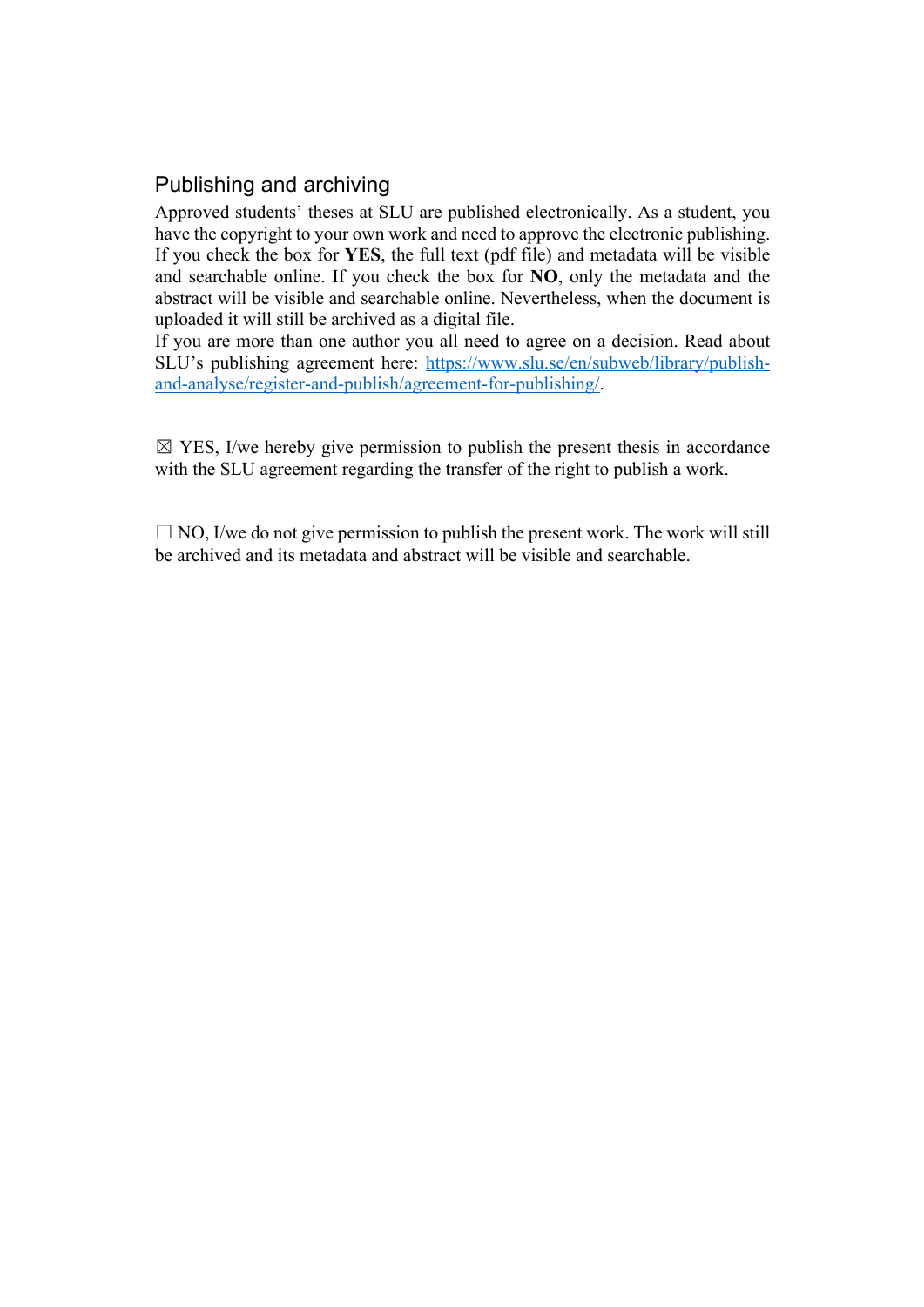#### Abstract

We are now living within the reality of the worst environmental crisis mankind has ever seen and some modes within environmental communication are struggling to help us create change. In recent decade, there has been a growing interest in using storytelling for sustainable change. Science fiction is seen as a genre of great possibility, and filmmakers and writers within this field have long known of the possibilities provided within this medium because of its ability to travel in time and space. Some scholars and writers argue that storytelling is a powerful way of communicating but the stories are not living up to its promise as they keep telling the same old stories. In this thesis I turn to the filmmakers themselves to ask them about the possibilities and limitations of science fiction storytelling that can lead to behavioral changes and attitudes about the environmental future by researching the following questions:

- How do filmmakers understand the influence of (their) Sci-fi movies on the audience's expectations of the future?
- What stories about our socio environmental future do filmmakers see being told, along with the limitations or obstacles - and why?

To better understand why certain stories are told and others not, the results of this thesis are based on a qualitative research approach by conducted interviews with six filmmakers working within the field of environmental and/or science fiction movies. The thesis departs from Artur Banduras 'Social Cognitive theory of Mass Communication, to investigate filmmakers view on the possibilities and limitations of Sci-fi storytelling for our environmental future. Doing so, contributes to the understanding of how science fiction movies can be used for change making.

The results indicate that the filmmakers see a need for new stories and that the filmmakers are interested in exploring new ways of telling them. However, when wanting to do so they struggle with norms, dramaturgical obstacles, prejudices and funding which often leads into either compromising their story and telling it with limitations or simply not telling it at all. In conclusion, one can say that if cinematic storytelling is to be used for change making there are some things that needs to be considered. It is important to understand what it means to tell certain stories and how they can affect the audience as well as understanding what discourse lies behind the stories – why they are portrayed in certain ways. This thesis presents the insights of the filmmakers interviewed, which is a start of understanding the context of storytelling as a way of environmental communication to enable more successful communication for environmental change.

*Keywords:* environmental communication, science fiction, cinematic storytelling, storytelling, futuristic science fiction, environmental science fiction, social cognitive theory of mass communication, Albert Bandura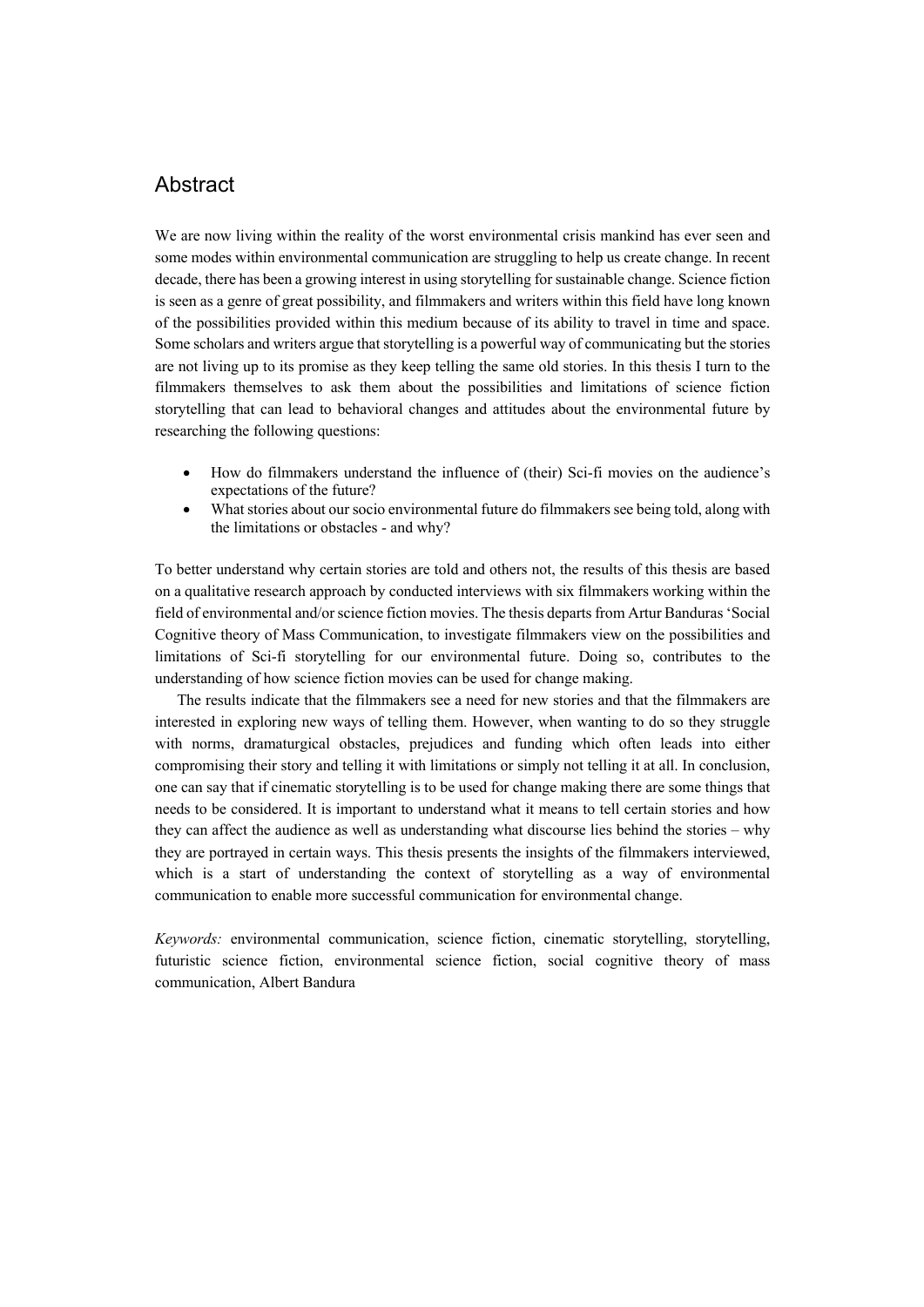## Prologue

As students within Environmental communication we learn a great deal about the difficulty of communicating wicked social issues such as climate change and the future that stands before us. In our first course of the program we had an assignment where we were divided into groups and were asked to make a short film within the frames of a given genre. At the end of that week we had a short film festival with a panel who commented and discussed the movies we made. At that point one of the members commented on the fact that all movies made were very dark and dystopic, it seemed like we, the filmmakers had lost all hope. It was pointed out that this movie festival was the darkest one so far which made me think: Why did we all choose to tell this kind of story? Are we influenced by the representation of movies regarding this topic that was already made? Or is it in fact a result of how we look at our future? If this is a mirror of where we think we are heading and we, the future communicators of environmental communication have already lost hope, we have a problem.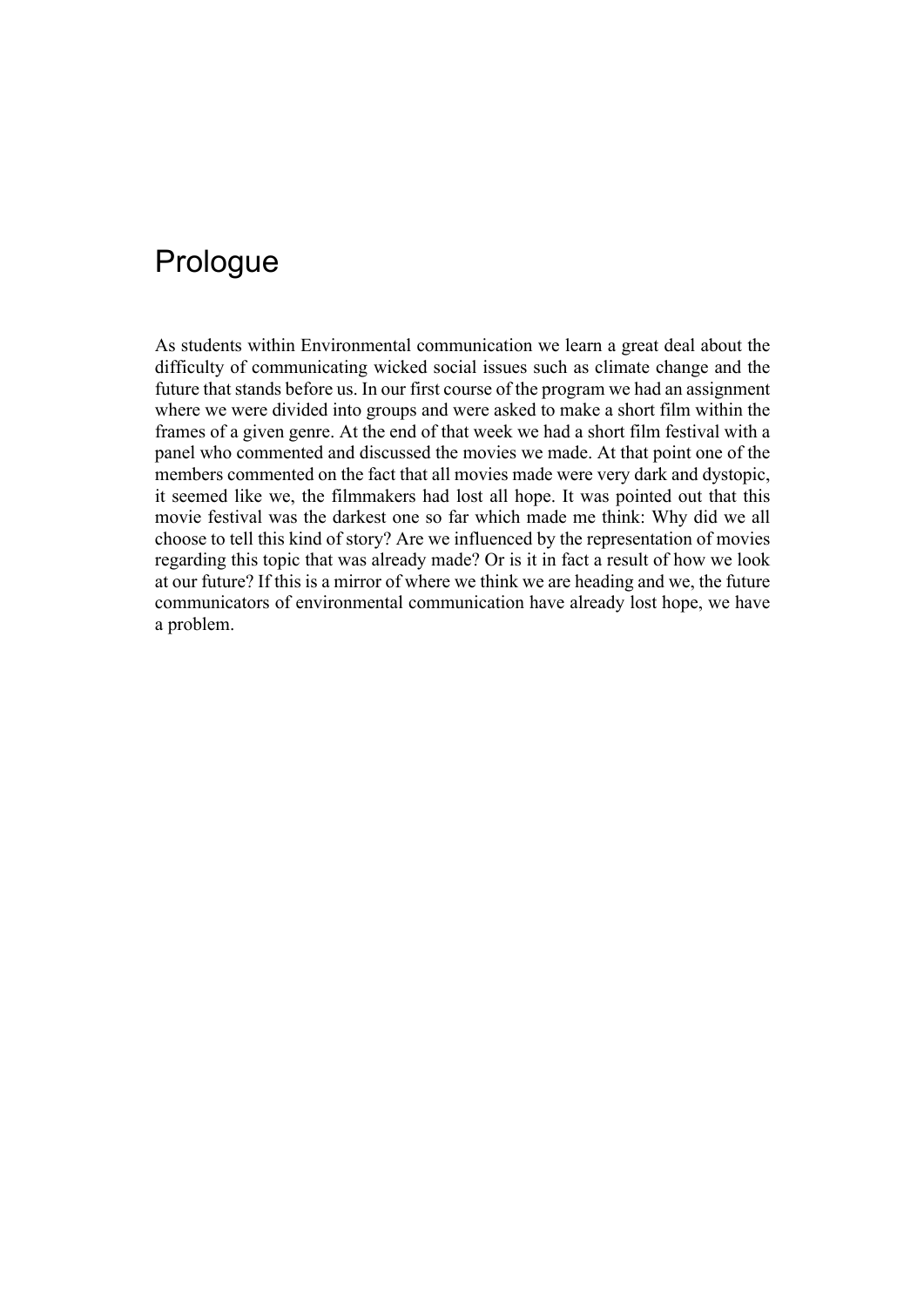# Table of contents

| 1.                                                                                                                                                                                        |  |  |
|-------------------------------------------------------------------------------------------------------------------------------------------------------------------------------------------|--|--|
| 1.1.<br>1.2.                                                                                                                                                                              |  |  |
| 2.                                                                                                                                                                                        |  |  |
| 2.1.<br>2.1.1.                                                                                                                                                                            |  |  |
| 3.                                                                                                                                                                                        |  |  |
| Albert Bandura and Social Cognitive Theory of Mass Communication 17<br>3.1.<br>3.1.1.<br>Televised Mass Communication and Social Construction of Reality 20<br>3.1.2.                     |  |  |
| 4.                                                                                                                                                                                        |  |  |
| 4.1.<br>4.2.<br>4.3.<br>4.4.<br>4.5.                                                                                                                                                      |  |  |
| 5.                                                                                                                                                                                        |  |  |
| How environmental stories are used within science fiction26<br>5.1<br>5.1.1.<br>5.1.2.<br>5.1.3.<br>The (im)possibility of portraying an unpredictable future30<br>5.2.<br>5.3.<br>5.3.1. |  |  |
| 5.3.2.<br>5.3.3.                                                                                                                                                                          |  |  |
| 6.                                                                                                                                                                                        |  |  |
| How Science fiction can contribute to change making35<br>$6.1.1$ .<br>What people and society can learn from these stories 37<br>6.1.2.                                                   |  |  |
| 7.                                                                                                                                                                                        |  |  |
| 7.1.                                                                                                                                                                                      |  |  |
|                                                                                                                                                                                           |  |  |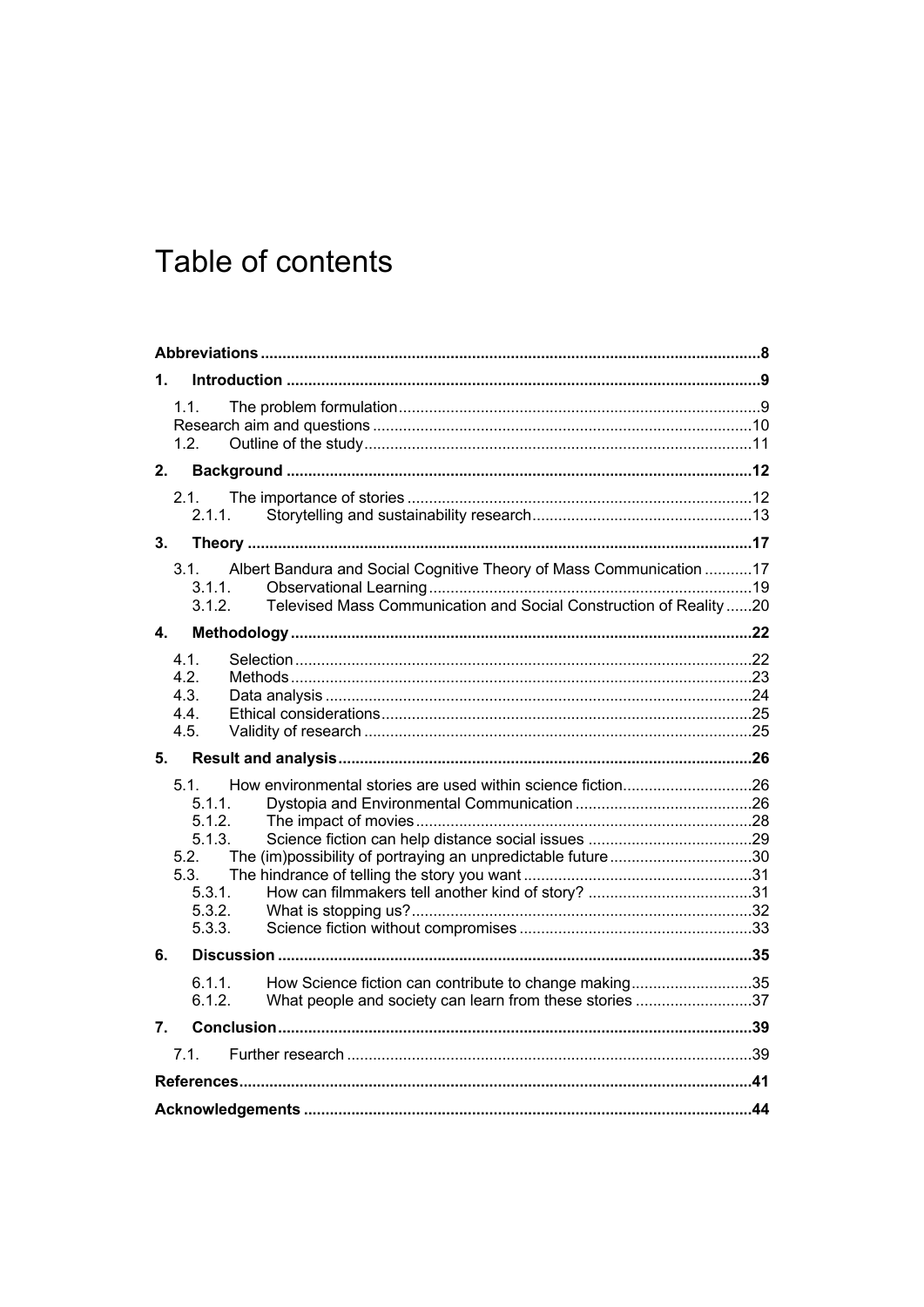## Abbreviations

To make it easier for the reader, you can make a list with common abbreviations in alphabetical order. Here you have a table you can use to make your list. See example below:

| $Cli$ -Fi    | Climate fiction                               |
|--------------|-----------------------------------------------|
| EC           | Environmental communication                   |
| PreTSS       | Pre-traumatic Stress Syndrome                 |
| $Sci$ -fi    | Science fiction                               |
| <b>SCtMC</b> | Social Cognitive theory of Mass Communication |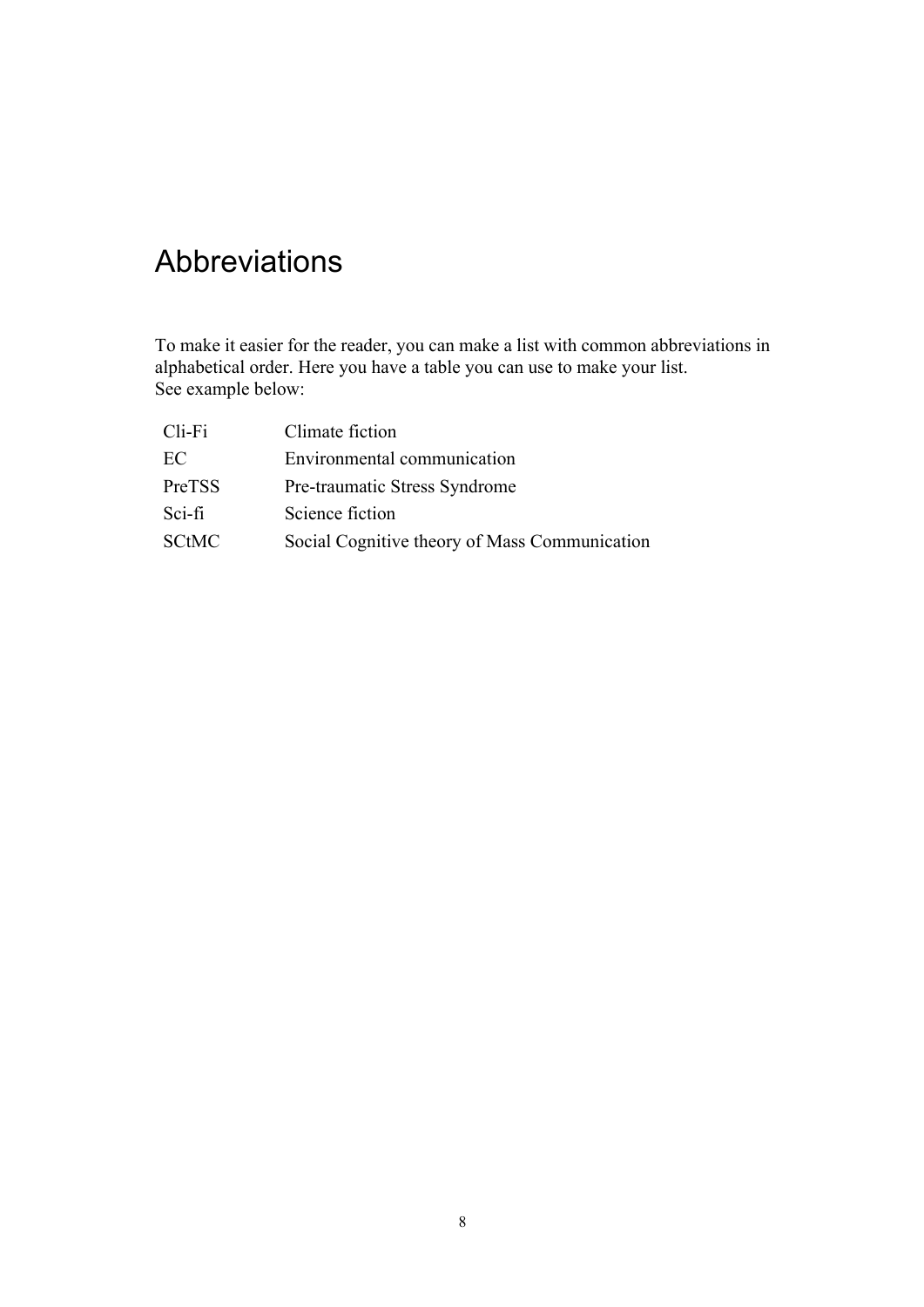## 1. Introduction

*"We are in trouble just now because we don't have a good story. We are between stories. The old story, the account of how the world came to be and how we fit into it, is no longer effective. Yet we have not learned the new story."*

*(Berry in Stibbe, 2015)*

*"Science fiction has always asked the great and profound questions: What is it to be human? What is our place in the grand scheme of things? Are we alone in that vastness or part of a great community? What does it all mean? What will happen next? Are we doomed, or destined for greatness? It's a genre that is not afraid of the deepest philosophical abyss."*

(Cameron in Frakes & Peck, 2018).

### 1.1. The problem formulation

The two quotes used above lay out the dilemma that forms the background of this thesis. The first quote is from Wendell Berry, who is a novelist and environmental activist. Berry states that our stories, guiding our action, are not effective for meeting the current (socio-ecological) trouble. The second quote is from James Cameron, who is a science fiction (Sci-fi) director and screenwriter. He situates Sci-fi as a genre that poses existential questions and as such provides opportunity to tell stories that other genres cannot. Bringing these two quotes together, Sci-fi appears to behold the opportunities needed for telling good stories. This thesis is aiming to investigate filmmakers view on the possibilities and limitations of Sci-fi storytelling for our environmental future. Because of that I will work on the edge of both art and scholars, both equally important for understanding this theme.

Previous research focus on how environmental storytelling and dystopia affects people and societies as well as how it can be used within the environmental communication field. This thesis contributes to that research (see e.g. Bulfin, 2017; Sakellari, 2015 & Weik von Mossner, 2012) by turning directly to the filmmakers, hence getting the perspective of creators of such stories in order to understand why they choose to tell them.

Stories are important for our relationship with the environment and Berry (in Stibbe, 2015) argues that it is through language stories take form. Stibbe (2015), a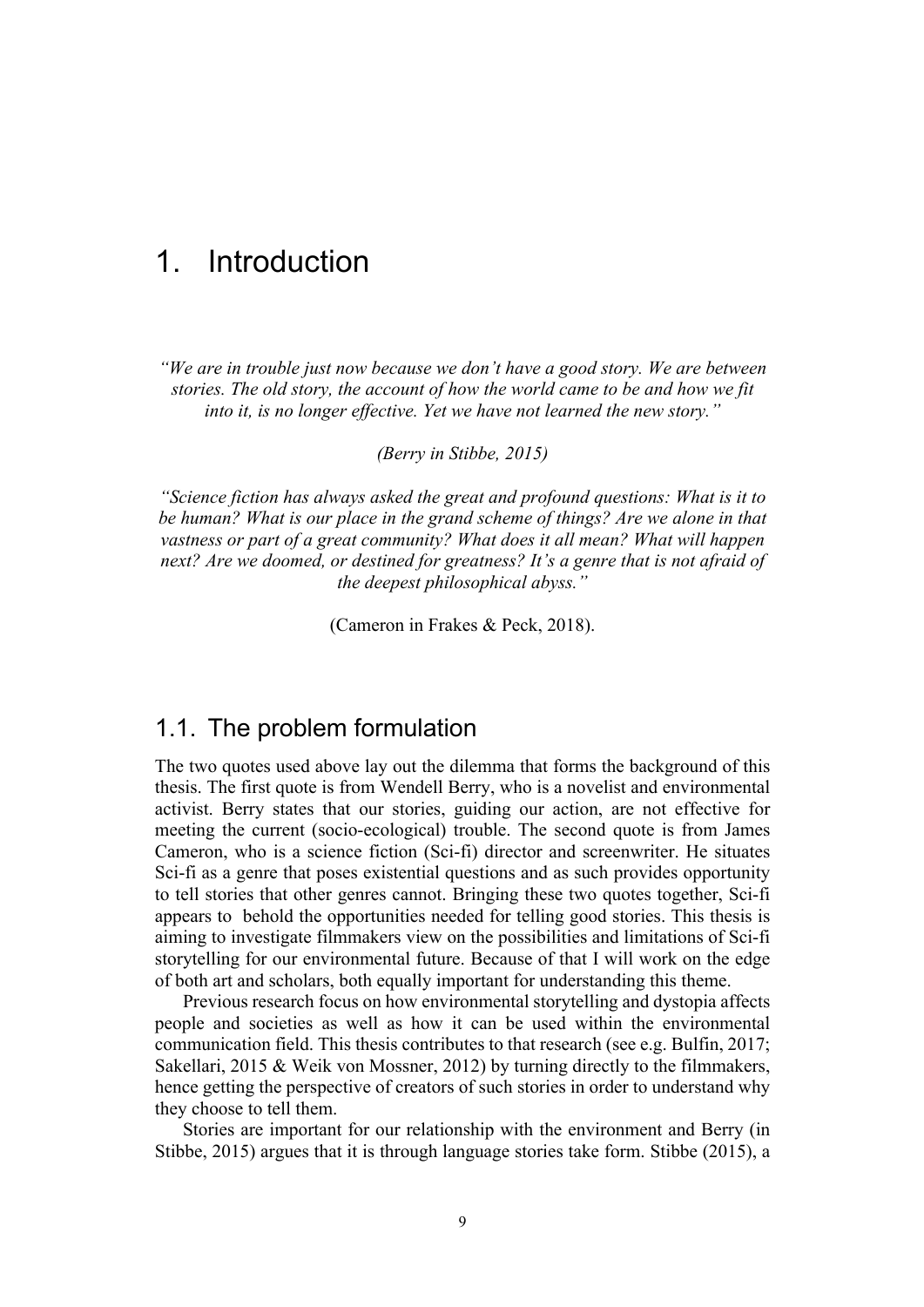professor in Ecological Linguistics, suggest that all things happening with our planet and ecosystems today are happening because of the language used before, and how that language is what we need to change when the systems we live by no longer seems to work. He further suggests certain stories to be something he calls the 'stories we live by' and explain them as stories embedded in the minds of many people sharing the same culture. These are stories that surround us every day, the suggestions that underlies messages and the different ways of interpretating them depending on people's individual understanding. The 'stories we live by' exist deeply in the mind of individuals and appear indirectly and are understood because of a pre-understanding within e.g. different cultures and societal groups of people.

Where some modes within environmental communication (EC) might struggle to reach out with touching stories, we see that Cameron suggest above, that Sci-fi film is a genre where all stories are possible. Cinematic storytelling offers an opportunity to connect the story in many ways at the same time and is argued to help improve social interaction, increase the willingness to help and understand each other as well as across ethnical groups (Kubrak, 2020). This can be further by choosing a specific genre, for example **fantasy**, **Sci-fi** and **climate fiction** (Cli-fi) genres have the potential to portray real stories but set in very different setting, e.g. another time or place.

Returning to the quotes by Cameron and Berry above I wonder if Sci-fi indeed helps and can help to convey the urgency of societal transformation for the environment. Sci-fi storytelling is said to provide the opportunity of telling brave and complex stories, thus the need for understanding if the right stories for our environmental future are being told.

#### Research aim and questions

In this project I **aim** to investigate filmmakers view on the possibilities and limitations of Sci-fi storytelling for our environmental future. This aim can be fulfilled in different ways and in this thesis, I focus on filmmakers and their understanding and experience of environmental storytelling within Sci-fi. I focus on filmmakers because to this end, an interview study with filmmakers allows for a better insight in their storytelling practice where they are allowed to explain and reflect upon the reasons why stories about our environmental future are shaped in a certain way. The following **research questions** are formed to contribute to the aim:

- How do filmmakers understand the influence of (their) Sci-fi movies on the audience's expectations of the future?
- What stories about our socio environmental future do filmmakers see being told, along with the limitations or obstacles - and why?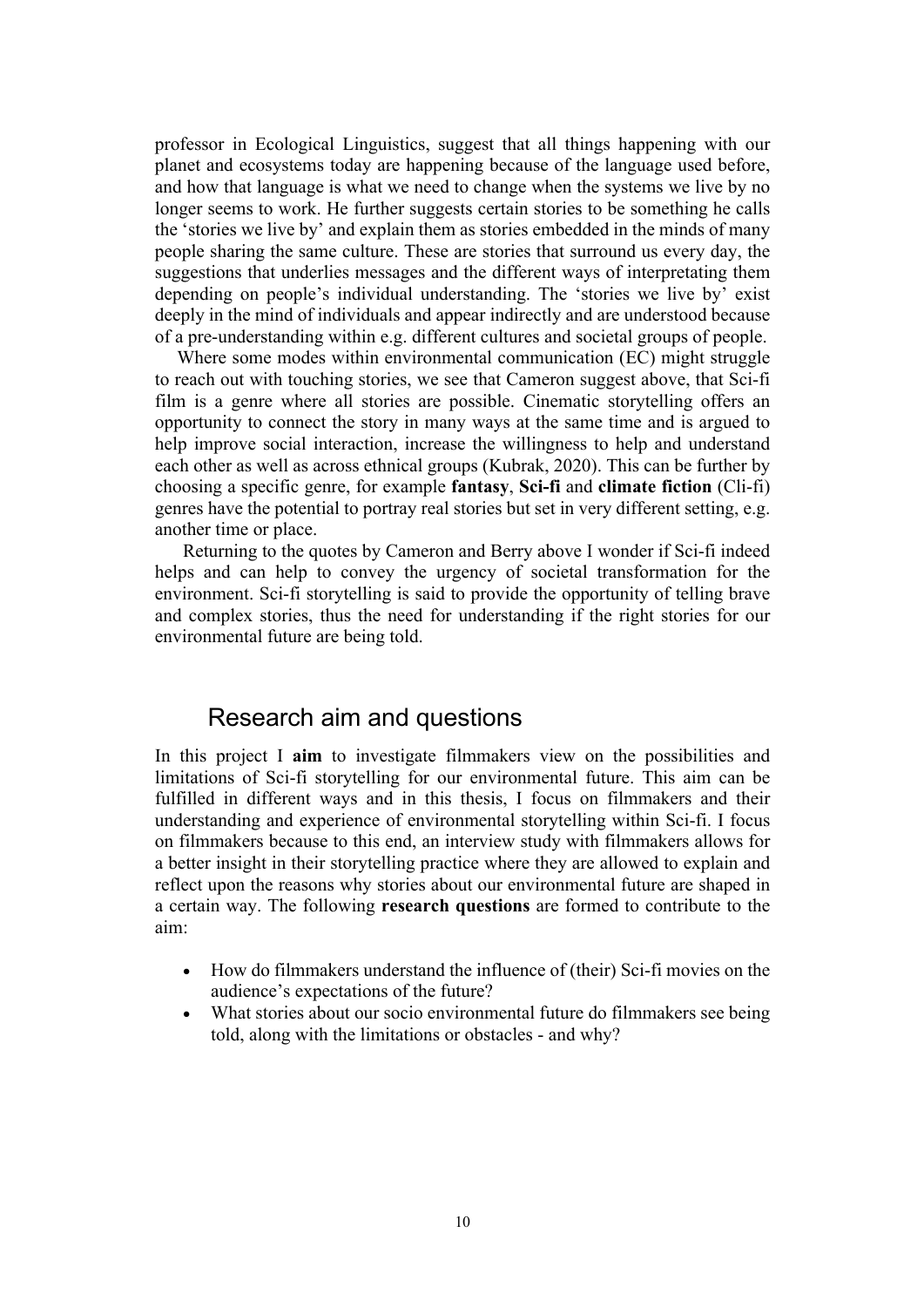### 1.2. Outline of the study

In this last part of the introduction I want to guide you through the rest of the thesis. In chapter two, the background, I will present what the academic community already knows about this theme. Chapter three presents of the theoretical approach. For this thesis I depart from Artur Banduras '**Social Cognitive theory for Mass Communication'** (SCtMC). In chapter four, I will present the methodology and explain and how interviews have contributed to the understanding of the problem. The interviews have been the most important resource for this thesis because of the experiences and understandings shared by the filmmakers. In chapter five, you will find the result and analysis collected from the respondents and connected to previous research. Chapter six and seven consists of a discussion and conclusion.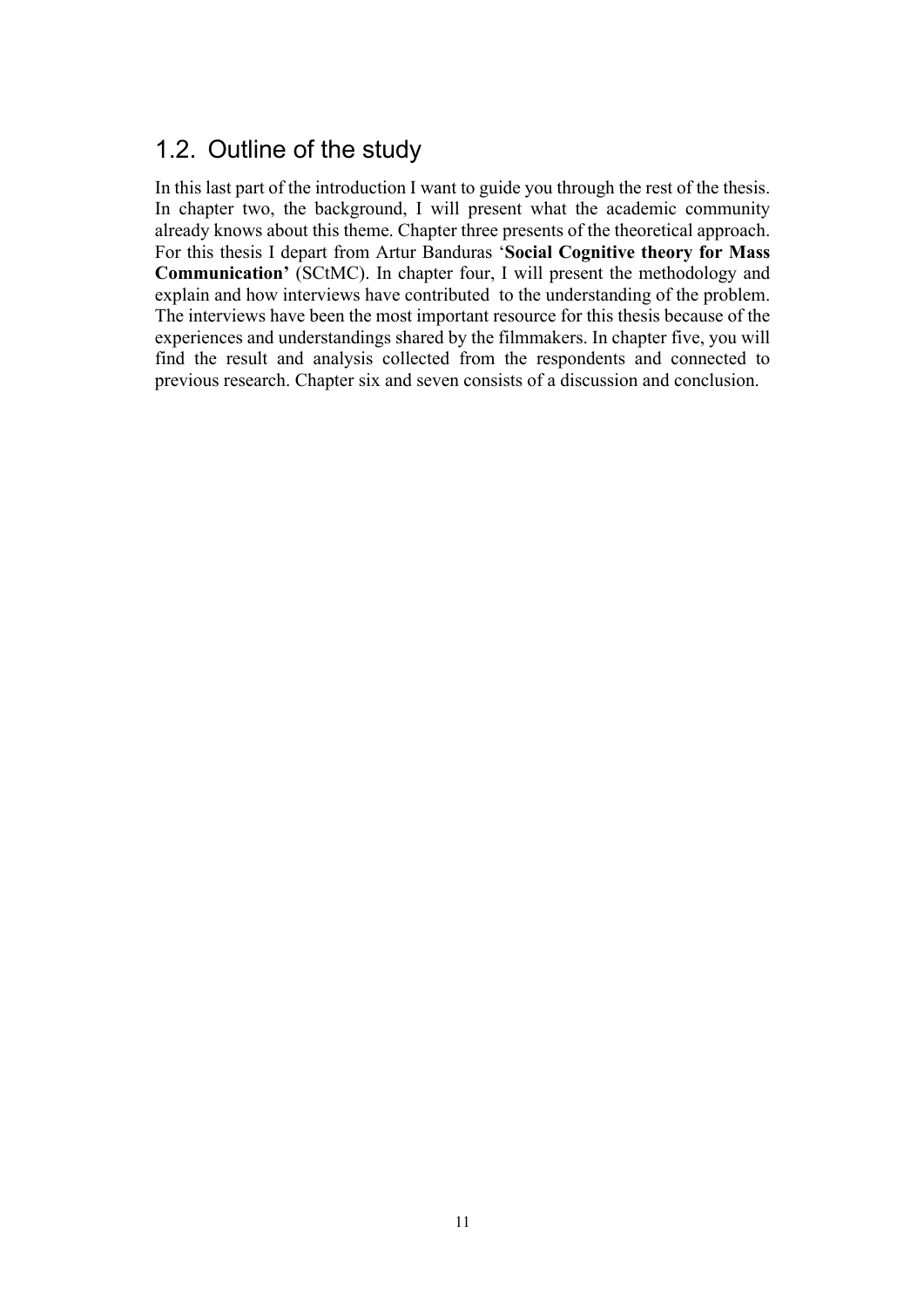## 2. Background

### 2.1. The importance of stories

"Better storytelling can overcome our deepest barriers, particularly the barriers of denial and identity." (Stoknes, 2015 p. 149)

Stories are argued to influence our societies and according to Stibbe (2015), 'the stories we live by' can easily be overlooked by people living within these stories because they do not realize that they live according to certain assumptions. To overcome this, there is often need for someone to expose and critically analyze them to stop from potential harm, since they influence our actions. He uses the example of how, when nature is seen as a resource, we are more likely to exploit it and while focusing on economic growth we might overlook the health of our ecosystems, hence the importance of surrounding us with the right stories. Furthermore, he suggests that shedding light on these 'stories we live by' is important because it gives us the opportunity to reveal however the stories are working or if we are in need of new stories.

Looking towards Sci-fi movies, we have learned about the almost unlimited opportunity of portraying wicked problems such as climate change and other socially and culturally complex problems that seems difficult to solve. Can this genre be the place where new, better stories come from? However, Ghosh (2016) claims in his non-fiction book, that Cli-fi, a sub-genre of Sci-fi, is not telling the right stories, hence not living up to its said potential. Cli-fi, is often limited to disaster stories set in the future and that the Anthropocene, the time period where human activity as affected our planet and environment, that the writers are trying to portray consists of much more, most importantly the recent past and the present. He suggests that the Anthropocene is not an imagined other world but instead closely connected since it is not located in another time or dimension, thus creating an uncanny feeling about these stories in connection to the transitions we are living through today. He believes that this is one of the reasons why global warming seems a complex theme to tell stories about. Furthermore, he suggests that most stories that occur in this type of publications are non-fiction. He means that when a book deals with climate change it is almost by definition categorized within the Sci-fi genre and the urgency of the topic is not at all taken into the account when judging its seriousness. Literature and many other branches of culture has been dealing with wicked problems such as war and other crises many times before throughout history so one can wonder why climate change falls out of that box.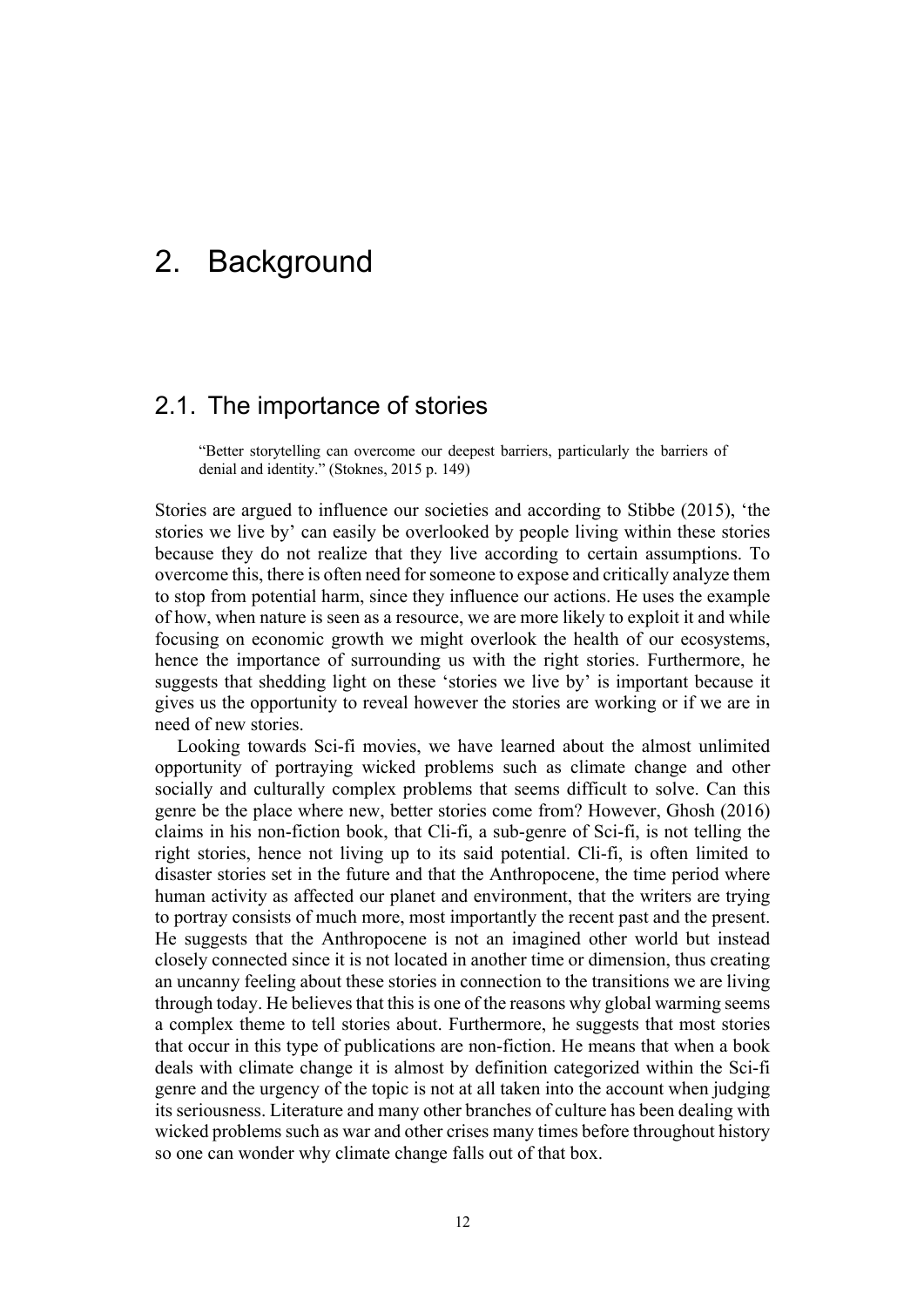Ghosh (2016) further argues that there is a friction between Sci-fi and mainstream literature which started when Mary Shelley wrote *Frankenstein* (1818). It would become the first great novel of Sci-fi and at the time there was no indication that this novel would not be a part of mainstream media. However, it later turned out to be separated as Sci-fi. At the same time Lord Byron wrote a poem called *Darkness* (1816);

> The world was void, The populous and the powerful – was a lump Seasonless, herbless, treeless, manless, lifeless – A lump of death – a chaos of hard clay. The rivers, lakes, and ocean all stood still, And nothing stirred within their silent depths. (Byron in Ghosh, 2016)

The same story that Byron told is told in almost every post-apocalyptic Sci-fi movie made in recent decades. This indicates that storytellers keep telling the same story over time and further emphasizes how Sci-fi might not live up its imaginary potential. Furthermore, Ghosh's description of Climate Change literature can be translated into Sci-fi movies where the same friction between Sci-fi and other more 'serious' genres such as drama exists. The similarity seen over time within apocalyptic Sci-fi stories make me wonder how much of the future we see before us today, is influenced by stories told in the past. Hence, being a 'story we live by'. It raises a question posed by both Ghosh (2016) and me of however Sci-fi is better suited for telling stories about the Anthropocene than other genres. If they are, it might be wise to ask if we are using them to its full extent. Ghosh (2016) further claims that Cli-fi is mostly stories about a disastrous future but excludes other important parts of the Anthropocene such as the recent past and the present.

#### 2.1.1. Storytelling and sustainability research

In recent decades, researchers working in sustainability have increasingly put forward storytelling as an important tool or obstacle for change. Stenmark (2015) focuses on the social impact of scientific data and argues that scientific discourses alone cannot help understanding the meaning of scientific data, neither can it mobilize us to action. Instead she argues, that to deal with wicked problems and mobilize towards them, we are in need of storytelling and those who insist that facts are the solution are heading in the wrong direction. She claims that stories are the only thing complex enough to address the multiple dimensions of the complexity these problems entail, something that is needed for solving them. Furthermore, since stories are ambiguous and open-ended, there is always more to a story where new perspectives can be identified or new stories found, hence helping us deal with our own ambiguities. Stories help us consider alternatives and she argue that while reading about fictional characters, you do not have to defend your own perspective but instead focus on understanding others without undermining your own, an opportunity that non-fiction cannot provide.

Similarly, Stoknes (2015), who is a psychologist with a PhD in economics as well as a writer working with understanding green growth, points out that every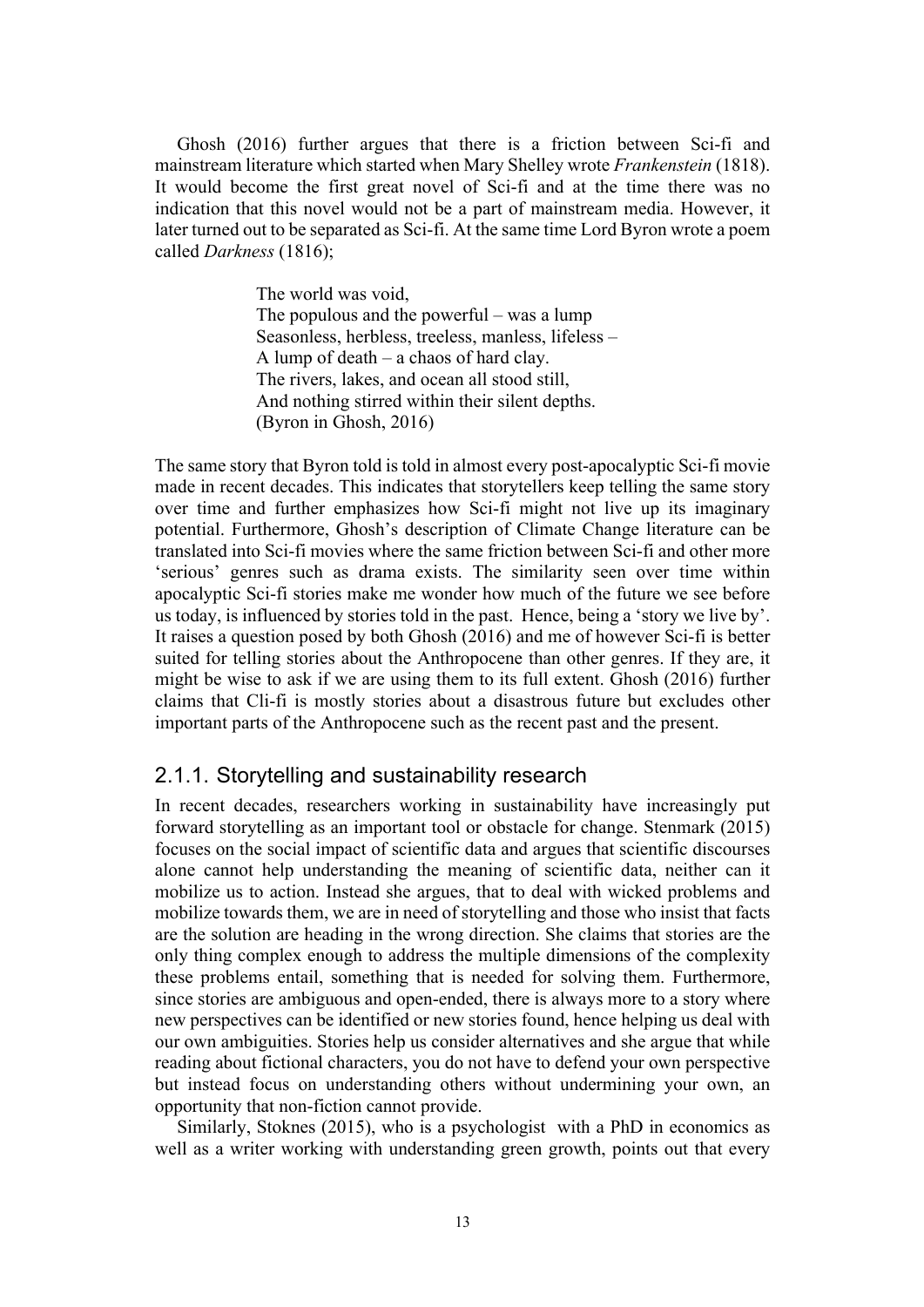fact scientists are presenting tells a story. He further suggests that we are in need of a variety of stories that resonates with and creates engagement across different groups of people. However, he claims that there is one story that has become universal and has been used without reflecting on the impact considered in regard to climate communication. It is the story of the apocalypse which evokes fear, guilt and helplessness among the receivers sparking hope. He argues that there are so many other stories that we can tell such as stories about scientific breakthroughs, cities turning into green hot spots and damaged land turned back to forests and wetlands. He posits that we are in need of these stories to make sense of the transition towards a more sustainable future. Therefore, he sees the need of integrating science and storytelling so that the information can have more impact on people's behavior. Henceforth, he proposes that stories emphasizing how we need to change our lifestyle and identity quickly gets refused and what we need are new stories. Presenting a story differently provides for new ways of interpreting our reality and the apocalypse story is doing the opposite.

Indeed, researchers (e.g. Sakellari, 2015) have shown that the fear and catastrophe framing of climate change movies is unable to inspire change and engagement towards climate crisis. Furthermore, it can rather lead to apathy toward the future consequences our planet is facing due to climate change. She suggests that people who are already concerned about our future are expecting the consequences to be dramatic. In line with Sci-fi movies; viewers of The Day after Tomorrow (2004) find that despite the exaggeration of the story, expect such a scenario for our future (Sakellari, 2015). Therefore, she proposes to use emotional and moral framing climate change storylines in climate change communication, for empowering people to address environmental issues, such as climate change.

Another researcher, Bulfin (2017) has through her work showed how Sci-fi movies, can work as a guiding force when communicating climate change and how storytelling and narratives are needed for effectively communicating environmental issues. She further emphasizes the clear evidence of how popular culture can help shape public opinion and the possibility of reaching large audiences with fictional popular culture, something that non-popular science (e.g. documentaries, articles and news) have a hard time doing.

Weik von Mossner (2012) follows up and claims that 'fiction of climate change' and popular movies in particular, with its imaginary narratives are effective while engaging with emotions. Environmental film critics have asked themselves if a fictional film within the blockbuster category is fit to contribute to the building of a sustainable relationship between human and nature (Weik von Mossner, 2012). Looking at Bulfin (2017) it seems they are:

"The Day after Tomorrow provoked five independent, international reception studies into its potential effect upon its audience. All of these concluded that the film was to some extent effective in raising public awareness of and changing public attitudes to climate change, at least in the short term and this despite the scathing response of scientists to its preposterous scenario of rapid climate change." (Bulfin, 2017 p.143)

One of the first climate change disaster movies that made a huge impact was *Day after Tomorrow* (2004), a movie that opened up the stage for many more climate disaster movies to come. Many of these movies have the same dramaturgical build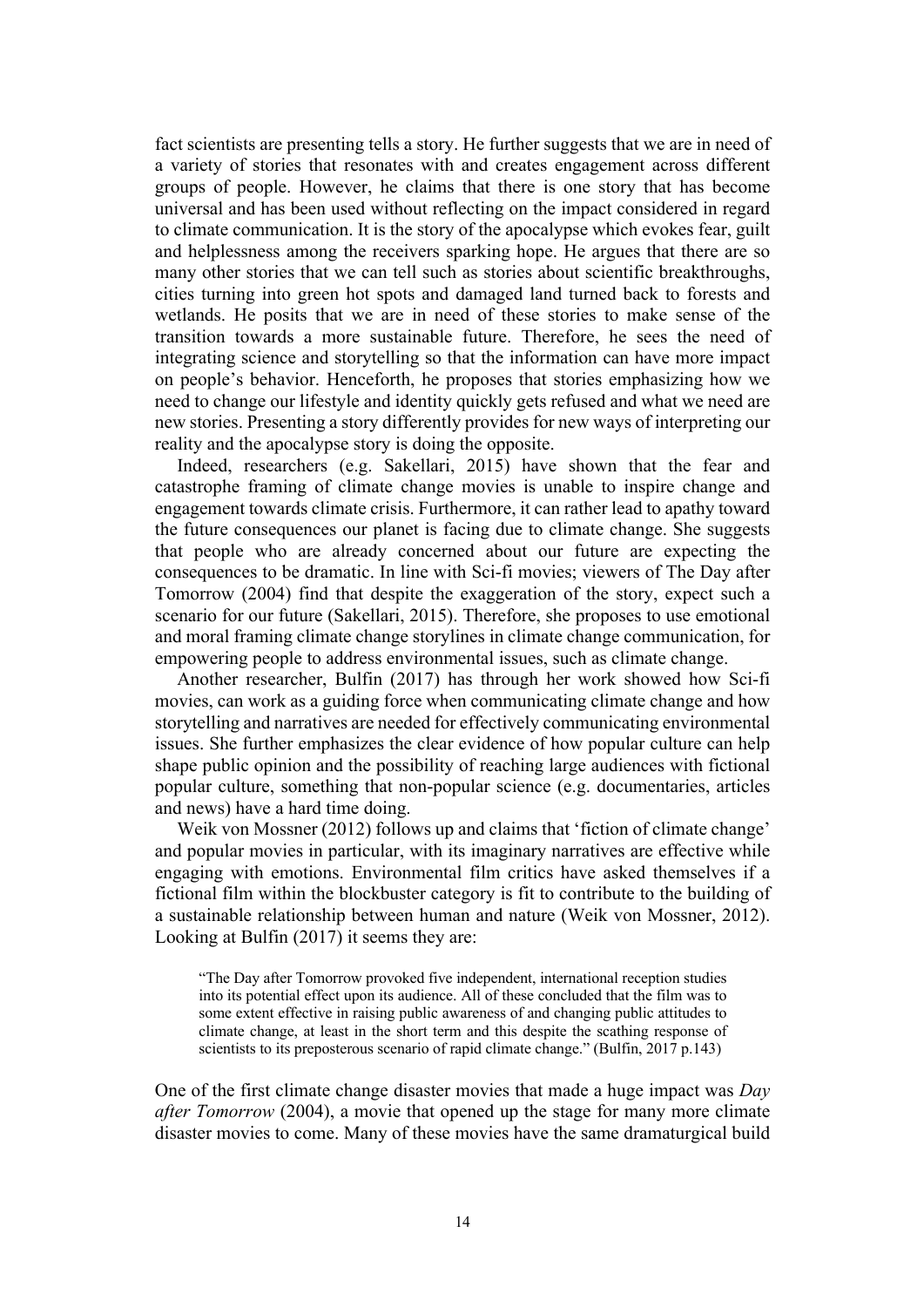up where the planet is destroyed and it needs to be fixed, whether the problem is food or water shortage, zombies or AI.

Sci-fi movies have been telling stories about the future for a long time and has enabled us to imagine our potential futures more than any other cinematic genre, maybe even more than science has. Some might argue that Sci-fi has helped scientists imagine possible outcomes to research. To illustrate that, we are now looking towards Mars and the possibility of one day inhabiting it which has been portrayed in e.g. *Flight to Mars* (1951) and more recently in *The Martian* (2015). The special effects team of *Interstellar* (2014) teamed up with scientist to portray black holes as it would be seen from somebody nearby (James et al, 2015). Another example is that after creating the Power Loader used for battling the Alien queen in *Aliens* (1986), James Cameron got a call from a major hydraulics company interested in manufacturing a commercial version of the Power Loader unaware of it being just a special effect (Frakes and Peck, 2018). These are examples of the impact Sci-fi imagination and storytelling can have.

Stibbe (2015) has developed a method to think through the stories and their framing on a detailed level. He highlights the power of metaphors. A metaphor is used by describing a situation and identifying it through something else, making something unfamiliar relatable. Furthermore, he claims that metaphors can create understanding by being framed in other familiar areas known from our everyday life. However, the wrong choosing of metaphors can lead to critical consequences and he problematizes many of the metaphors used for describing nature (e.g. as a *machine*, *spaceship*, *library* and a *storehouse*) because of the different terms the metaphors lay out for successful communication. He claims that calling nature 'a storehouse' creates a clear separation between humanity and nature, where nature exists for human exploitation. This narrative is closely related to dystopic Sci-fi stories. However, describing nature as 'a web' as well as 'a community' suggests that humans are a part of a wider ecological system, hence are responsible for the impact on the same system.

In the book Climate Trauma: Foreseeing the future in dystopian film and fiction (2016), E. Ann Kaplan, a professor of English and cultural analysis and theory, situates the condition of 'Pretraumatic Stress Syndrome' (PreTSS). In opposite of the more well-known 'Post-Traumatic Stress Syndrome', PreTSS portrays the evidenced severe anxiety that comes about because of the futurist dystopian worlds presented within movies. She argues that trauma can derive from possible future catastrophic events. This means that Sci-fi movies portraying dystopic futures can spread anxiety and trauma within the society without being true. She further expresses her concern about how depression and denial can be the result of extreme anxiety. She presents the idea of the apocalypse and Armageddon as something that can be traced back to biblical history, hence what Stibbe (2015) might call a story we live by. The scale and level of concern is played out in another matter, where media and the academy provide us with a regular reminder of the urgency of the climate crisis and how anxious and scared we should be.

When trying to achieve environmental change through stories, Grusin (in Kaplan, 2016) argues that media, as a result of the events of 9/11, works to prevail a low level of anxiety to keep people from experiencing that amount of shock if ever a similar traumatic experience would occur. However, Kaplan argues that this type of low anxiety, for some, leads to PreTSS. This indicates that if Sci-fi movies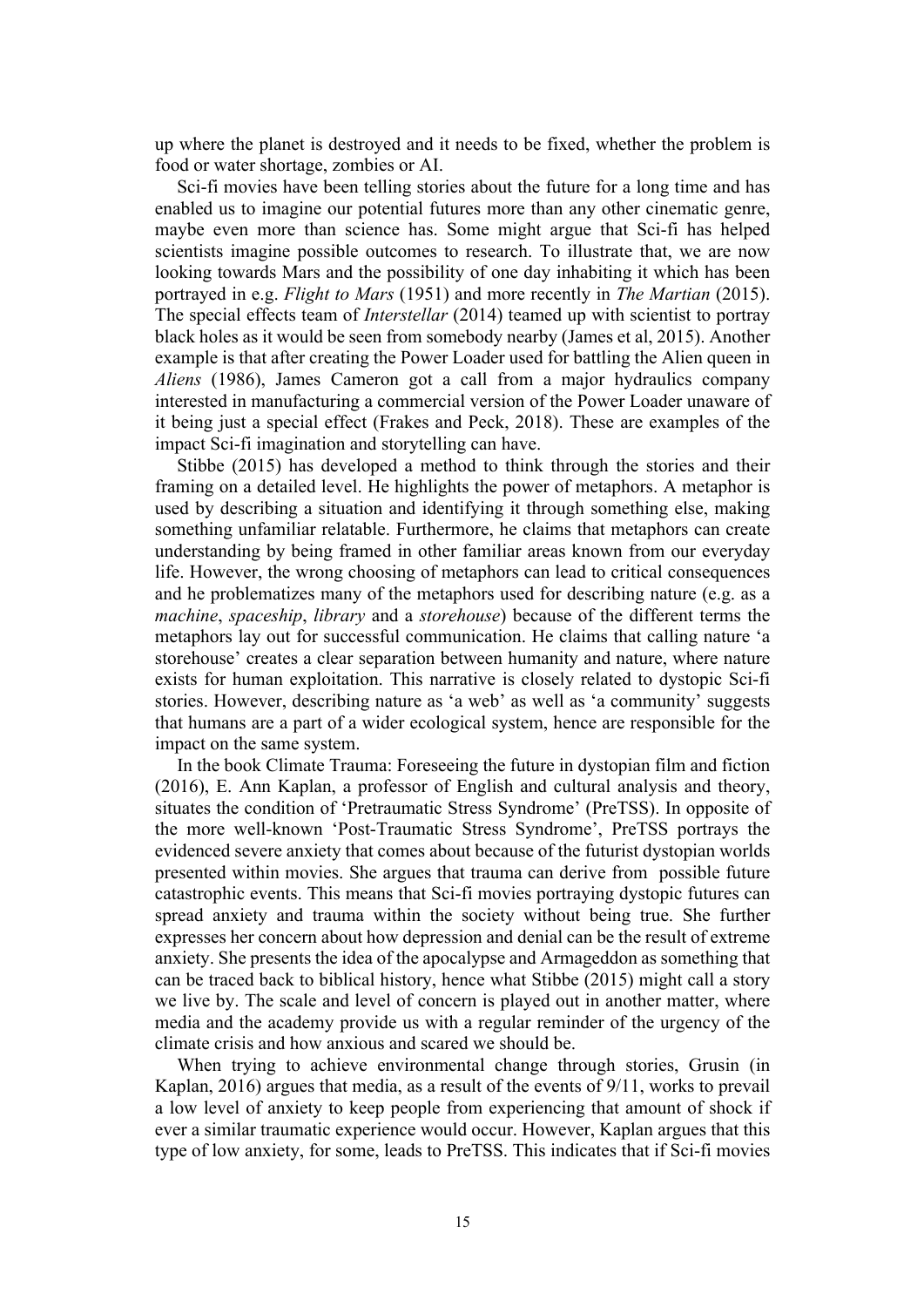are portraying stories that create PreTSS, it might lead to people becoming unable to act upon the changes society needs to make, in order to create change. Furthermore, she suggests that the awareness of a traumatic past that is shaping these dystopian stories is lacking the consideration of how these futuristic imaginaries shape the construction of the present and the past. Margaret Atwood (in Kaplan, 2016) invented the term 'ustopia' to describe what lingers in-between the utopia and the dystopia, meaning that within every utopia there is a hidden dystopia as well as a hidden utopia in every dystopia.

In this section I have meant to put forward the importance of storytelling and have presented a variety of scholars and their ideas about storytelling. The ideas have influenced me to take an interest in the importance of stories while trying to create change and how they are portrayed can either benefit or overturn the cause. As seen in this section, storytelling is complex, and I will bring with me this knowledge into the discussion.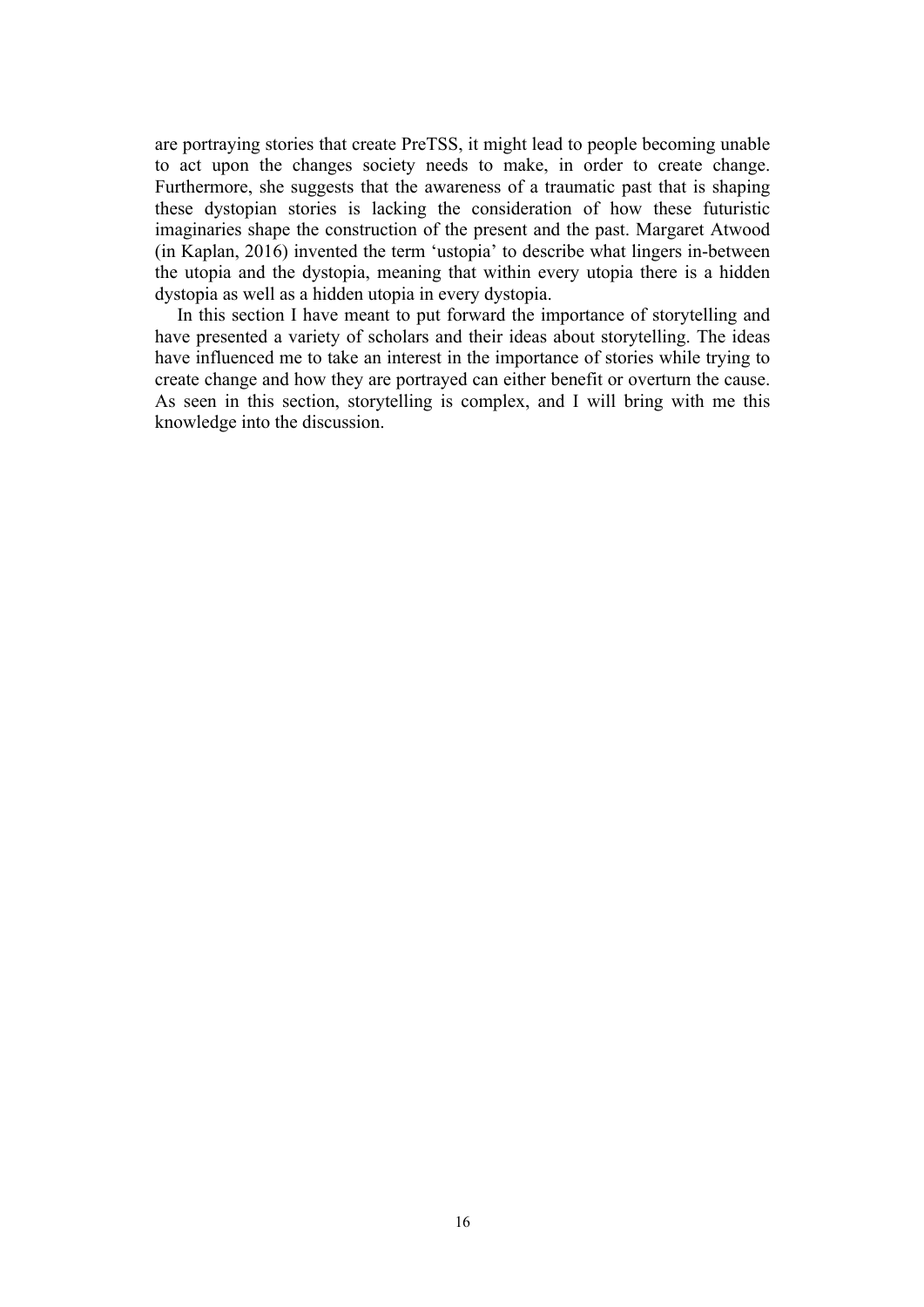## 3. Theory

### 3.1. Albert Bandura and Social Cognitive Theory of Mass Communication

The theoretical point of departure for this thesis is the Social Cognitive Theory of Mass Communication (SCtMC) which derives from the sociopsychological tradition. The theory I will use is based on Albert Banduras article *Social Cognitive Theory of Mass Communication* from 2001. The theory provides for an opportunity to understand filmmakers view on environmental cinematic storytelling. It also allows for comparing it to the mechanisms of symbolized modeling and observational learning that helps us understand, evaluate, adapt and possibly change our behavior. Further, it will help me understand why the respondents tell me the things they do.

However, the sociopsychological field is known to face some challenges such as limitations within its predictive power because of how effects are based on certain situations. Furthermore, it reflects ideologies of individualism, because the communication is seen as interaction between individuals as well as a process of symbolic interaction that is culture bound (Craig & Muller, 2007). This means that the result of the study can only be understood from the point of view of the interviewees and not as an absolute truth. Instead the result is to be understood as an indication towards understanding what the filmmakers are saying and why they say certain things.

Bandura (2001) claims that mass media play an influential role while trying to understand the psychosocial mechanisms in society. Further, it is helpful to understand how symbolic communication is embedded in social systems through humans capability to adapt, change and work with self-development. Bandura further explains how this psychosocial functioning is dependent by a so-called triadic reciprocal causation, with which he means that personal determinants (e.g. personality and cognitive aspects), behavioral determinants (e.g. how we act) and environmental determinants (e.g. situational things that surround us) interact and influence each other as shown in figure 1. This could for example mean that how we act in a certain situation is dependent on our own character, who is with us and where we are at the moment, and how we usually behave, motivates the action we decide to take.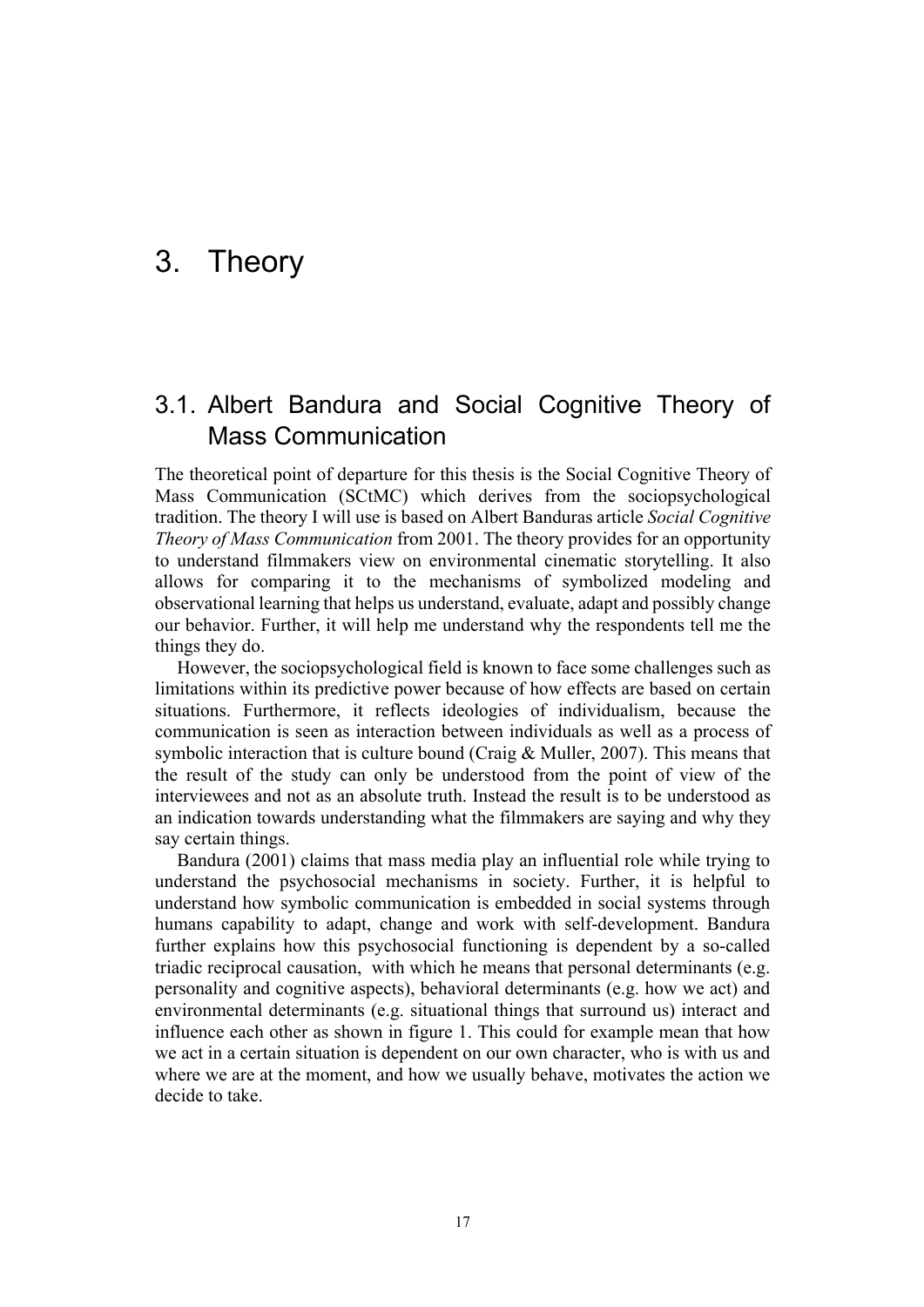

Figure one. Inspired by Albert Banduras triadic reciprocal causation

Bandura (2001) further explain how humans form an understanding by the use of symbols and symbolism from previously learned information about our surroundings and experiences. Symbolism also helps by creating environmental events to help us give meaning, form and continuity to our experiences. Bandura claims that people have capabilities that are all rooted in the capacity for symbolization and the social cognitive theory means that it functions and exerts through mechanisms of social factors where personal agency and social structure set the rules together for e.g. understanding and affecting social problems such as climate change. The three capabilities are explained as:

#### **Self-regulatory capability**

- Motivation by setting personal goals
- Using existing resources and skills to fulfill these goals
- People's moral compass works as standard to guide self-regulation

#### **Self-reflective capability**

- Forethoughtful perspective
- Being helpful when choosing direction in life
- Create meaningfulness and coherence
- Enable future motivation and action

#### **Vicarious capability**

- Understands learning as observational
- Enables learning from other people's experiences

Within the frames of this theory people are acting as agents of action as well as self-examiners, The capability to reflect upon our thoughts an action means we can not only generate ideas but also act upon them an predict outcomes. However, beliefs created from social environments can be understood differently and the need for social verification can also produce faulty thinking where distorted media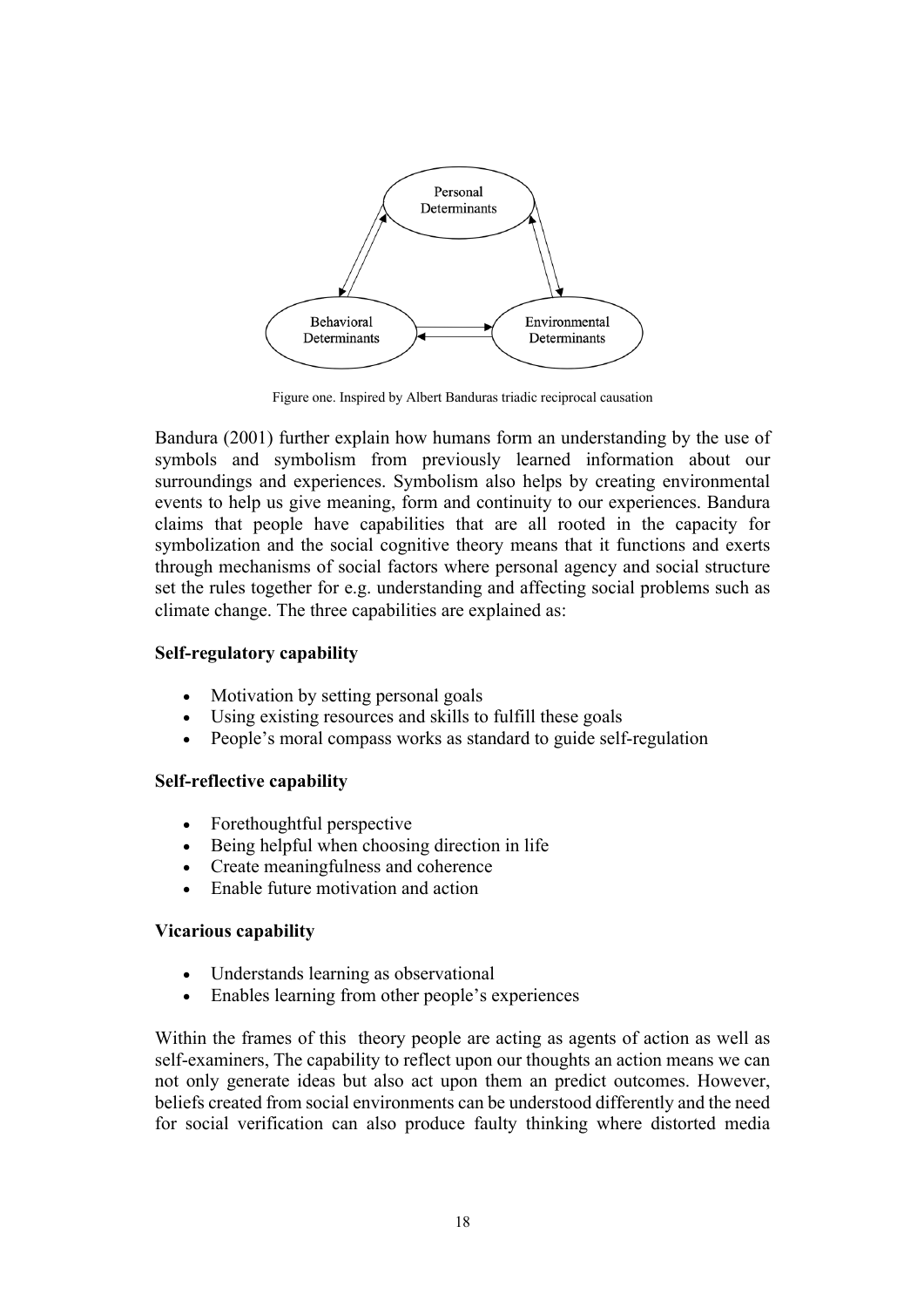versions of social reality, such as in movies, can foster misconceptions within groups (Hawkins & Pingree, 1982).

Historically, this has been important because of the need for rapid learning, which has enabled our survival in a world where errors might kill us. Much of this social learning is conceived by watching models in our immediate environment, such as those presented in media and movies. However, the symbolic environment of mass media is also providing us with information about our values, our thoughts and our behavior. The technological advances within communication has increased the power of observational learning and the powerful role that symbolic environment plays in our lives today. Symbolic modeling, which is taking place in the symbolic environment of mass media, hence reaching out to massive amounts of people, provides for tremendous reach and psychosocial impact where observational learning can take place in larger groups using the same model for communication. People create images of their reality by using vicarious experiences such as seeing, reading and hearing, thus creating a reality framed by the small sector of physical and social reality that they are a part of (e.g. work environment, travel routes, groups of friends and colleagues, movies and tv-series they watch). Technological advances enable new ideas, values, social practices and behavioral patterns to travel and spread worldwide, hence can help foster a global consciousness of our social reality (Bandura, 2001).

In the context of cinematic storytelling this means that if the goal is to create change, it is important to tell stories that engages people so that they get motivated to actively regulate their behavior and put use to their newly adopted skills. To make the stories understandable filmmakers are in need of leveling the stories with the targeted groups knowledge and understanding of moral dilemmas. By anticipating likely consequences of our actions, we cannot only predict desired outcomes but also avoid the opposite. The self-reflective capability is important when it comes to the choices made while telling stories. Engaging and motivating stories taking place in a distorted reality can affect ideas and beliefs regarding reality we live in, hence creating misunderstandings of what the world really looks like.

#### 3.1.1. Observational Learning

Bandura (2001) claims that to fully understand the effects of mass communication, such as movies, it is important to look into symbolic modeling through observational learning because watching movies is all about learning through observation. Further, there are four subfunctions governing observational learning;

- **Attentional processes** are known by what is selectively observed and the information extracted from the modeled events influenced by our cognitive skills, preconceptions and value preferences as well as attractiveness and functional value of the model we observe.
- **Retention processes** involves the transformation and restructure of information that helps us remember it. We use retention by symbolic transformation to turn the information into memory codes and cognitive rehearsal to remember it, which sometimes mean reconstructing the information.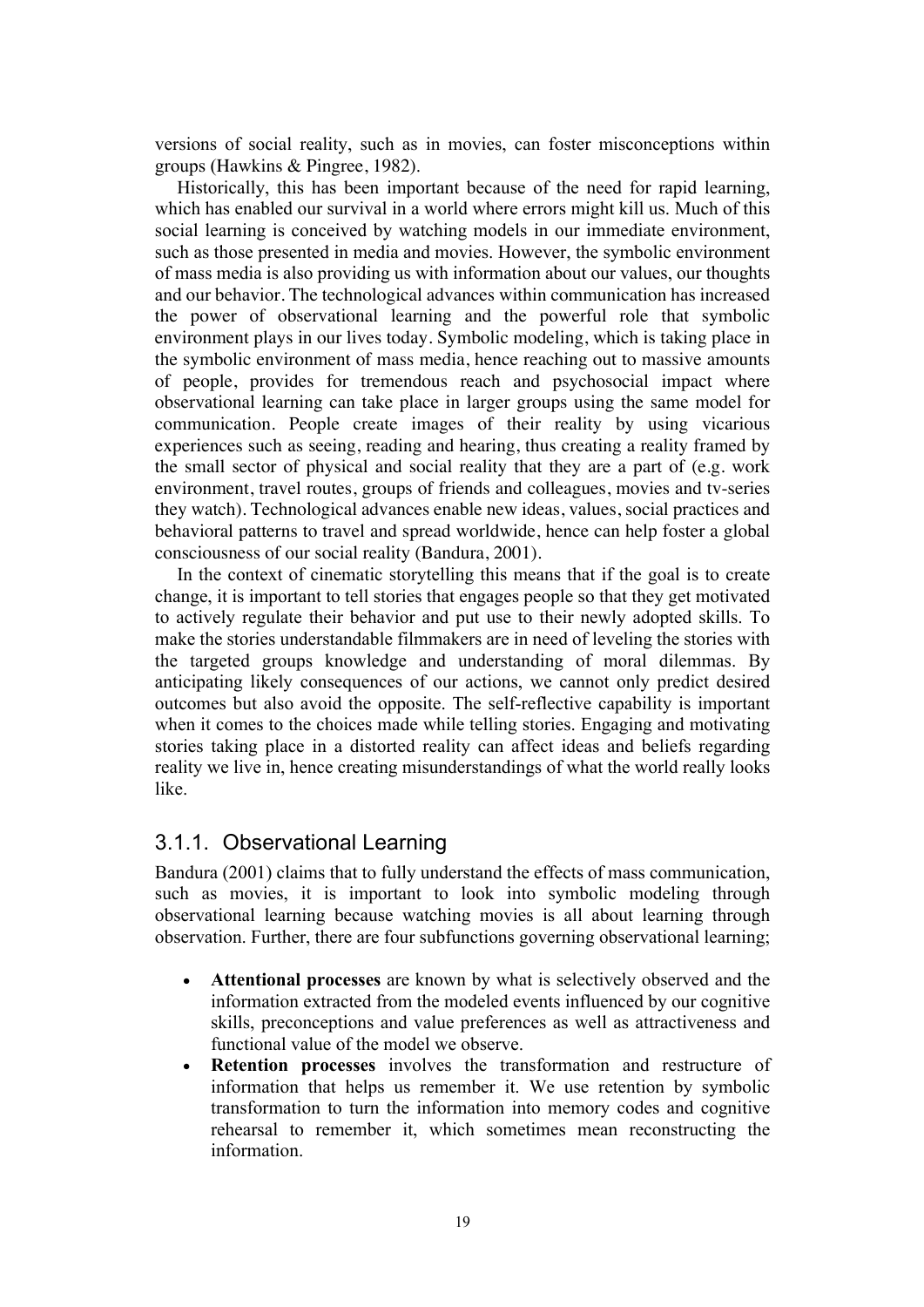- **Production processes** are where we translate the symbolic conceptions into a suitable course of action by matching conceptions into construction and execution to create balance between conception and action. This is an adaptive performance which requires constant adjustment to certain situations because of the many variations of skills we can produce to each activity.
- **Motivational processes** are influenced by three major incentive motivators such as direct, vicarious and self-produced motivators. We are known to more willingly change behavior if the outcome is proven rewarding rather than leading to a bad outcome, meaning we look for others similar to ourselves who succeeded, hence motivating us to follow the same course.

Further, we tend to look at how people react to their own behavior, the selfapproving and self-censuring reactions. This means that when choosing what activities to pursue, self-satisfying activities add value and self-worth. These processes are all part of cinematic communication, which is a medium that frequently uses symbolism as an important part of storytelling.

When people are socially punished for behavior that they value, conflict arises. Depending on the relativity between self-approval and self-censor the behavior will either be restrained or expressed due to the potential social consequences that might occur. It is common to behave accordingly towards one's own morality, but when being forced to engage and behave against it due to social pressure, they often experience conflicts.

### 3.1.2. Televised Mass Communication and Social Construction of Reality

Within televised media, such as movies, it is argued that when norms and societal structure, human nature and social relations are presented in a world we relate to, they can appear authentic (Adoni & Mane, 1984 & Gerbner, 1972). The portrayals of e.g. ethnic groups, social and gender roles, minorities and other parts of life can lead to collective illusions of how we see the social reality, because of how stereotypes are portrayed due to symbolic modeling (Buerkel-Rothfuss & Mayes, 1981, Bussey & Bandura, 1999 & McGhee & Frueh, 1980). While exposing ourselves to large amount of television viewing it is proven to shape our beliefs of the reality we live in (Hawkins & Pingree, 1982) and the influence is defined by the content we watch rather than the amount. When people see others react emotionally to certain situations, the vicarious capability helps them develop cognitive selfarousal, hence generating emotional reactions to a models emotional experience (Bandura, 1992 & Wilson & Cantor, 1985). The vicarious influence further teaches how to react emotionally and understand behavioral proclivities, meaning that people learn to fear what they fear, dislike their dislikes and like what they like (Bandura, 1986 & Duncker, 1938). Fears and phobias can be improved by learning how to cope and take control over the fears thanks to coping strategies learned from the modeling influences.

While observing the actions of others, it can inspire performing previous learned behaviors that people have not acted upon before. Further, it can make taking action easier because they do not learn to behave in a new manner, but instead learn that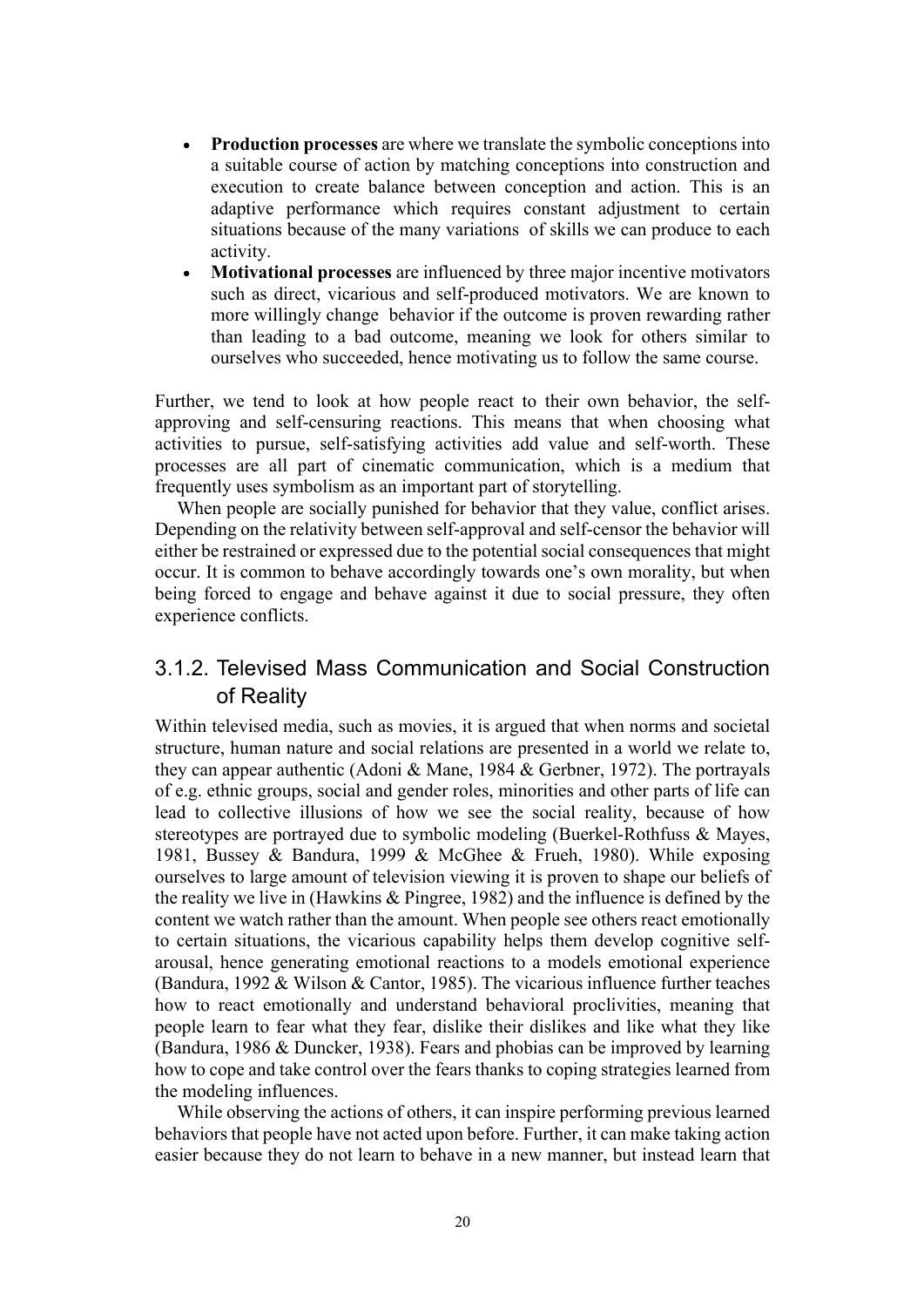the behavior is socially acceptable, thus the behavior is ok to perform. Modeling has proven affective when introducing new social practices and behavior patterns because it teaches us about new ways of thinking (Bandura, 2001).

Bandura further explain how media can help when wanting to teach both new forms of behavior as well as creating motivators when trying to accomplish social change, by either implanting ideas directly or through adopters. People who are exposed to these medias become transmitters who can influence others of the new ways they have learned, so that even people who have not been exposed to media can be influenced to adopt the new behavior. When using symbolic modeling the information can be transmitted to large groups of people simultaneously and create transformational change to values, ideas and styles of conduct worldwide.

The mechanisms of mass communication presented in this chapter can benefit the understanding of how cinematic storytelling can be used for change making. If filmmakers are eager to motivate people into adopting new behaviors to e.g. get more aware of environmental problems and other social challenges, it is important to consider how observational learning is understood by the respondents.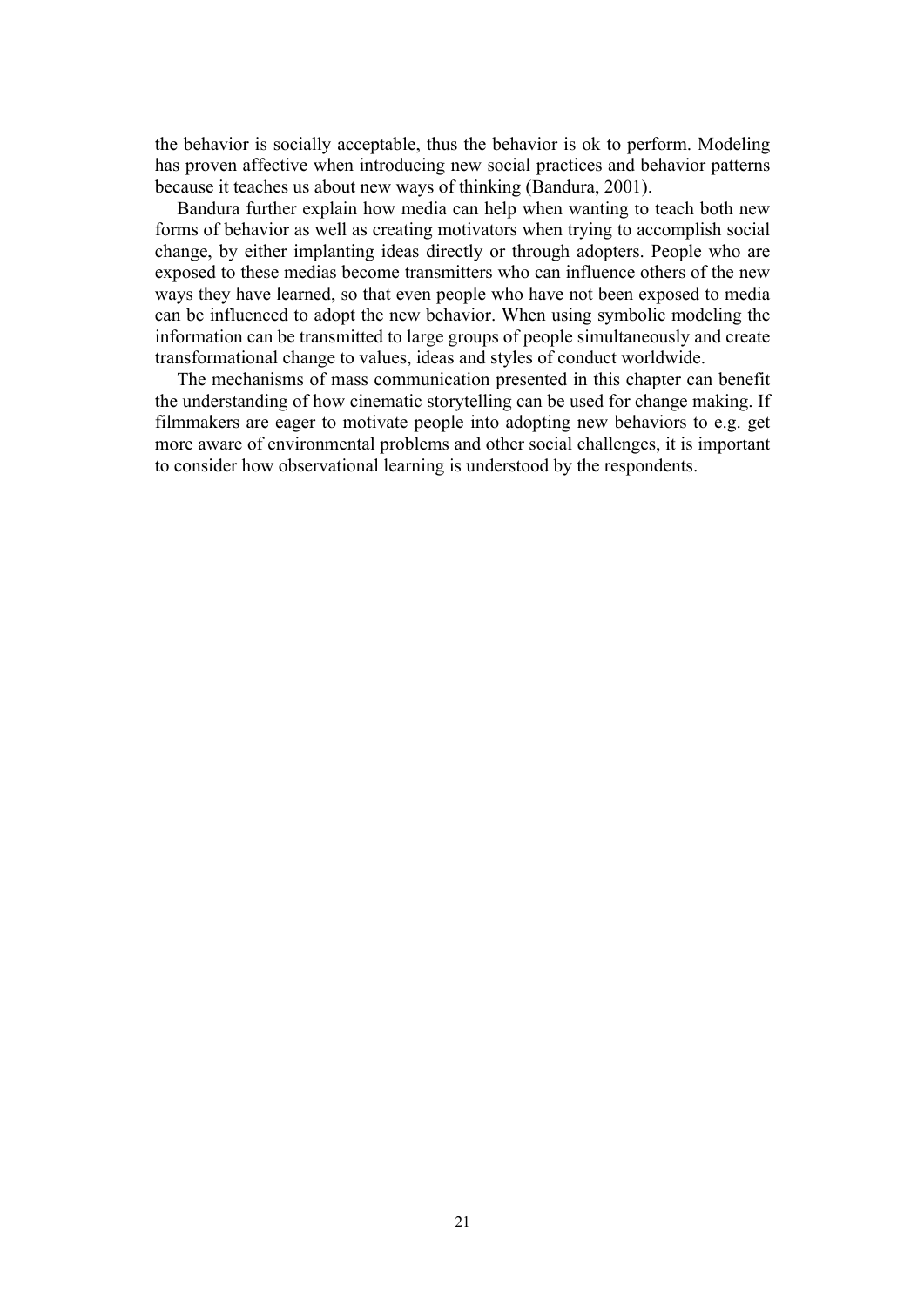## 4. Methodology

Some communicators of Climate Science have come to an understanding that they have to reach out to the public through new media such as web-based media, films, social media and other digital technologies (Pezzullo & Cox, 2018). To understand how communicators within the environmental field can benefit from movies and tv-series a qualitative research study is required because of how it mirrors experiences from filmmakers in the field. Further, it is appropriate as it explores social phenomena's, such as climate change, in relation to the individual experience of the interviews (Malterud, 2001). Bryman (2016) explains how a qualitative study proposes the opportunity to emphasize a reality based on words and experiences rather than numbers and facts collected by quantitative measurements, to create understanding of the topic.

### 4.1. Selection

I started my work with an exploration phase to understand the landscape of futuristic environmental Sci-fi. Doing so, I spoke to a lot of friends, colleagues and people identifying with a nerdy interest in Sci-fi. In our discussions we were talking about how stories about the environment and its challenges were told and discussed within Sci-fi movies. While talking, I quickly realized that it was a challenge finding clear examples of Sci-fi movies portraying a positive environmental future. It became clear to me that it is often portrayed in a dystopic way with fear as fuel. This made me interested in how our future is represented within Sci-fi movies and filmmakers view on the possibilities and limitations of Sci-fi storytelling for our environmental future.

Since content analysis can be used for many different types of documents and media (Bryman, 2016), I will focus on finding literature that relates to Sci-fi storytelling, effects of said stories and why stories are important and impactful. This is to help connect the different types of content significant for this research. For this study I made a comprehensive desk-study for research and relevant publications concerning the topic of cinematic storytelling within Sci-fi and environmental issues connected to a futuristic perspective. Doing so I realized that the perspective of the future was broader than just environmental issues and the same patterns could be identified with the portrayal of other wicked problems. Because of that it would be limiting to only look at the sub-genre of climate fiction which led to focusing on Sci-fi.

Last, I conducted in-depth semi-structured interviews with filmmakers who are either writers and/or directors of such movies. The in-depth and semi-structured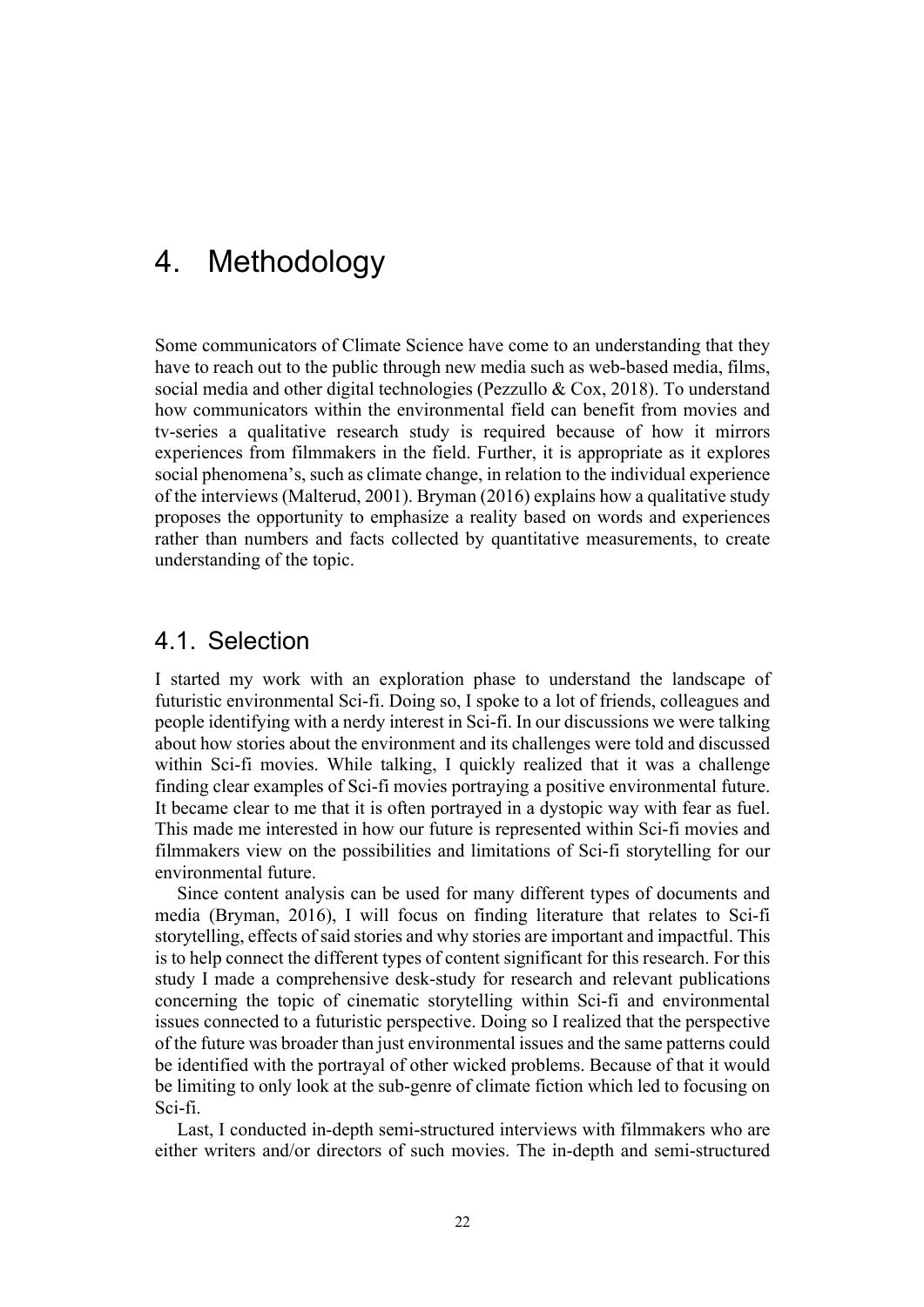interview method provides the prospect of understanding the topic from the interviewees personal experiences and understanding (Craig, Sainsbury & Tong, 2007). Bryman (2016) suggests that when the researcher is more interested in the interviewees view, semi-structured interviews where the interviewee is allowed to depart from the interview guide and bring about their own perspective, the method is useful. Using this method proved useful because it provided for interesting perspectives when the interviewees were given space to explore the questions, which turned out rewarding.

Identifying the interviewees, previous research, other published materials and visual material was an important part to make sure that I, as a researcher, got the best tools for understanding the research problem and topic (Creswell & Creswell, 2018). Furthermore, the selection had to be carefully chosen, to make sure the interviewees were relevant to the purpose of the study and I used criterion selection. This means they had to fit within the frames created in this thesis, to make sure that I found the right interviewees (Bryman, 2016). While contacting potential interviewees I sent out email invites to a big group of filmmakers meeting the criteria's I had, which was filmmakers creating Sci-fi movies with and environmental theme and/or a futuristic perspective. It was hard to engage enough respondents, so I further used my own connections with film colleagues to get in touch with people.

Getting in touch with filmmakers willing to participate in interviews was a tough challenge as many whom I contacted did not answer at all. My initial idea was to interview filmmakers working within feature film in the Sci-fi genre with a futuristic and/or environmental topic, but I later decided on bringing in short films as well, so as to broaden the group of possible interviewees.

The results are based on interviews with six male filmmakers from Sweden, Estonia, France, England and Italy. All respondents have created Sci-fi stories within a feature film format and/or short film format with a focus on social issues such as environmental and cultural challenges, and/or a futuristic theme. One respondent have made feature films, three respondents have made short films and two respondents have made both feature and short films. Five respondents have been working with the environmental futuristic theme and one with focus on other social issues. The reason for only interviewing men is because the genre seems to be dominated by male filmmakers and the few female filmmakers I contacted did not answer my request.

All participants seemed very eager and helpful while talking about this topic, which in my belief shows the importance the topic of this thesis and the need for discussing this.

#### 4.2. Methods

The interviews were conducted by using an interview guide directing the chosen overall topics and questions but with a lot of room left for the interviewee to emphasize their own story and focus on their expertise. While working on the interview guide, I decided to first focus on their background asking them to make a short introduction about themselves and their filmmaking. This was helpful because it worked as an icebreaker as well as giving me an understanding of the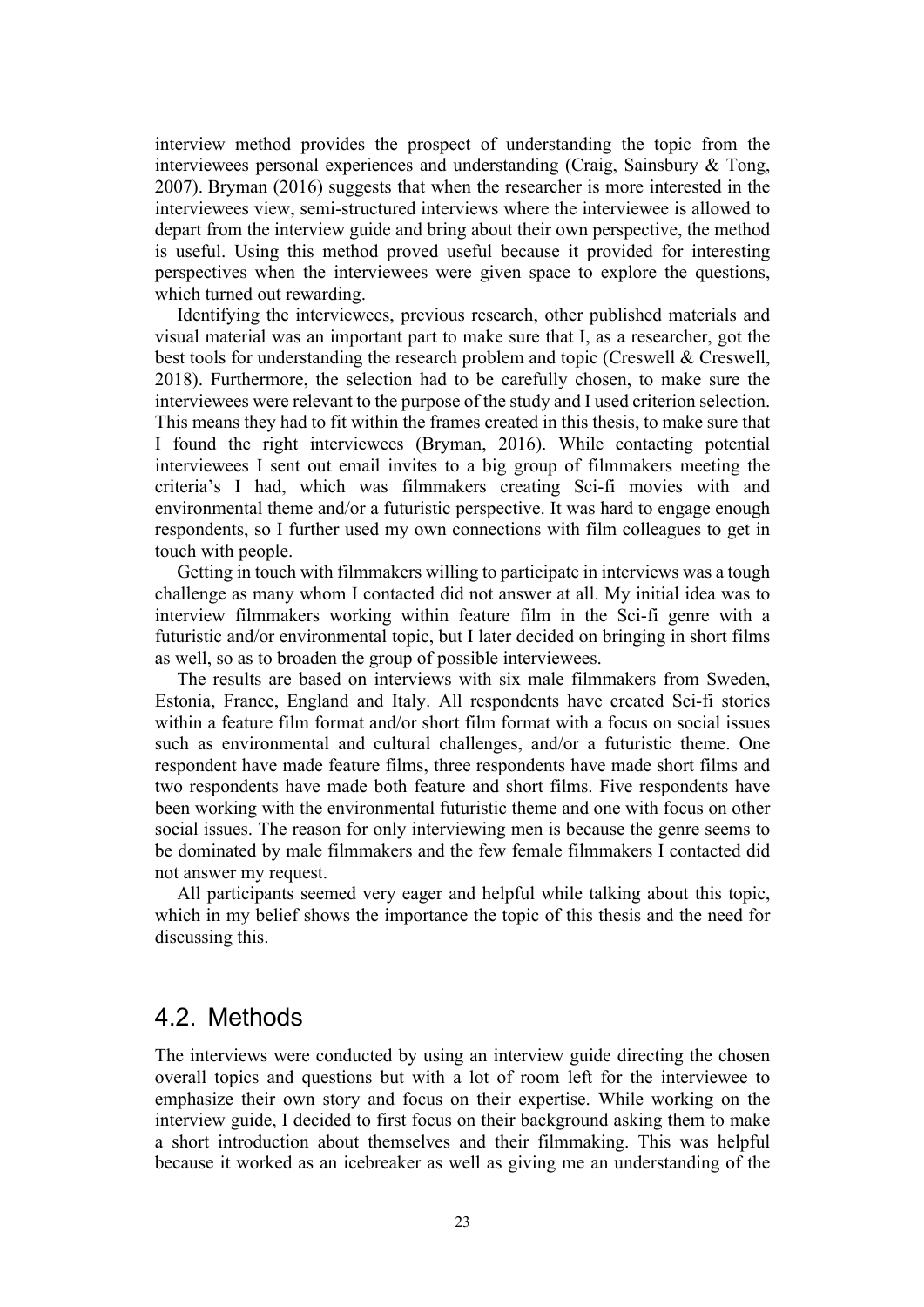interviewees and their filmmaking as well as a short introduction of who they are. Secondly, I decided on working around three themes connected to my research questions and write some sub-questions underneath in case they needed more guiding in talking about the questions. This made possible for letting them speak more freely and for me to pick up on things said that was interesting but not included in the interview guide (Bryman, 2016). In the end the interviews lasted between 1-1,5 hours, proving the filmmakers had a lot to say about the topic.

All interviews but one took place on an online video call on Zoom, which provided the opportunity of finding the right people to interview and the flexibility of meeting them whenever, even if they only had a short window to spend on the interview. The last respondent asked to answer the questions via email, which was helpful but proved less fruitful due to me not having the opportunity to be a part of the discussion. However, the Zoom interviews made me more flexible, thus not having to travel for the interviews and also opened up for talking to filmmakers from several European countries, which turned out to be rewarding for the study. These opportunities are pointed out in Bryman (2016) and most of my interviews would have been impossible to conduct if not being able to do it online. However, using online video calls might lead to a loss of certain information, e.g. body language and the atmosphere in the room.

Being a filmmaker myself allowed for a good pre-understanding of the topic and made it easy to connect because of how we relate to one another. It was helpful when discussing the topic and further ask relevant questions, in order to better understand what the interviewees meant by their explanations. Further, it made the interviews more laid back because of my understanding for technical terms and things related to filmmaking. However, it was important for me to conduct the interviews from a researchers' point of view, rather than a filmmaker.

#### 4.3. Data analysis

The method for data analysis used was a qualitative content analysis. Coding the interviews dependent on narratives gives not only an opportunity to connect the identified narratives from the interviews to the theory but also to create an understanding because of the research and experiences presented in the background. When an interview had been conducted, I transcribed it directly and as accurately as possible, while I had the interview close to mind. I then read the transcribed interviews several times to make sure I had understood them correctly before I started the process of coding.

Next I identified meaning units, e.g. the words, sentences and paragraphs related by content and context (Graneheim & Lundman, 2004). This means that they were sorted into condensed meaning units and later to codes which allowed for getting a good overview of the themes that seemed important to the respondents. The identified themes will be presented in the results. These steps are important to successfully shorten the important parts of the interview but still staying true to the core (Graneheim & Lundman, 2004).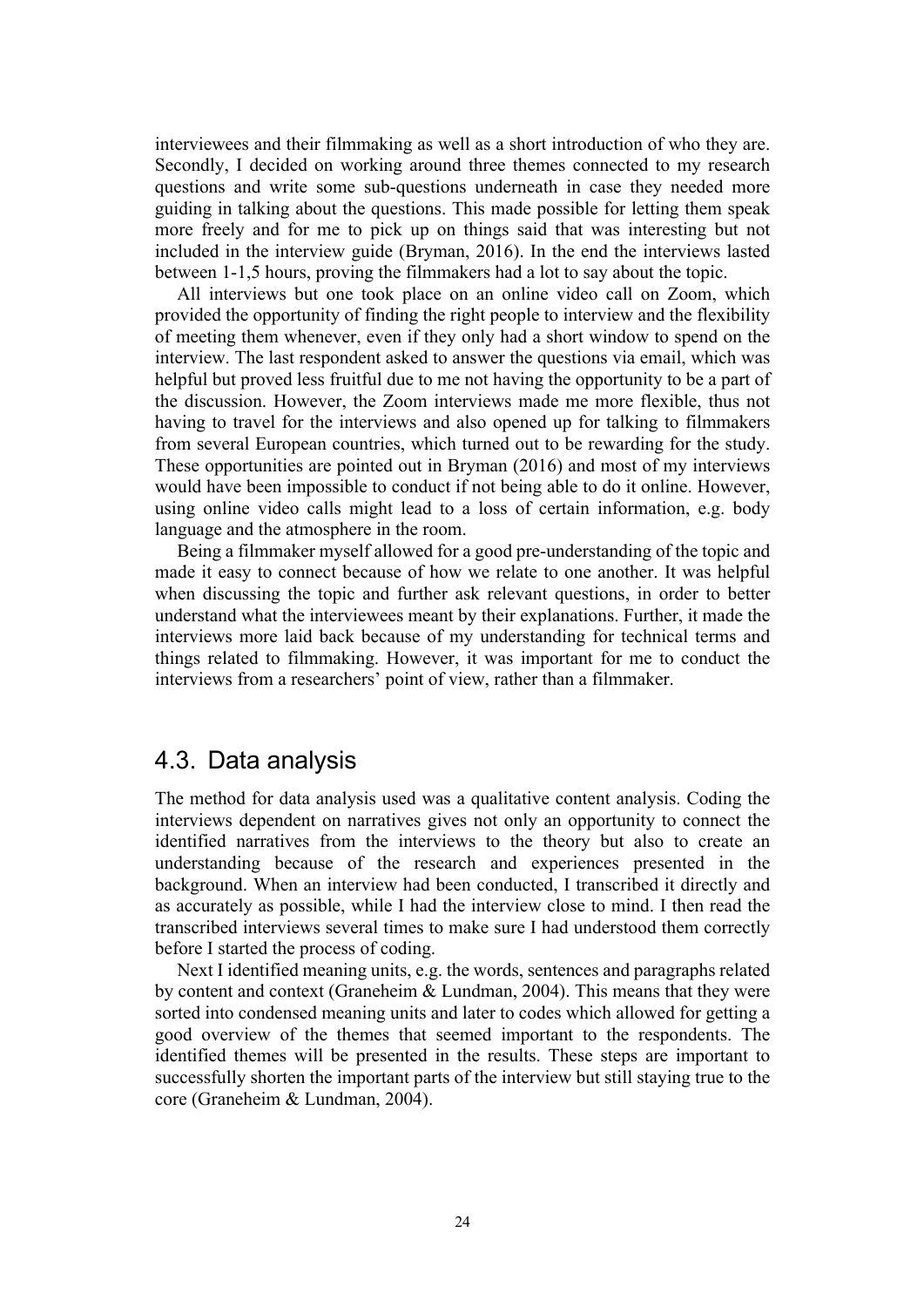### 4.4. Ethical considerations

Every interviewee was informed beforehand regarding the purpose of the research. The integrity of the study is important and Gibbs (2007) suggests that there are five things to consider; informed consent, anonymity, access to sensitive data, transcription of the material, and feedback from the participants. To further honor the research integrity, I sent out information regarding the study, ensuring the anonymity of the study, my expectations of the study and asked them if they needed something to be clarified. This was to make sure the interviewees feel safe in the given setting. At the time of the interview I once again reminded them about the information previously provided, how I would handle the data and made sure they were comfortable in that setting. I also pointed out that they were free to cancel the interview at any moment or refuse to answer certain questions.

### 4.5. Validity of research

In my research I have worked with validity in the following ways. A first important dimension of validity is researcher reflexivity. I reflected on my own experiences, background and biases in relation to the study, the interviews and interviewees, and returned to these thoughts when I was analyzing the result. Secondly, an important dimension is to link the findings from the interviews to the theory and background. Doing so creates credibility to the final result and conclusion and gives an opportunity for critical reflection between the different material and findings collected (Bryman, 2016). Third, transparency allows the researcher to be as neutral as possible towards the study and making sure own experiences, background and biases are reflected upon and taken into account when analyzing and presenting the result (Graneheim & Lundman 2004).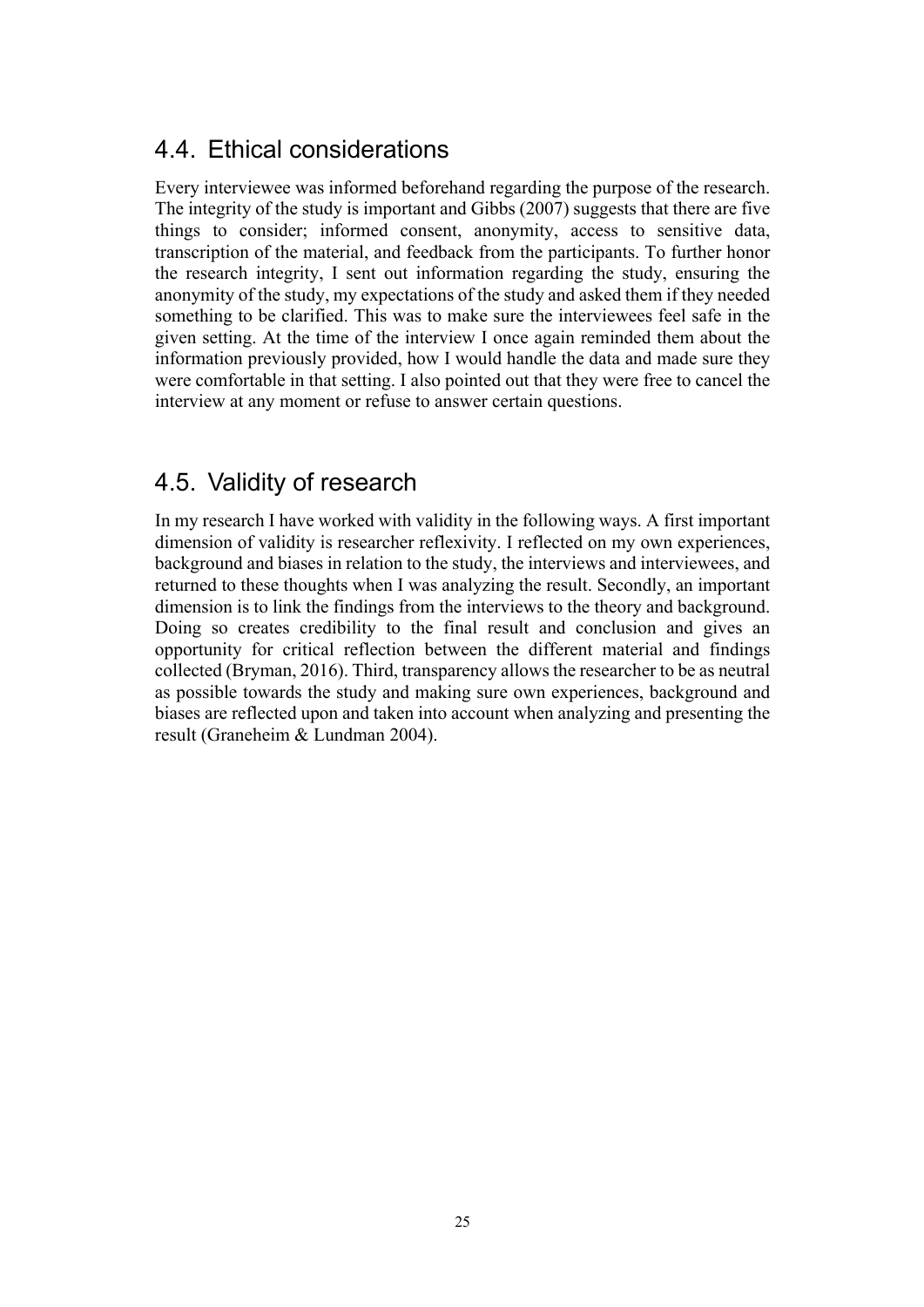## 5. Result and analysis

In this section I will present my findings from the interviews conducted with the six filmmakers and analyze them accordingly to Banduras (2001) Social Cognitive Theory of Mass Communication. The theory will be used throughout the presentation of the findings when relevant. Even though this section provides answers to the research questions I have chosen to structure it according to what seemed important to the respondents. During the interview study I could rather quickly map out a few recurring themes that seemed relevant to the filmmakers. They will be presented within three themes that seemed relevant for everyone:

- 1. How environmental stories are used within science fiction
- 2. The (im)possibility to predict an unpredictable future
- 3. The hindrance of telling the story you want

### 5.1. How environmental stories are used within science fiction

This first theme relates to one of the first questions posed to the respondents. The question was asking them to identify what kind of stories they see being told within the environmental Sci-fi genre today. In this section you will read about dystopia and environmental communication, the impact of movies and how these stories and narratives can help create distance to problems we are facing today.

#### 5.1.1. Dystopia and Environmental Communication

The respondents claim that there are many stories taking place in a dystopic future after some kind of apocalypse where resources are scarce. They present how dystopic stories are strongly connected to stories about climate change, hence being a key concept in the environmental Sci-fi genre. Further, several respondents claim that the choice of telling these stories is to make an example, warning people and society as a whole about a potential future.

While some mean that telling these stories effectively can lead to us creating a sad and more dangerous future, others argue that humans are inherently hopeful and will not follow the path towards the dark future these movies portray. Further, it is argued by the respondents that even though humankind might face some of these problems they will not play out the same way as the stories that have been told.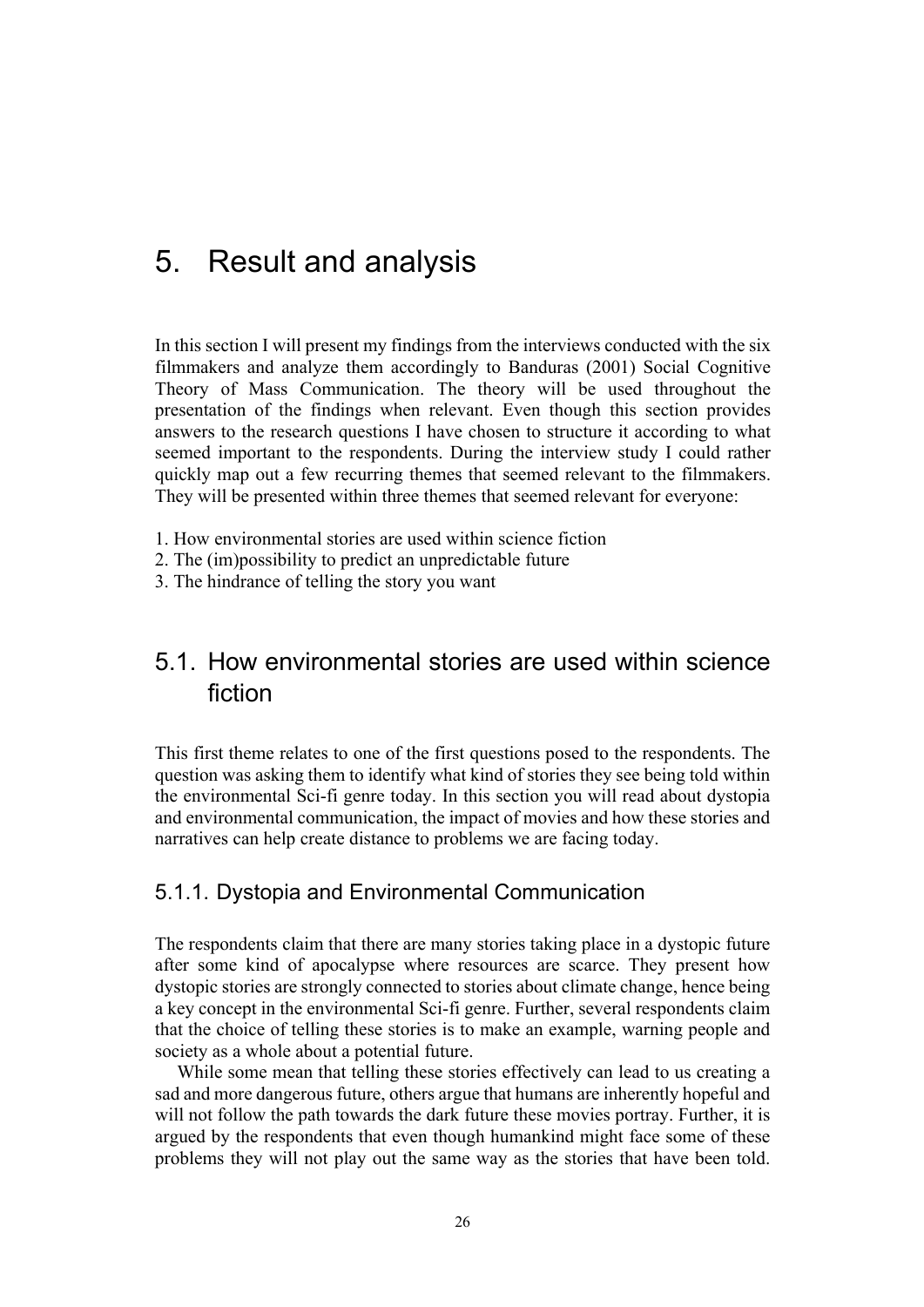Further, these stories can also be an opportunity to inspire people to take action, hence providing a spark of hope. It is suggested that these movies can work as preparation for the future so that when similar things happen, we have seen them before and therefore will not go into absolute shock when they occur.

The want and need for using media, and certainly televised media as a tool for mass communicative changemaking is considered helpful while trying to portray people, nature and social structures. But Bandura (2001) is also claiming the importance of being aware of the social reality created because of how our selfreflective capability have the possibility to lead us into trusting distorted realities, understanding it as the reality we live in. Using dystopia as a tool for warning people, hence being forethoughtful about our future might cause an untrue picture of how we see real life and the challenges we face because of our vicarious capability to observe and learn from other people's experiences.

This is further touched upon by two respondents claiming that these dystopic stories, that seems to be a sort of standard today, are connected to the story of Armageddon. A biblical connection might further imprint this story as truth when we look towards our reality in the future because of the number of times the story has been told in different cultures. According to Bandura (2001), when several capabilities are present within the learning process, the narrative becomes even stronger. In the case of dystopic Sci-fi stories, the self-regulatory capability is represented by a story that is deeply rooted within our cultures, the self-reflective capability in the forethoughtful perspective while trying to motivate a change of behavior and the vicarious capability because of how we learn by seeing others do on the screen. Further, this means that if filmmakers can find another kind of story that strongly relates to the audience internal standards and beliefs, the use of all capabilities can be a powerful tool when trying to create change.

Mechanisms of social factors such as personal agency and structure is helpful for understanding e.g. climate change. However, they can just as well create challenges while communicating it, depending on what the personal, behavioral and environmental determinants look like (Bandura, 2001). One respondent claim that the environmental theme itself proposes an easy target for eye-rolling and while scrolling through the commentary fields of movies with a climate theme, it shows a lot of negative comments, suggesting how tired people are of the environmental warning theme within movies. The filmmakers agree that being too preachy while telling these stories, hence being too forward with the message can be off-putting for the viewer. However, several respondents mention *Avatar* (2009) as a movie about climate issues and indigenous people but also as one that is considered very cheesy. Even so, the movie is on top of the box office list.

It is suggested by several respondents that to make a positive environmental Scifi movie you have to deliver it with confidence, discretion and be clever with how you use the narratives (e.g. presenting leads towards narratives, making the audience feel smart). However, if the morality of the story is not compatible with the audience's attentional processes, Bandura (2001) claims it possible that the information is not restructured and remembered as intended. This leads to a disinterest of adapting and changing behaviour which is presented as one of the reasons for telling these stories.

The respondents present the importance of using metaphors to tell stories about wicked problems while keeping enough distance which enabling the audience to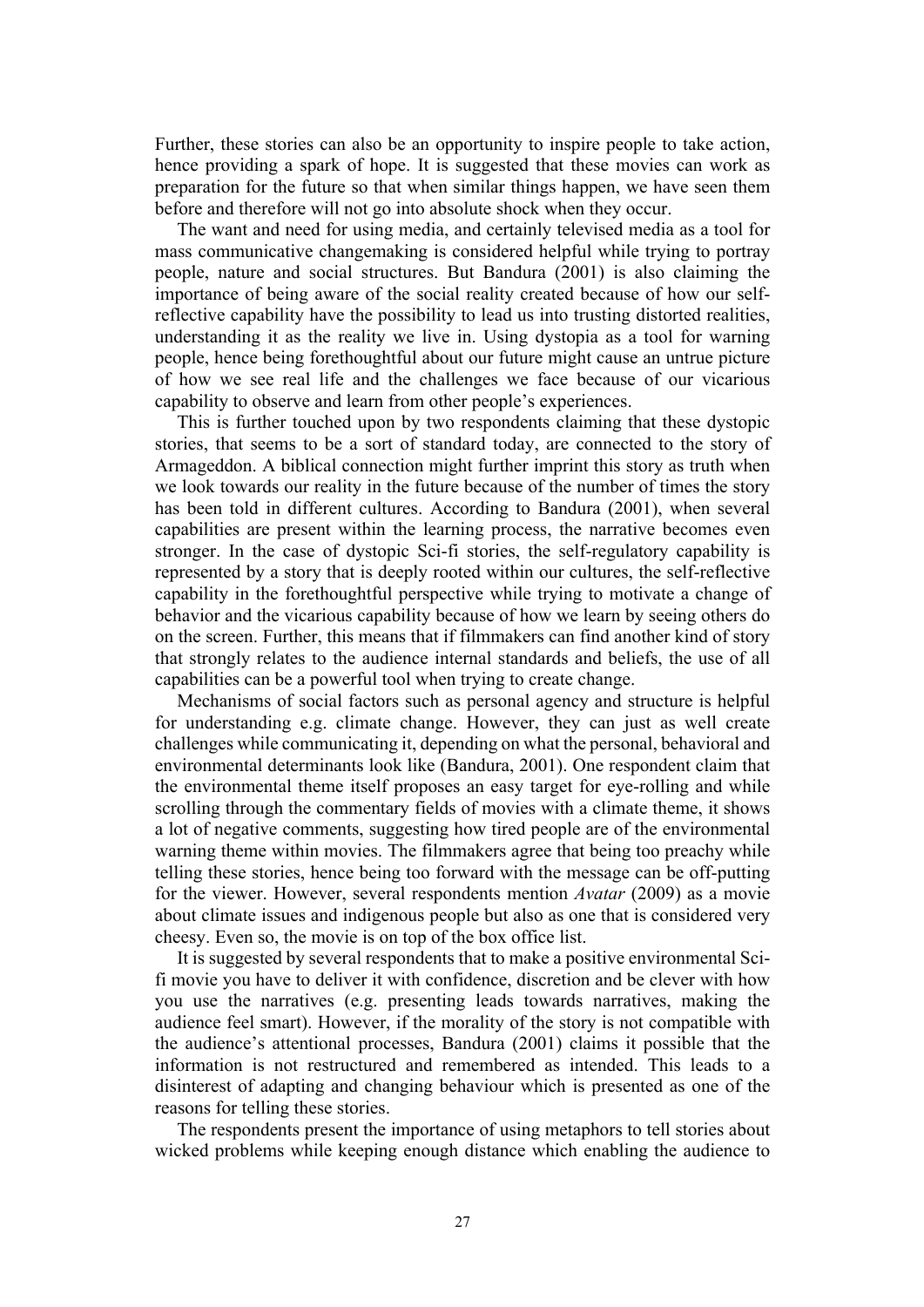embrace the message. In line with Bandura (2001) it appears important to utilize the right symbolic model in order to inspire people to adapt previous learned behavior and instead learn from the characters and their experiences through observational learning processes. Through Bandura's (2001) vicarious capability people can learn how to cope with complex situations while observing others. However, two respondents highlight the lack of imagination when it comes to the use of metaphors. Sci-fi is perfect when you want to use metaphors and nature provides inspiration to spark that imagination. But in recent years, metaphorical identification have turned into recognition and it is argued that there is a big risk of losing the power that cinematic storytelling can achieve. This means that the danger of losing that symbolic connection can lead to a loss of self-reflection, hence losing the perspective needed for future motivation and action (Bandura, 2001).

Does that mean we learn from these stories and unconsciously head towards a dystopic future? It is an intriguing thought and most respondents think that it is highly possible that dystopic movies can influence us towards that direction. However, some respondents think that this could be, but it works for other kinds of stories as well. It is suggested that dystopia would probably sneak up on us even without these stories and that there is always a risk for contra intuitive effects with every story you tell which is presented as one of the risks with mass communication by Bandura (2001). One respondent explains their view of how stories influence people:

"When you're creating dystopian movies, you're creating a dystopian future but when you're creating love stories, you're creating a love future"

#### 5.1.2. The impact of movies

Narratives are considered a very powerful tool coherently within the respondent group and is understood as something that can be used for good things as well as for harmful things. Further, the huge power within the cinematic medium is explained by how movies are made with a combination of several mediums such as photography, performance and music among others. These are all very powerful on their own and when combining them in a movie, you can change people's lives. Several of the respondents talk about the power to connect people around stories and universes presented within cinematic storytelling. Many people are identifying themselves with characters and cinematic universes so much that there are special conventions for it.

Large amount of tv exposure is presented by Bandura (2001) to influence people collectively and even shape the beliefs of our social reality depending on the content rather than the amount of exposure. Hence, the narratives we choose and especially while portraying something as dark as a dystopia, can lead to a collective truth of that story being the expected future. Consequently, it indicates that it is important to create a broader understanding for cognitive mass communication and to start following other narratives so that stories can help us create new views of social realities and motivate adaption and change.

It is suggested that stories are about how we see things, about narratives. When you tell a story from your narrative, your point of view, the receiver will interpret it from theirs. This further enhances the previous mentioned effect of how messages within Sci-fi movies can be interpreted in the 'wrong manner'. This can be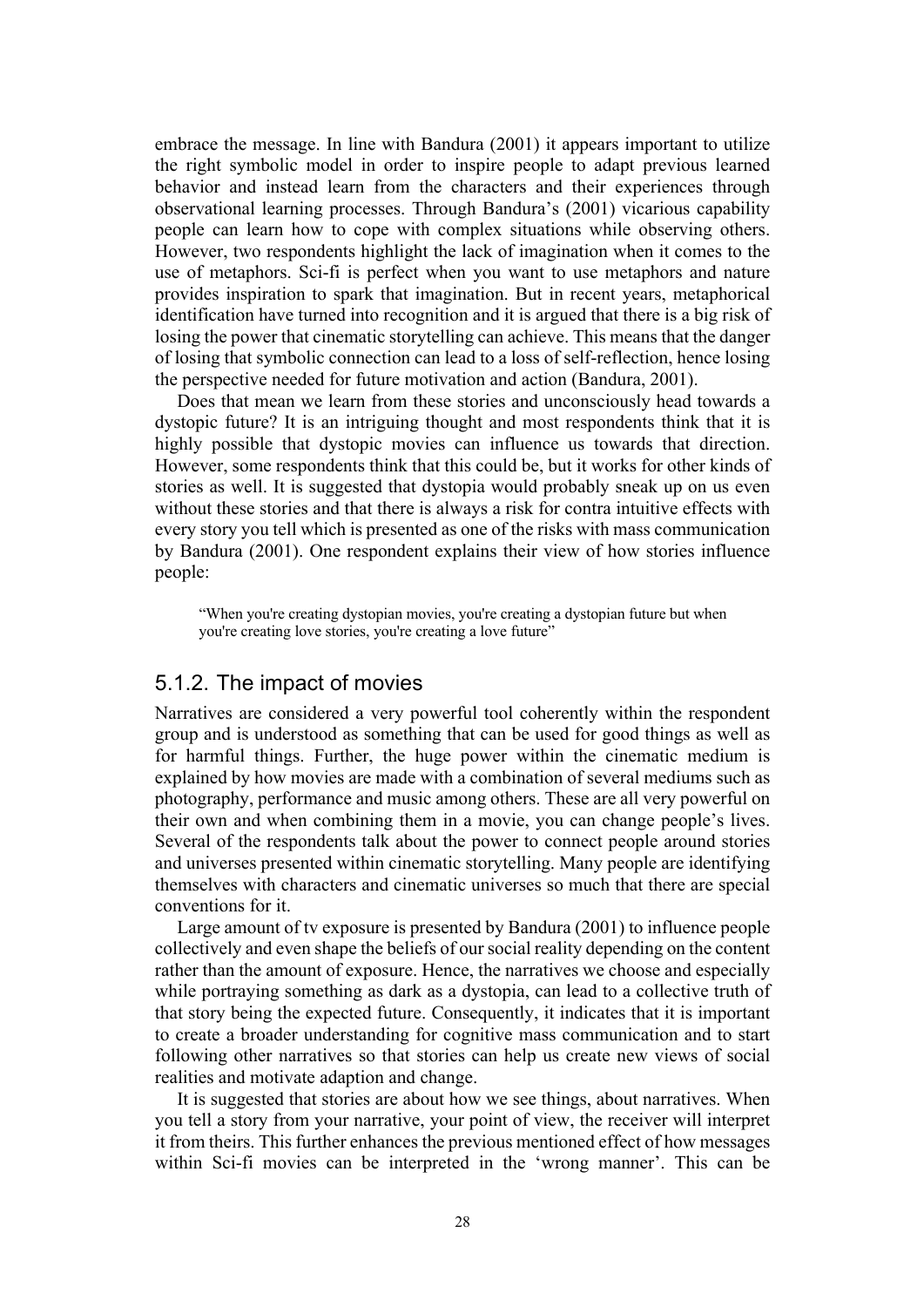problematized as having to choose between either being too clear, hence losing the audience or presenting the story in a more unclear way with the risk of misinterpretation. With this in mind it seems important to find a way of telling stories where they inspire new social practices and we learn how to transform the skills and knowledge gained into a production process where we get motivated to act upon them (Bandura, 2001).

This means that movies can be used to inspire new social practices. Some respondents claim that Sci-fi allows portraying settings and narratives that could help people interpret real situations and problems, showing new narratives that the audience can align with. Furthermore, several respondents propose using storytelling metaphorically as when growing a seed into a plant, where the dramaturgy gives the audience the possibility of solving the puzzle themselves. One explains that:

"Christopher Nolan does this very well. I feel he makes the audience feel good about themselves. Like if you figure out the film, like I know what's going on here. And like I feel superior to you because you haven't got a clue what's going on. So, it makes them feel good about themselves and I feel it's very rewarding for a viewer to piece together the puzzles."

This is strongly connected to the four processes (attentional, retention, production and motivational) described by Bandura (2001) where acknowledgement of a situation leads to retention starting a productive and motivating process of selfreflection and acting upon it. It is argued that this method (see quote above) makes the audience invested and loyal towards the story because they help drive the message home. The method also offers a way of proposing certain topics without pointing fingers, even though the narratives can differ.

Despite that, most of the filmmakers leave out the perspective of how one story can be interpreted differently depending on where in the world it is being screened due to e.g. different cultures. In some places, certain stories are impossible to tell because the theme or story could be frowned upon or even illegal. Effectively this means that people around the world are being presented to many different narratives. Telling different stories about environmental issues such as climate change, being a global problem, might lead to people around the world understanding it in many different ways, however good or bad.

#### 5.1.3. Science fiction can help distance social issues

"There is a theory going around about the black president in America, how science fiction in the 80's started portraying black presidents to show that this is the future… and how science fiction made that possible". (translated from Swedish)

Several of the respondents claims cinematic storytelling within Sci-fi to be a genre providing opportunity while portraying a story about wicked problems (e.g. climate change, racism and poverty). Futuristic Sci-fi can further help by creating distance in time and place. The distance enables an opportunity to not be too direct with the communication, hence leading to people feeling assaulted.

One respondent says that when working with young people in the suburbs where there is a known feeling of alienation among the youth, it is almost impossible to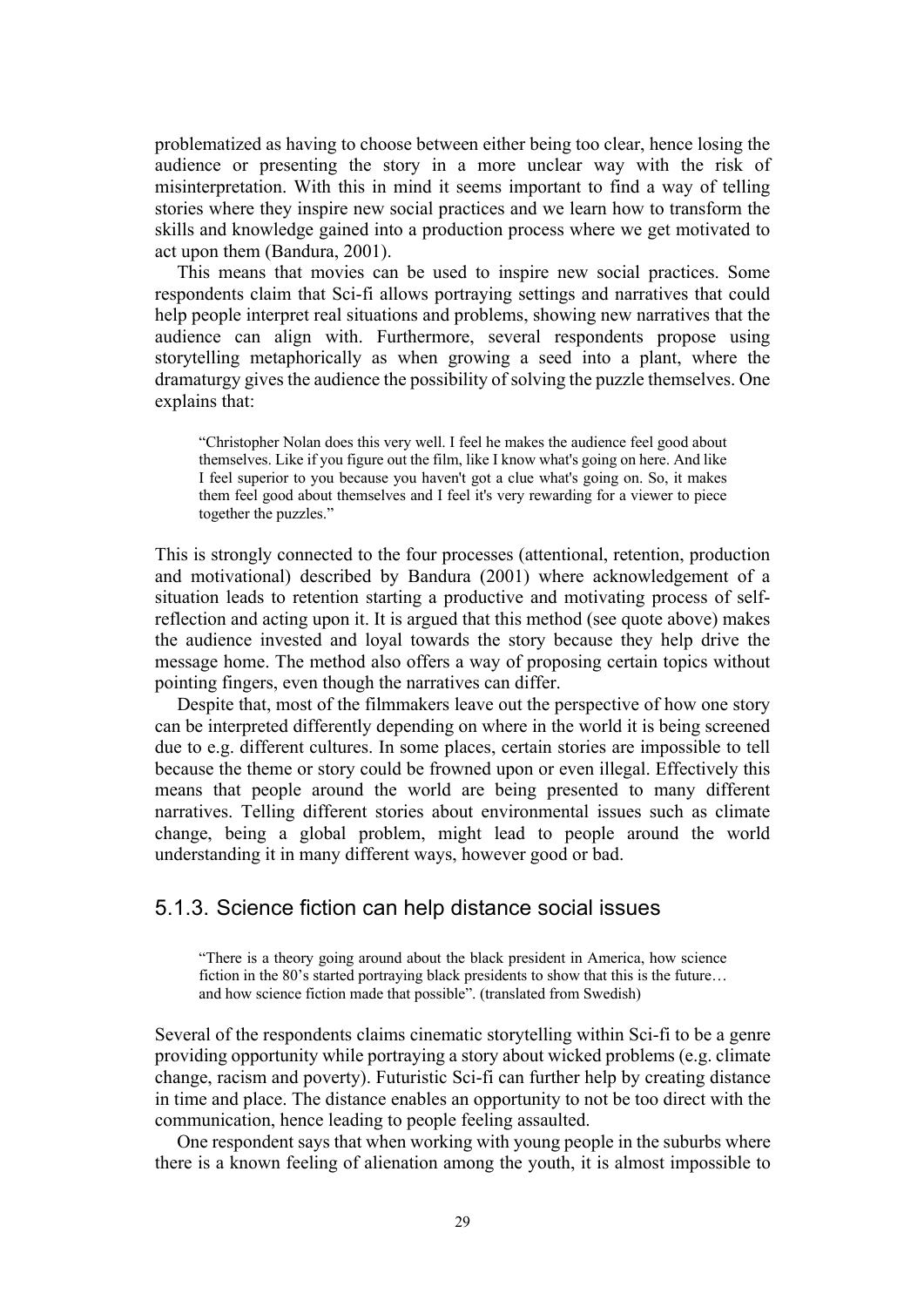not offend them since everything can be interpreted in a personal matter. Using *District 9* (2009) as an example, being a movie with many similarities to refugee camps with e.g. alienation and racism as themes, where extraterrestrials portray the alienated population. The respondent argues this as one of the biggest strengths with Sci-fi, hence a good example of when the distance is helpful in understanding what is wrong. Sci-fi helps raise the complexity of a social problem without blaming someone directly.

SCtMC teaches how it is easier to act on previously learned behavior if we can observe someone else doing it. This means, that if people see things that they morally connect to and know to be possible, even though not approved in their social practices, they can be motivated to act upon it. Hence, distancing with help from Sci-fi can make people see possibilities that they consider self-satisfying and therefore act upon it even with the risk of being socially punished. However, in the example of working with young people above there is risk of self-censuring with the result of restraining their moral ground. This might leave them feeling forced to engage and conflicted in matters that are not socially approved.

### 5.2. The (im)possibility of portraying an unpredictable future

In this section you will read about how the filmmakers interpret stories about the future.

The filmmakers identify a challenge with portraying stories about the future in regard to the many potential threats that we might face in the future. Further, telling these stories is a lot about speculating. The respondents agree that the need for stories in order to understand the future is further complicated due to the impossibility of predicting it. It is also proposed that storytelling needs to be used in a sense where the story is built around a problem, nerve or conflict in order to become interesting for an audience to follow. They mean that dystopia has a lot to offer when it comes to creating drama.

"I'm as fascinated as frightened by these stories because they might be real in near future…So I keep telling and playing with these kinds of stories, but with a little bit of fear in my heart."

Several of the respondents specifically say that no one wants to watch a movie where everything is nice and uncomplicated. They agree that the trend of telling dystopic stories is a reflection of the fears regarding e.g. the social problems we are facing today. One respondent argues that since these stories represent our fears for the future, we should be worried once we stop telling them. Further, it can mean that people are so comfortable with their own lives, so they do not even imagine these things anymore.

"Movies are in a way a collective nightmare, or a collective analysis so we might have to share our concerns about what we fear and feel hopeless about and that's why we have movies. But they need to take place within a conflict, and I consider Star Trek hopeful but bordering towards boring because everything is nice and solved… the tricky part is that you need that nerve." (Translated from Swedish)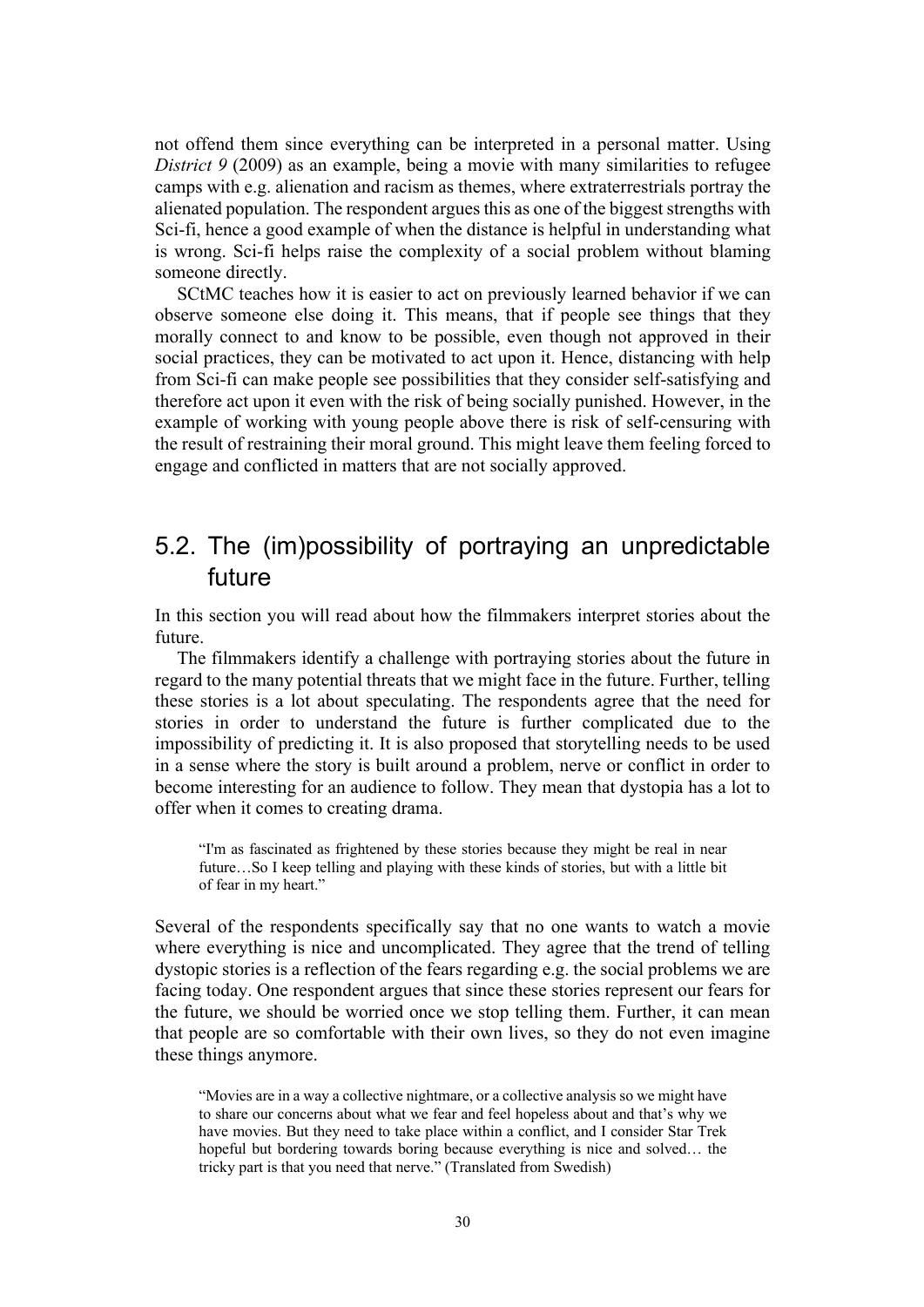SCtMC further enhances the importance of portraying our social reality to keep humans from creating our own illusions of our reality. Televised media, such as movies, can be used for the social reality we live in as well as distorted realities, depending on the content people watch. However, if the story about our future is almost exclusively portraying a dark and dystopic future, our illusion of what the future will look like might turn out to be that story. It is possible that dystopia is now agreeable with our moral high ground because that is the narrative we have learned to live by. A narrow representation of stories might create that narrow illusion, hence not motivating people to adapt, reflect upon or change their behavior.

Telling these environmentally conscious stories is presented to help us lean into the anxieties that we deal with at the time. Many of the respondents claim that these stories will be told for a long time forward. It seems that while arguing that these stories will be told in the future, and how they reflect our fears, it is said that the collective illusion for the future is that we are going to be afraid of the same things. This indicates that humans have not been able to solve the problem.

### 5.3. The hindrance of telling the story you want

In this section I will present the findings of what is stopping filmmakers from telling other kinds of stories. The result indicates some obstacles such as dramaturgical challenges, disagreements with financers about what story to tell and how to find new ways of portraying their story and how new ways of watching movies can help the genre.

#### 5.3.1. How can filmmakers tell another kind of story?

"Do we need to tell sad stories to make people change? Or do we need to tell happy stories because we are in sad times? Do we need to deliver what people want or what they need?"

The filmmakers agree that a positive climate story is challenging to tell. This is partly because of the need for conflict needed when creating drama, but also because of other obstacles standing in their way. However, many of them see possibilities with finding new ways of portraying more positive stories about our future. There are great stories to be found within utopic stories and the respondents pose several suggestions for how this can be done, such as using the narratives wisely and implement clues towards a more sustainable world and two suggests:

"Hands-on, we can take our responsibility as filmmakers and give people clues towards the world we want by using electrical cars as a natural thing, so people start normalizing when someone gets out of a car and connects the electrical cord. So, when we start seeing this in the popular culture… the use of environmentally friendly solutions, then we can absorb it" (Translated from Swedish)

"The war in Syria… the Parliament said that the reason for the great number of refugees from there, because they mostly bomb the central areas, is often because of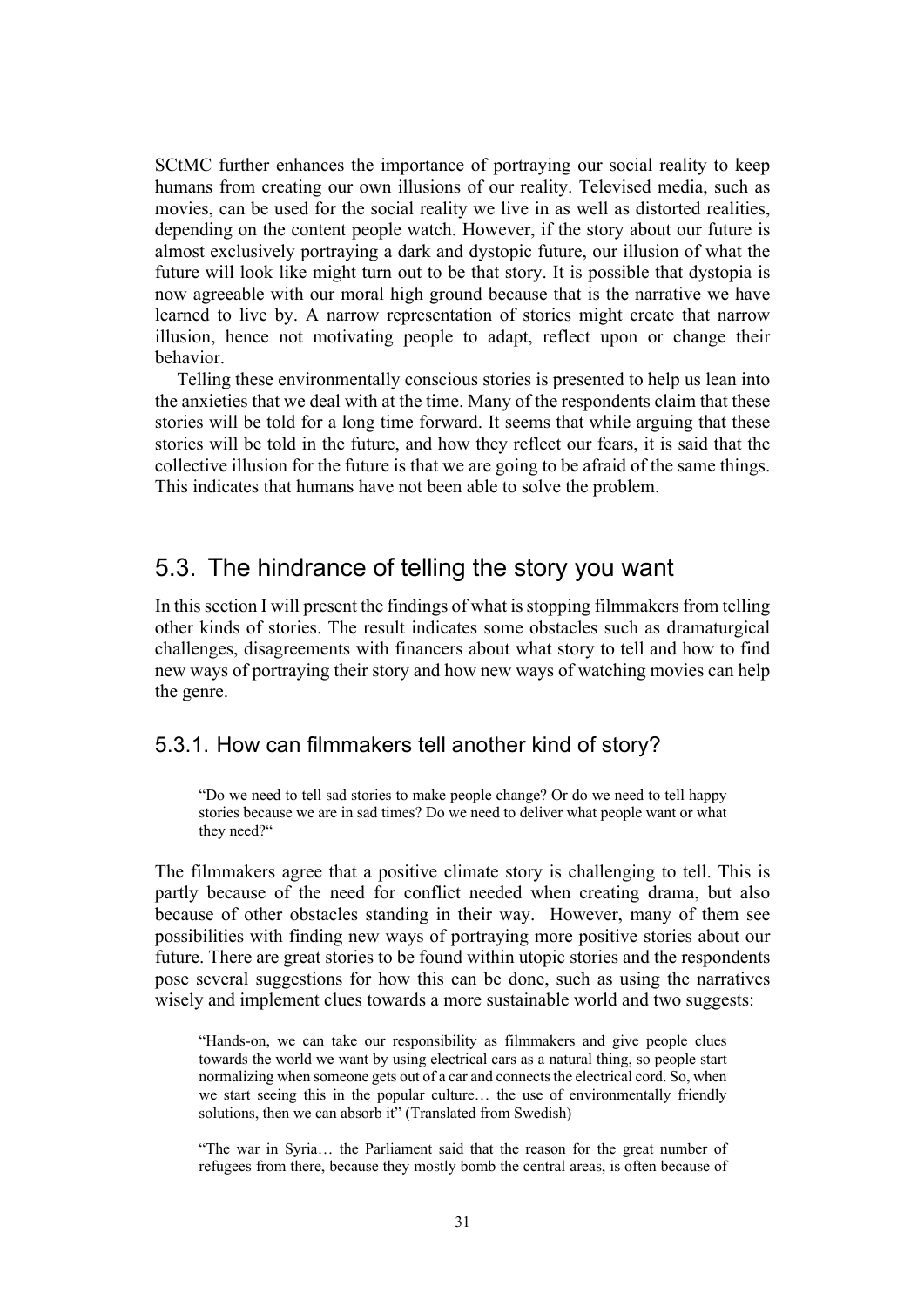their need for moving closer to the cities to be able to farm because of climate changes… not science fiction but a story we can tell." (Translated from Swedish)

These examples allow the creation of other environmental narratives. Using symbolic modeling to create new narratives, hence enabling observational learning, makes it possible for the audience to align with the new narratives, extracting and restructuring it into a suitable course of action while being motivated to change their behavior (Bandura, 2001).

Several respondents suggest that Sci-fi is a genre that is not always taken seriously. It is argued that the genre almost always is directed towards children and young people. If you go to a bookstore looking for Sci-fi or fantasy books you have to look at the young adults section and most stories are framed within the fairytale format. It is further reflected in the fashion world where larger clothing brands sometimes campaigns e.g. Star Wars clothing, always branding it for kids. This view of what Sci-fi is, affects the narratives, hence limiting filmmakers possibility to tell the stories they want. It further creates a narrow representation of stories made for a certain target group.

#### 5.3.2. What is stopping us?

There are some obstacles identified when posing the question of when and where the filmmakers feel like they cannot tell the story they want to tell. The respondents mean that financers have to always be taken into account and one of the bigger obstacles the filmmakers have to deal with while trying to tell their story. It is my understanding that all of the respondents have had, either personally or through colleagues, bad experiences with financers barging in with their demands of what the story should contain.

"The companies have so much money and so much power and it's so polarized what is right and what is wrong… today everything is directly broadcasted on social media and other medias looking to accuse someone, so I can imagine that's why so many more interesting films were made in the 70's when we dared criticizing society and that is not done today." (translated from Swedish)

Sci-fi movies with a dystopic theme are said to be a narrative that many agree upon and this is usually a genre that works well with the audience, hence a good investment for a financer. When you start looking towards new ways of telling that story it is presented that many financers are not eager to invest in those ideas and making movies, Sci-fi movies in particular, are quite expensive and/or demanding when it comes to creating it. One respondent say that he imagines that there is a lot of filmmakers who have pitched these stories for financers where they want to show how our planet is being destroyed and that we have to stop it before it goes to hell. However, the financers say that those stories will not sell and the audience do not want that story. Instead, they keep financing the stories about deserted landscapes or super modern cities where the story of how we ended up there is lost. Further, the audience is described as an obstacle and one respondent explains:

"And you've got the vocal naysayers. But their voice is loud. I feel potentially that the numbers are lower, but their voices louder. So, you know, how does that inform the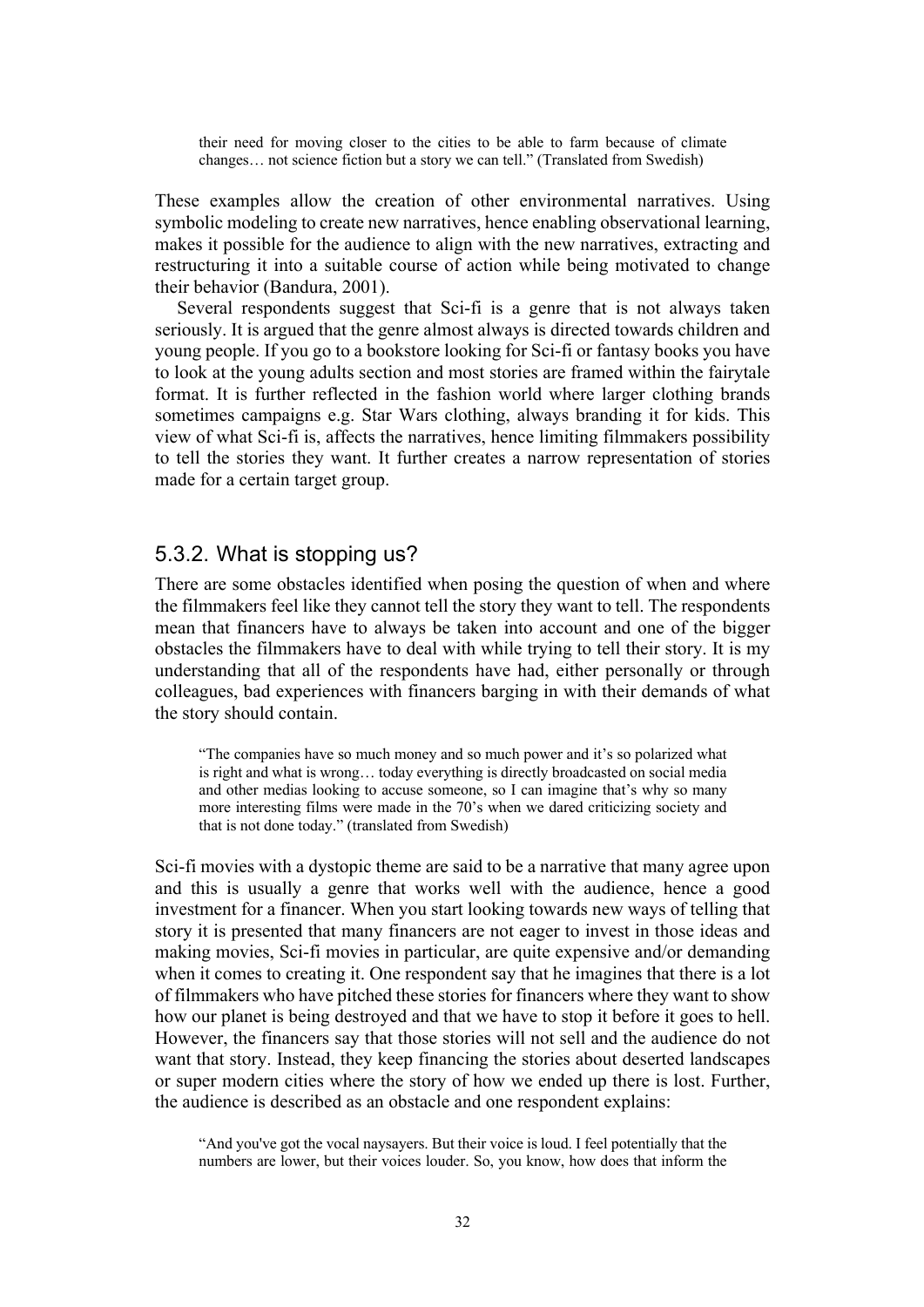decision-making process of making films like this? Because like would a studio want to back a film with such an overt environmental message knowing that people are going to roll their eyes, but yet, they do well."

The discourse filmmakers need to follow as portrayed above relates to the triadic determinants model where personal, behavioral and environmental determinants affects each other. It is possible that filmmakers, financers and audience all live by their own determinants and that these are not necessarily the same. If the three groups live by different determinants, the filmmakers end up in the middle trying to adapt to both the financers needs and demands, as well as the audience. Where does that leave the filmmakers? According to both the respondents and Bandura (2001), it seems they have to adapt too much to others, instead of creating the movies they want due to their own determinants, hence ending up in a selfconflicting situation. Furthermore, it is possible that the financers are focusing on financial goals rather than motivational goals. However, in order to use Sci-fi movies for changemaking the filmmakers might need more support enabling them to tell stories that can create environmental change.

Effectively it ends up with a lot of filmmakers in need of making short films to prove themselves and the respondents highlights some issues with that. It starts with how stories about the future and e.g. our climate is very complex and with short films it becomes even more challenging since you are given a very limited amount of time. The effect of that is not being able to present the whole picture and you often have to lose the background to quickly get to the story. They argue that it can lead to you having to make creative choices that you do not really agree on, such as using an intro text to explain how the characters ended up where they are instead of being able to explain that throughout the story.

#### 5.3.3. Science fiction without compromises

Not being able to finance your movie and turning towards short films, is challenged by how in many countries there is rarely any financial support to apply for. Consequently, filmmakers need to look for new ways to finance their projects, e.g. paying for them yourself. For those who can afford that it seems they feel more free to tell their story, one explains:

"I'm paying for the damn thing like I'm gonna do whatever the hell I want but based on the experience of my friend who has a manager/agent. Oh my God he tells me the full experience that he has and there is obstacles, you know notes, notes, take out this remove that and this in… he is giving me an insight as to like how hard is to stick to your vision when someone else is paying for it"

Several respondents claim it more important for them to tell the story that they want and when financing their own movies, they do whatever they want and push as hard as they can. One admits to gladly going bankrupt if he can tell a story that makes a difference. Another one argues that things might be changing with the increasing amount of streaming services because the financers no longer live by every movie. Some believe that the bigger streaming services have the opportunity of making the safer stories to keep their monthly paying streamers as well as trying new things because one unsuccessful movie is not ruining the income.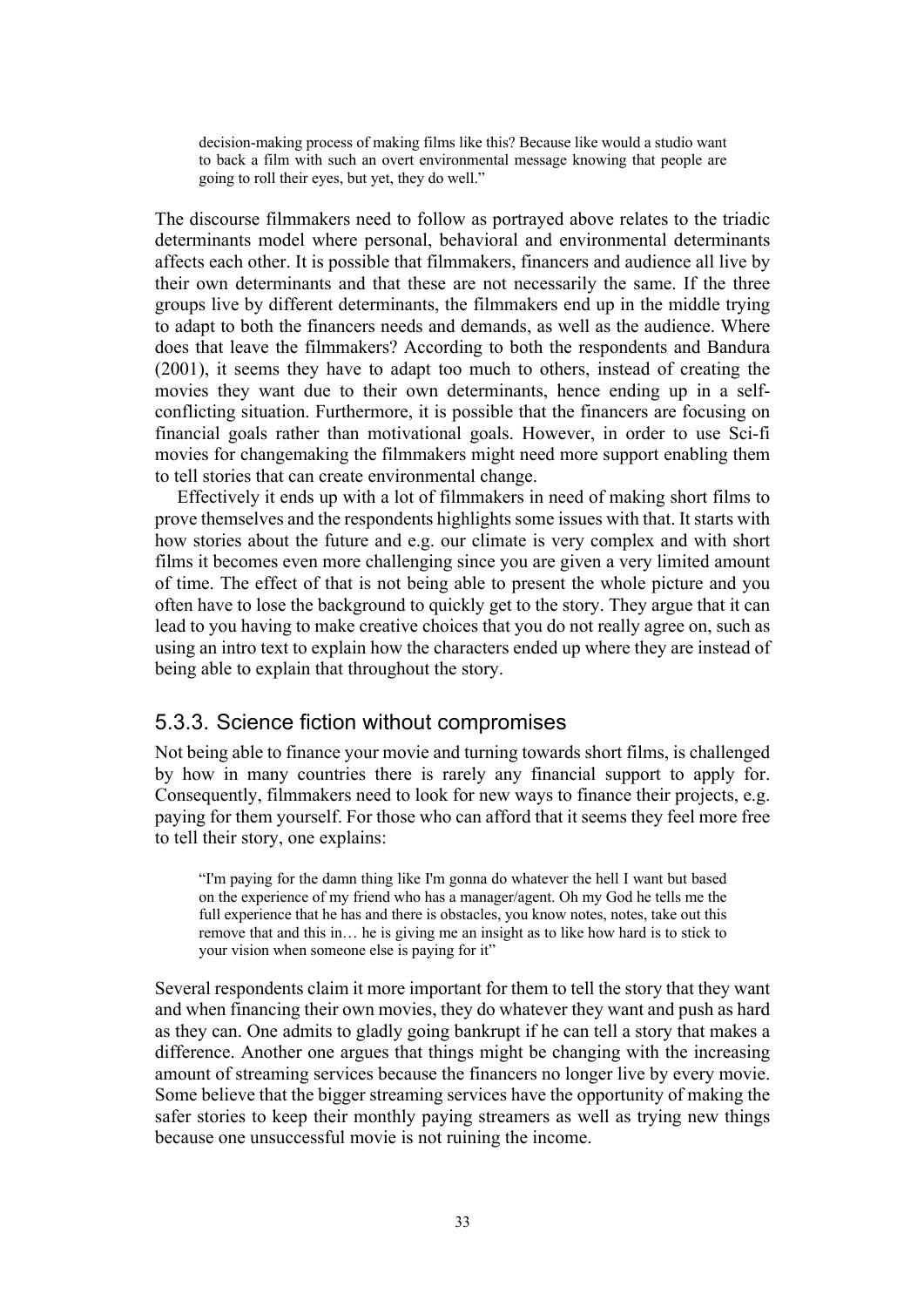However, some of them suggest that this new, rapid way of watching movies with access to an endless amount of titles and the opportunity of watching them wherever and whenever can also be a hindrance. They mean that the audience is not watching movies the same way as they did 30 years ago when they sat down in a big room with a big screen for two hours, only watching a movie. Today, many people watch movies on their phone, and people are consuming more televised media than ever but the backside of that is a loss of commitment.

However, Bandura (2001) claims that televised media is not only helpful when learning and adapting for the audience watching the movie. The receivers turn into transmitters, who can influence others into adopting new behaviors. This means that the information being consumed by some can be transmitted into large groups, hence achieve social change. SCtMC also suggest that the content consumed are more influencing than the amount, proving the importance of telling stories from many perspectives.

Conclusively, the findings indicate that environmental Sci-fi movies often are limited to dystopic stories. The respondents imply that they want a more diverse selection of stories being told. However, when trying to tell another kind of story they face obstacles such as financial and dramaturgical challenges.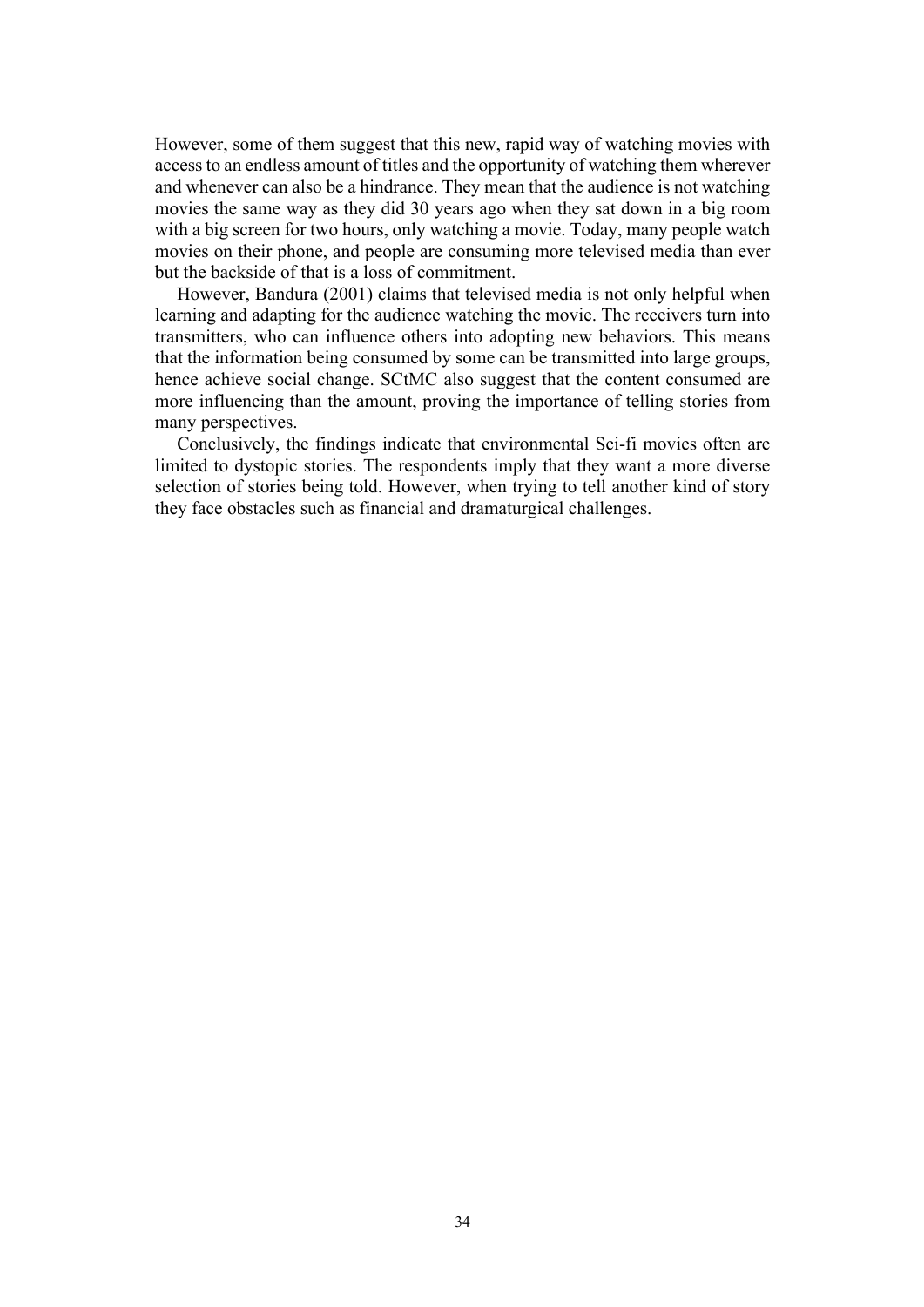## 6. Discussion

In this section I will discuss the findings from the interviews in relation to the presentation of scholars and researchers in the background. While the discussion answers the two research questions, I have chosen to structure it into the themes of 'How Science fiction can contribute to change making' and 'What people and society can learn from these stories'.

#### 6.1.1. How Science fiction can contribute to change making

As presented in the findings it is clear that the filmmakers see a lot of potential within Sci-fi movies but often feel that they are limited by the genre's discourse. Sci-fi movies are able to create narratives that impact our expectations of the society and the future, using the example portrayed by Cameron (Frakes & Peck, 2018) where people believe that a non-existing product is not only possible but is in fact something that should exist. Sci-fi movies made people believe that space travels are possible and might have influenced how a black person in a country strongly imprinted by slavery can become the president. It is reasonable to assume that by portraying stories about a functioning future, with an obvious every-day symbiosis with nature, can create hope for something better. When the first Star Wars movies were released, the applications to Nasa's space program increased as a direct impact of the inspiring medium of movies. So how can a narrative that functions as not only an inspiration for creating awareness but also inspiring change towards a more sustainable future be found?

The opportunity Sci-fi movies relating Sci-fi and science is not only presented by the filmmakers but is also portrayed by Ghosh (2016) and Cameron (Frakes & Peck, 2018) in the background. It seems that Sci-fi is not only able to imagine the future but in return influencing science. Some trends within science today are AI, space travels and investigating if Mars is a planet that humankind can inhabit in the future, all stories that can be found within earlier Sci-fi movies. Further, this shows the importance of the narratives which filmmakers choose to tell in their stories today. Stenmark (2015) explains that scientific discourses need help to explain their scientific data and the use of stories is the only way to address the complexity these problems entail.

The results imply a difficulty with portraying environmental issues in a utopic setting because of the need for conflict. However, many people today are challenged by climate change, and the effects are spreading worldwide. It is possible we are now living in a time where the story about what is going on is now possible to tell. A common saying is that everyone can make a movie today, something that is presented by one of the filmmakers – but is that really true? Those most affected by climate changes today are indigenous people and people living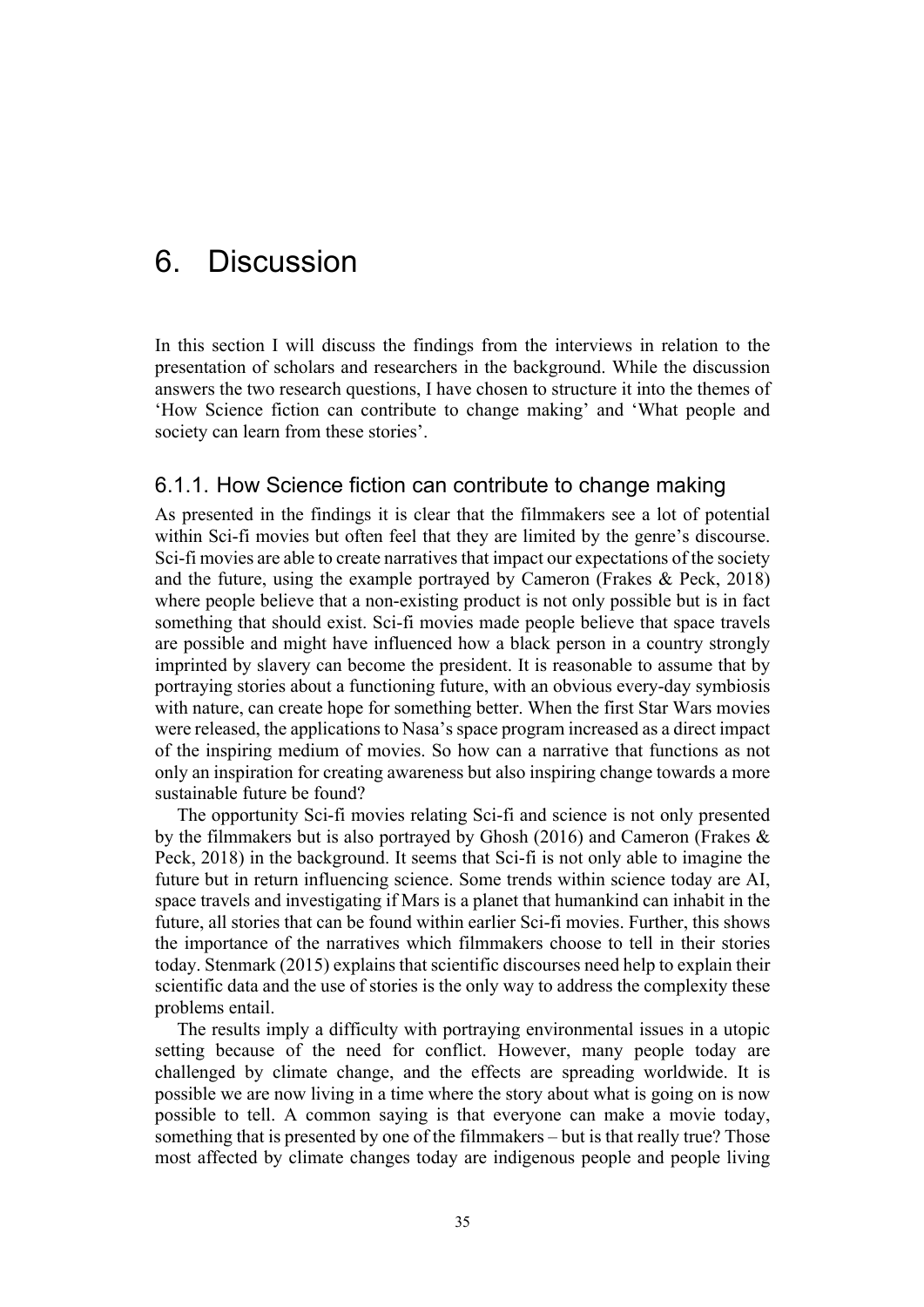outside of the modern societies, who lacks electricity and running water. These people are not given that opportunity, but if they were – what stories would they tell? Are the people affected by these changes the only ones who have the opportunity of portraying stories about the changes our planet is, not only facing but actually battling today. If, as the filmmakers suggest, the futuristic and dystopic theme is a reflection of our fears today – what fears would be portrayed by those who currently face the climate crisis? Furthermore, the western world is starting to become afflicted by climate changes and I wonder how that might change Sci-fi storytelling in the future.

The filmmakers consider the challenge with preachy themes as being too forward, which relates to research presented by Sakellari (2015) who points out that this type of narrative seems uninspiring and become indifferent. However, when looking at the example of *Avatar* (2009) it is suggested that the movie is looked upon as cheesy with a preachy message. Nevertheless, it is on top of the box office list. This means that preachy might work if disguised good enough in the narratives surrounding the story, thus a proof of how stories can portray complicated themes. In line with the question of however a blockbuster film should be used for EC (Weik von Mossner, 2012) it is clear that even with a cheesy story you can reach a huge audience.

Further, whether a fictional blockbuster movie can contribute to a more sustainable relationship between humans and nature has been debated between film critics (Weik von Mossner, 2012). The results indicate they can. Considering Bulfin (2017), it is safe to say that movies can have a huge impact which is proven by how *The Day After Tomorrow* (2004) led to five studies being conducted, proving that the movie influenced the researchers into conducting a study. She claims that there is clear evidence of how popular culture can help shape public opinion and when connecting it to what the respondents say about narratives the findings indicate that a narrow representation of stories might lead to narratives getting lost. This is supported by Stoknes (2015) who emphasizes the importance of telling different stories due to people understanding stories differently, because of their more or less unique narrative. Furthermore, filmmakers can help by implementing new narratives within the stories that are being told. Instead of being forward, hence telling people what to do, stories can guide people into new narratives becoming the new stories we live by (Stibbe, 2015).

Indeed, it is possible that we are in need of telling more stories from the everyday person point of view within Sci-fi storytelling, as suggested by one respondent. It has certainly been done many times before, but furthermore, I believe that there are more, and maybe more importantly, other stories to be found if we look for them inside of the people. If filmmakers start telling stories about e.g. climate change in real time, showing what is happening within the characters rather than what is going on outside, instead of portraying the chaos and disaster it leads to, it provides for a more relatable story. Further, this can lead to a more impactful story when it comes to changing the future narratives of people.

Similar to what Bandura (2001) say about mass-communication, the filmmakers argue that Sci-fi movies teach us about situations we might have experienced but more often never have and never will. Sci-fi movies give us an opportunity to relate to problems and experience them in a fictive place, some more relatable than others.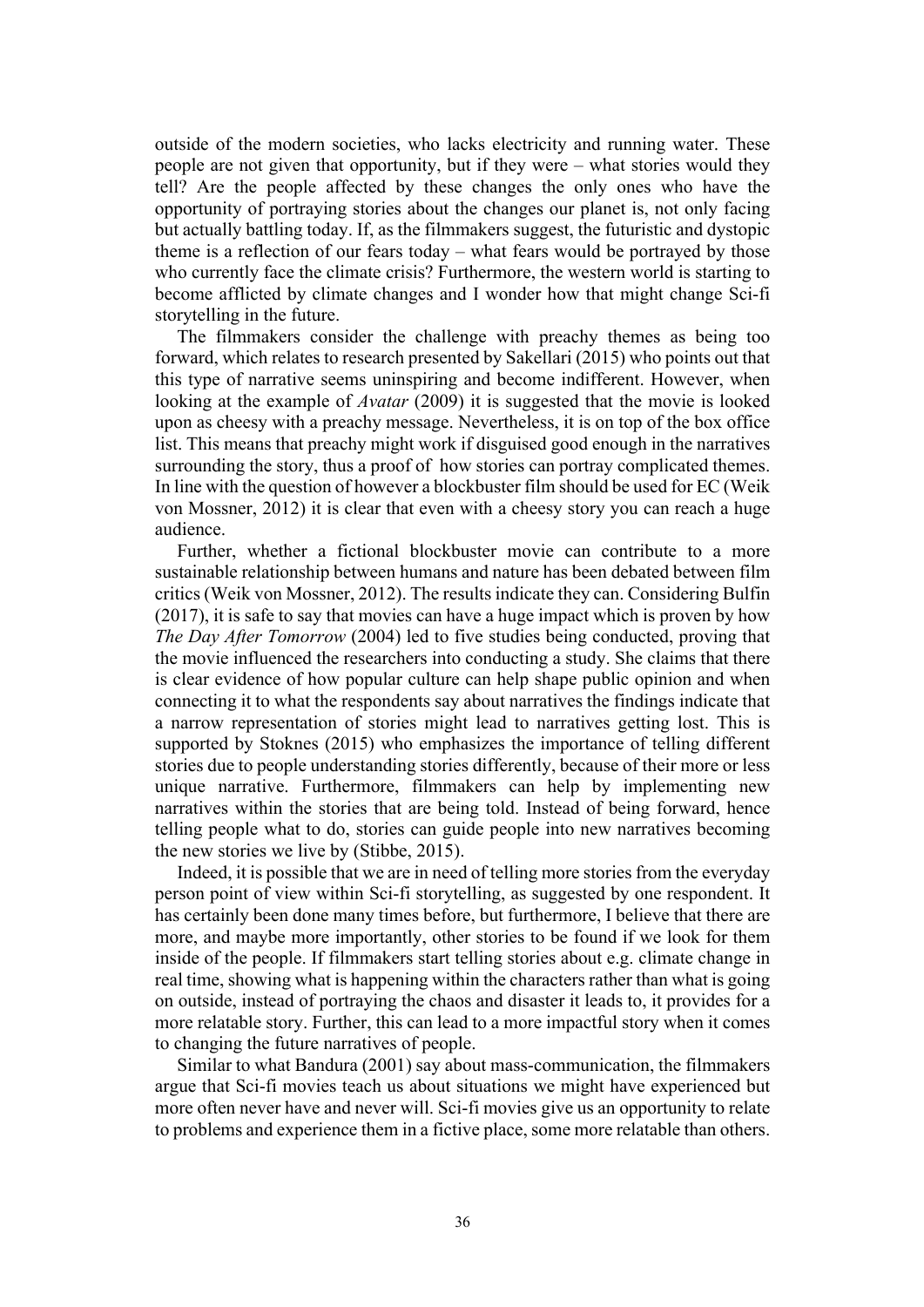So, what if we start implementing the successful stories happening here and now, is it possible to inspire change and help people imagine a brighter future?

Emphasizing the impact that these stories can make, I want to address what stories can become. It is my belief that as soon as you share your story with others, that is the start of the story becoming alive in the sense that other people now get the chance of interpreting the story due to their own narratives. I imagine that we focus too little about what will happen with these stories in the future. Furthermore, I think that while Sci-fi movies is a great way of portraying climate change and other environmental issues it is also of importance to reflect upon what these stories will mean today and for the future.

#### 6.1.2. What people and society can learn from these stories

The poem by Byron (Ghosh, 2016) in the Background (see Part 2, p.15) is telling the same story about the apocalypse that scholars, researchers and filmmakers argue is being told in Sci-fi movies today. That story is deeply rooted within us and certainly a logical place to go to when we hear researchers and media talking about how our planet is being destroyed and how the resources we need to stay alive are going to run out. It seems reasonable to me that people learn to understand what to expect and maybe even feel so helpless within the situation that we simply do not know what to do to stop it.

The filmmakers describe narratives similarly to how Stibbe (2015) explains 'The stories we live by'. Both are suggesting the stories or narratives as agreed upon living conditions, often based on the stories that becomes the truth we live by. Furthermore, Stoknes (2015) argue that the story of the apocalypse is not motivating change, but rather the opposite. However, the filmmakers say that these stories are told in order to warn people. Researchers and media further put gas on the fire by sharing facts and selling headlines. It is indeed possible that people are highly influenced by that picture while imagining the future, consciously or unconsciously. Kaplan (2016) explain her concern of how the constant reminder of the anxiety these stories provide and how scared we should be, causes PreTSS, hence leading to depression and denial. It seems to me that what is learned from futuristic Sci-fi movies is that everything has to be ruined first, then we might be able to change things to the better. Further, the results indicate that the stories told is not providing the call to action that they intend to, but rather the opposite.

What research has learned about space today implies that it is very much inspired by Sci-fi movies. Indeed, it indicates the power of movies presented by the respondents. Researchers were quite recently given the opportunity to watch actual footage from space and it is possible that Sci-fi movies inspired the opportunities to explore space. The story about the apocalypse is and has been told for over 2000 years. The findings indicate that it is likely that this story has affected humankind for a very long time and people might, consciously or unconsciously, expect the world to end up there. However, it is important for filmmakers, financers and researchers to ask themselves how they can talk about the urgency of the matter, to warn people, when it seems that warnings itself are off-putting.

There are movies representing the struggle right now, e.g. *Okja* (2017) but in these movies we never face the consequences of the choices made to improve our situation. The future perspective of what happened when we did change for the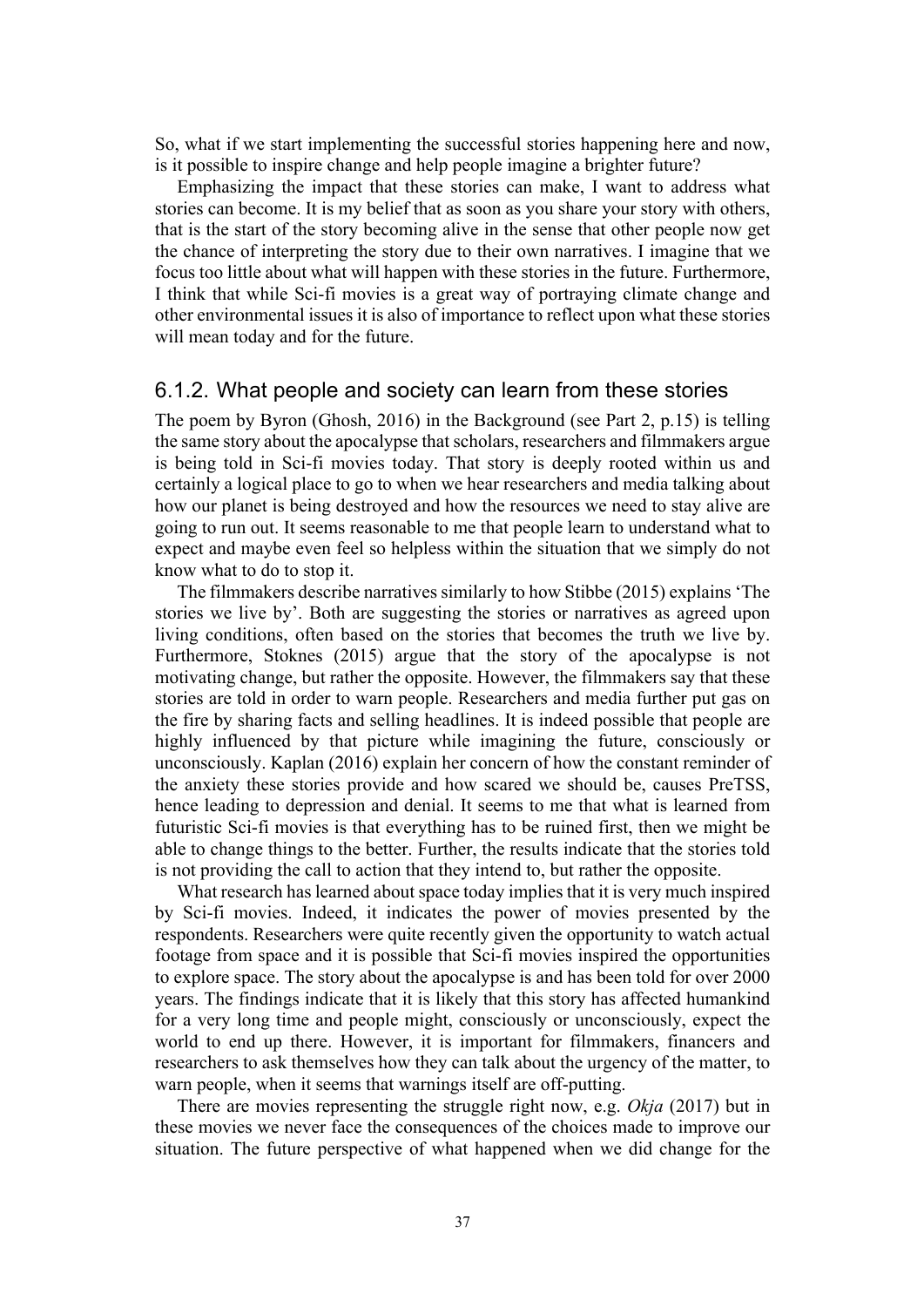better is not portrayed. *Avatar* (2009) differs when compared to other environmental Sci-fi movies because it is taking place now, but somewhere else. This means the characters can still do something about it. Most stories take place in the future when it is already too late to go back, so they teach us how to solve the situation they are already in. Most environmental Sci-fi movies tell stories about what to do when everything is lost. However, the filmmakers argue that stories about where humankind is now, and what people can do to make the future brighter to prevent the apocalyptic/dystopic future is rarely portrayed.

Filmmakers have the opportunity to fantasize about a more optimistic future and portraying these stories, but they do not. The filmmakers argue, that a story needs to have a conflict, nerve or problem to be good, but maybe we are so privileged that we don't understand the conflict or nerve in being exposed to climate change. Our lives might be so comfortable that we cannot imagine being exposed to it today, but instead only in the future and are therefore afraid to "open that box". Because of this, these movies might guide us towards a more apathic approach because we assume that someone else will solve our problems in the future. However, Stoknes (2015) explains that there are many other stories possible to tell about e.g. scientific breakthroughs and damaged lands turned back to forests and wetlands. He further argues, along with Ghosh (2016) that we need stories that help us transition into a more sustainable future rather than stories pointing out how we quickly need to change our lifestyles because they get rejected. By changing the narratives and using metaphors wisely, we can stop the increasing separation between humans and nature (Stibbe, 2015).

It is clear that the filmmakers are eager to tell new stories, but in order to do so they need more support. It is also clear that science and researchers need help getting their knowledge out there, to the people and Sci-fi can provide that. However, Ghosh (2016) and some respondents claim that science fiction is not looked upon as a serious form of storytelling. It makes me wonder if Sci-fi movies can be used to its full extent, however big of an audience, if not taken seriously? Bandura (2001) claims that what we watch is more important than the amount, hence taking the Sci-fi genre seriously is important. If Sci-fi movies are to be used in the most effective way towards change making, filmmakers, financers and researchers need to start by trying to find a way to collaborate and look for new stories together. The place of 'ustopia', somewhere in the middle of today's utopia and the day after tomorrows dystopia (Atwood in Kaplan, 2016) might be a good place to start.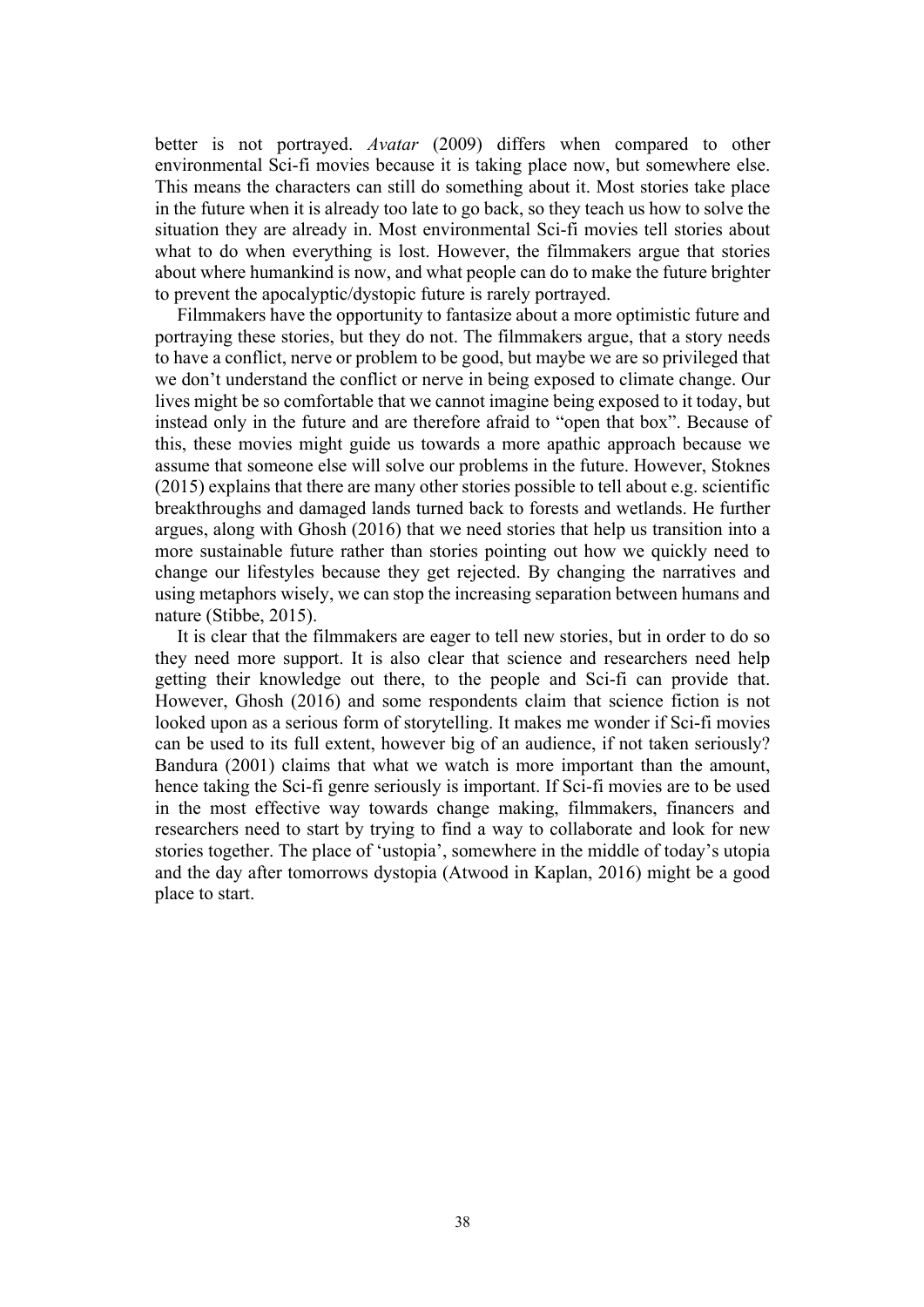## 7. Conclusion

This thesis has investigated filmmakers view on the possibilities and limitations of Sci-fi storytelling for our environmental future. The conducted interviews contain a small representation of the film industry and the result of this thesis should be looked upon as a start of a future discussion and potential further research. The thesis prevails that cinematic storytelling and especially environmental science fiction movies tend to imagine and portray a one-sided, environmentally dystopic future instead of using the opportunity of portraying a variety of socioenvironmental futures, a representation that could possibly limit our futuristic imagination. Sci-fi is imagining future scenarios and inspire the future that science in return can realize. Using Sci-fi movies for telling stories that are helpful to the scientific advances needed to protect our planet from further climatic harm, is truly an opportunity that EC can benefit from. New narratives and a different type of storytelling might lead to another type of narrative within the research community, as well as among the public.

It is clear that science fiction as a genre has a lot to offer while communicating wicked problems such as climate change. However, if we want to use Sci-fi movies for creating change towards a more sustainable future, we have to take these findings into consideration. It is important to think about the ways of how to communicate environmental struggles and challenges, as well as having a clear idea of what the message is about while portraying a story. The thesis also touches upon some of the pitfalls with Sci-fi movies. There seems to be a struggle with narratives where financers seem unwilling to try out new stories and filmmakers eager to try but having a hard time finding the right stories. Furthermore, it is clear that we are in need of new stories and that the filmmakers need support while both finding them as well as being able to tell them. The findings in this thesis indicates that it is important to start telling other stories about environmental issues and that filmmakers within the genre of Sci-fi movies can contribute by bringing these stories to people everywhere. Furthermore, even though Sci-fi is used as a model for this thesis, I strongly believe that what I have learned can be beneficial within other fields of EC as well.

### 7.1. Further research

It is my hope that this thesis can contribute to further research being done on the topic. However, more research is needed and below I will suggest some topics that did not fit into the frames of this thesis: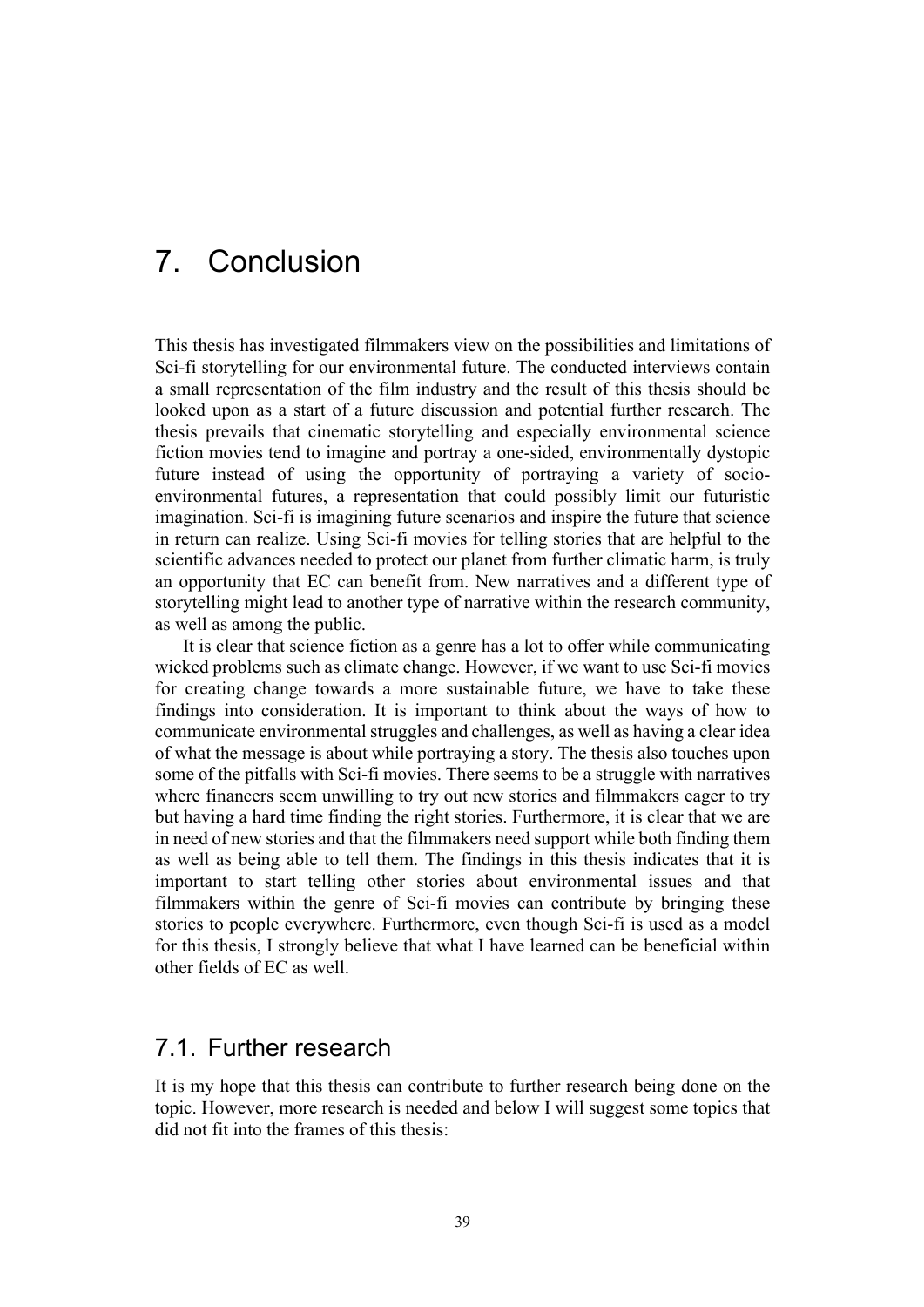- A comparison between Western cinema and Asian cinema and our different approaches and relations to nature. What does it do for the storytelling?
- What impact has Sci-fi had on the scientific research done today (e.g. going to the moon, Mars and inhabiting Mars, AI), by comparing trends within Sci-fi stories and scientific advances. How are they connected?
- Look towards the audience and financers and ask similar questions to better understand the whole picture.
- Investigating why the audience are eager to watch dystopic movies even though it portrays a fearful future.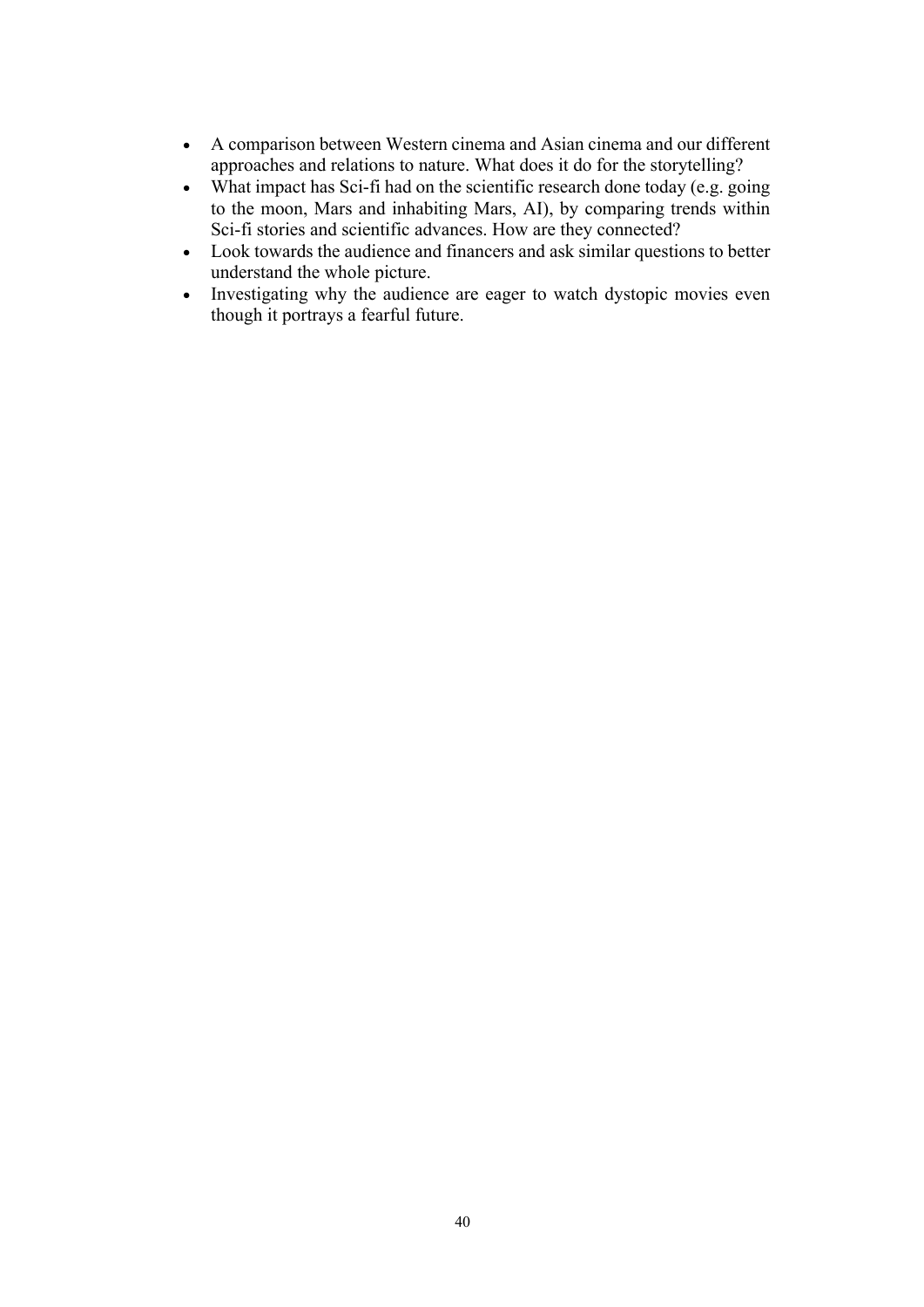## **References**

Adoni, H., & Mane, S. (1984). Media and the social construction of reality : Toward an integration of theory and research*. Communication Research*, vol.11, pp. 323 – 340.

*Aliens* (1986) [Film]. Director: James Cameron. Twentieth Century Fox

*Avatar* (2009) [Film]. Director: James Cameron. Twentieth Century Fox

Bandura, A. (1986). *Social foundations of thought and action: A social cognitive theory.* Englewood Cliffs, NJ: Prentice Hall.

Bandura, A (1992) Social cognitive theory and social referencing. In S. Feinman (Ed.). *Social referencing and the social construction of reality in infancy* (pp. 175- 208). New York: Freeman.

Bandura, A (2001) *Social Cognitive Theory of Mass Communication*, Media Psychology, 3:3, 265-299, DOI: 10.1207/S1532785XMEP0303\_03

Bryman, A. (2016). *Social research methods.* Fifth edition. Oxford: Oxford University Press

Bulfin, A. (2017). *Popular culture and "the new human condition" : Catastrophe narratives and climate change*. Global and Planetary Change, Vol 156, pp. 140- 146. DOI: 10.1016/j.gloplacha.2017.03.002

Buerkel-Rothfuss, N. L., & Mayes, S. (1981). Soap opera viewing: The cultivation effect. *Journal of Communication,* Vol. 31, 108–115.

Bussey, K., & Bandura, A. (1999). Social cognitive theory of gender development and differentiation. *Psychological Review, 106,* 676–713.

Craig, R.T & Muller, H.L. (2007). *Theorizing Communication: readings across traditions*. SAGE Publication, Inc.

Craig, J., Sainsbury, P. & Tong, A (2007). *Consolidated criteria for reporting qualitative research (COREQ): a 32-item checklist for interviews and focus groups,* International Journal for Quality in Health Care, Volume 19, Issue 6, 349–357, https://doi.org/10.1093/intqhc/mzm042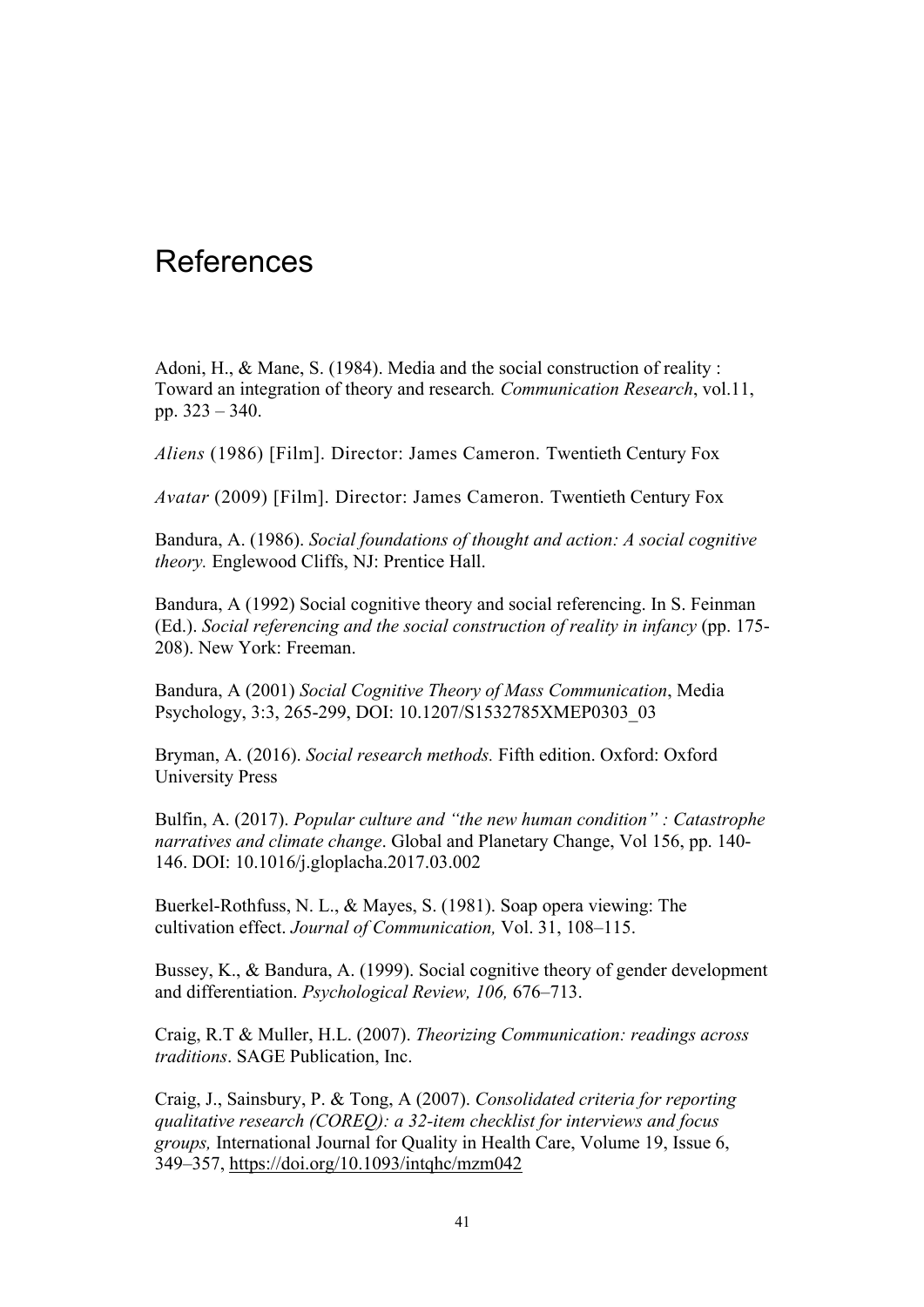Creswell, J.D & Creswell, J.W (2018). *Research design : qualitative, quantitative, and mixed methods approaches*. 5th Edition, Sage Publ., Inc.

*Day after Tomorrow* (2004) [Film]. Director: Roland Emmerich. Twentieth Century Fox

*District 9* (2009) [Film]. Director: Neill Blomkamp. WingNut Films.

Duncker, K. (1938). Experimental modification of children's food preferences through social suggestion. *Journal of Abnormal Social Psychology, 33*, pp. 489– 507.

*Flight to Mars* (1951) [Film]. Director: Roland Emmerich. Twentieth Century Fox

Frakes, R & Peck, B (2018). *James Cameron's Story of Science Fiction*. Insight **Editions** 

Gerbner, G. (1972). Communication and social environment. *Scientific American*, 227, pp. 153–160.

Gibbs, G. (2007). *Analyzing Qualitative Data*. 1 Oliver's Yard, 55 City Road, London England EC1Y 1SP United Kingdom: SAGE Publications, Ltd. https://doi.org/10.4135/9781849208574

Ghosh, A (2016). *The Great Derangement : climate change and the unthinkable*. The University of Chicago Press, Ltd

Graneheim, U.H. & Lundman, B. (2004). Qualitative content analysis in nursing research: concepts, procedures and measures to achieve trustworthiness. *Nurse Education Today*, 24 (2), 105–112. https://doi.org/10.1016/j.nedt.2003.10.001

Hawkins, R. P., & Pingree, S. (1982). Television's influence on social reality. In D. Pearl, L. Bouthilet, & J. Lazar (Eds.), *Television and behavior: Ten years of scientific progress and implications for the eighties (Vol. II, pp. 224–247).* Rockville, MD: National Institute of Mental Health.

*Interstellar* (2014) [Film]. Director: Christopher Nolan. Paramount Pictures and Warner Bros.

James, O, von Tunzelmann, E, Franklin, P & Thorne, K.S. (2015). *Gravitational lensing by spinning black holes in astrophysics, and in the movie Interstellar*. Classical and Quantum Gravity, Vol 32, IOP Publishing Ltd. DOI: https://doi.org/10.1088/0264-9381/32/6/065001

Kaplan, E.A (2016). *Climate trauma : foreseeing the future in dystopian film and fiction*. Rutgers University Press.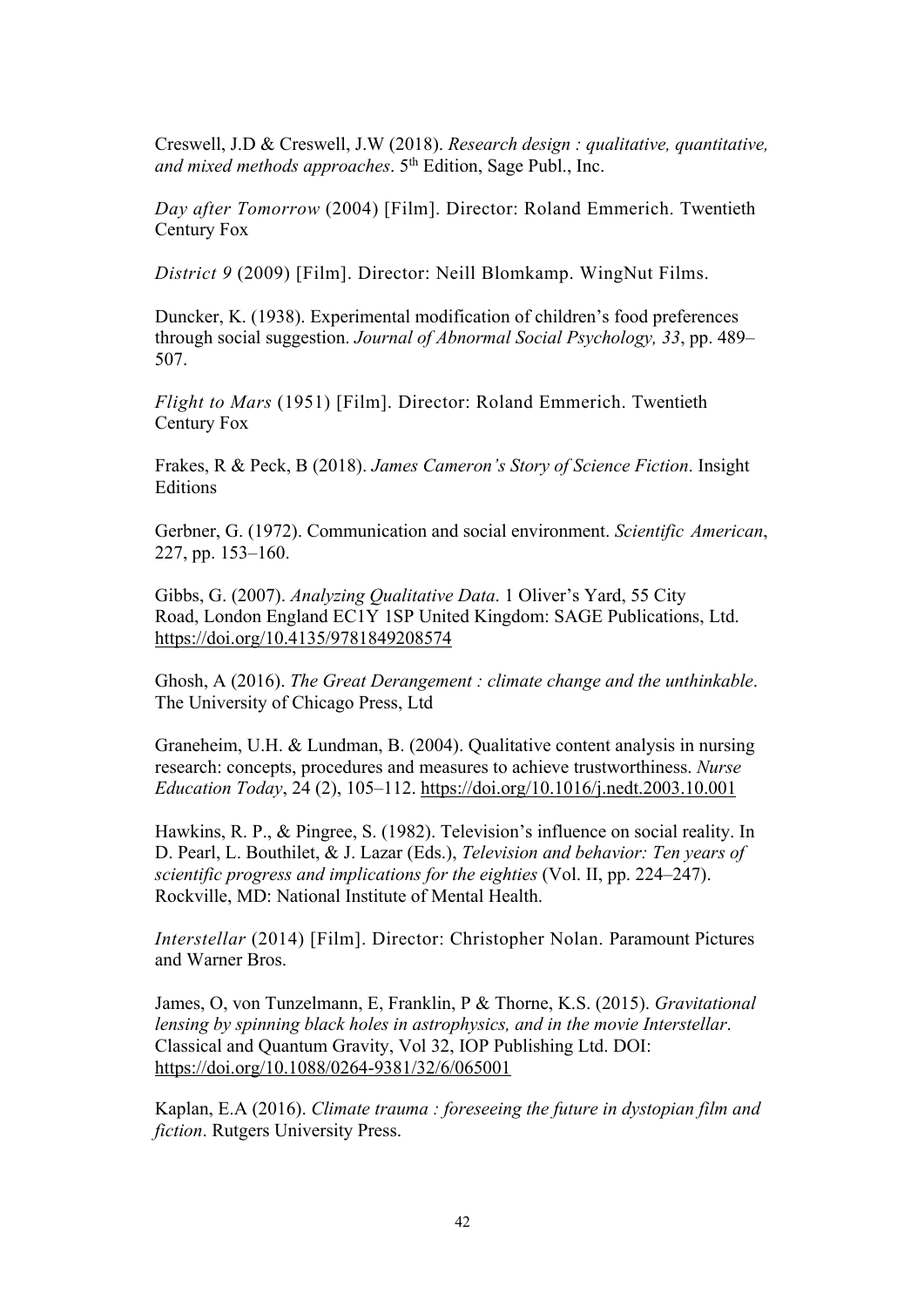Kubrak, T. (2020). *Impact of Films: Changes in Young People's Attitudes after Watching a Movie.* Behavioral Science, DOI: 10.3390/bs10050086

Malterud, K (2001). *Qualitative research: standards, challenges, and guidelines*, The Lancet, 2001-08-11, DOI: 10.1016/S0140-6736(01)05627-6

McGhee, P. E., & Frueh, T. (1980). Television viewing and the learning of sexrole stereotypes. *Sex Roles, 6,* pp. 179–188.

*Okja* (2017) [Film]. Director: Bong Joon Ho. Kate Street Picture Company, Lewis Pictures, Plan B Entertainment.

Pezullo, P.C & Cox, R (2018). *Environmental Communication and the Public Sphere*. 5<sup>th</sup> Edition, Sage Publ., Inc.

Sakellari, M. (2015), *Cinematic climate change, a promising perspective on climate change communication*. Public Understanding of Science,Vol. 24(7) pp. 827–841.DOI: 10.1177/0963662514537028

Stenmark, L.L. (2015), *Storytelling and Wicked Problems: Myths of the Absolute and Climate Change*. Zygon, 50: 922-936. DOI: https://doi.org/10.1111/zygo.12218

Stoknes, P.E (2015). *What we think about when we try not to think about global warming : toward a new psychology of climate action*. Chelsea Green Publishing.

Stibbe, A. (2015). *Ecolinguistics: Language, Ecology and the Stories We Live By*. Taylor and Francis.

*The Martian* (2015) [Film]. Director: Roland Emmerich. Twentieth Century Fox

Weik von Mossner, Alexa. (2012). *Facing The Day After Tomorrow: Filmed Disaster, Emotional Engagement, and Climate Risk Perception*. DOI: 10.13140/2.1.2783.6489.

Wilson, B. J., & Cantor, J. (1985). Developmental differences in empathy with a television protagonist's fear. *Journal of Experimental Child Psychology, 39,* pp. 284–299.